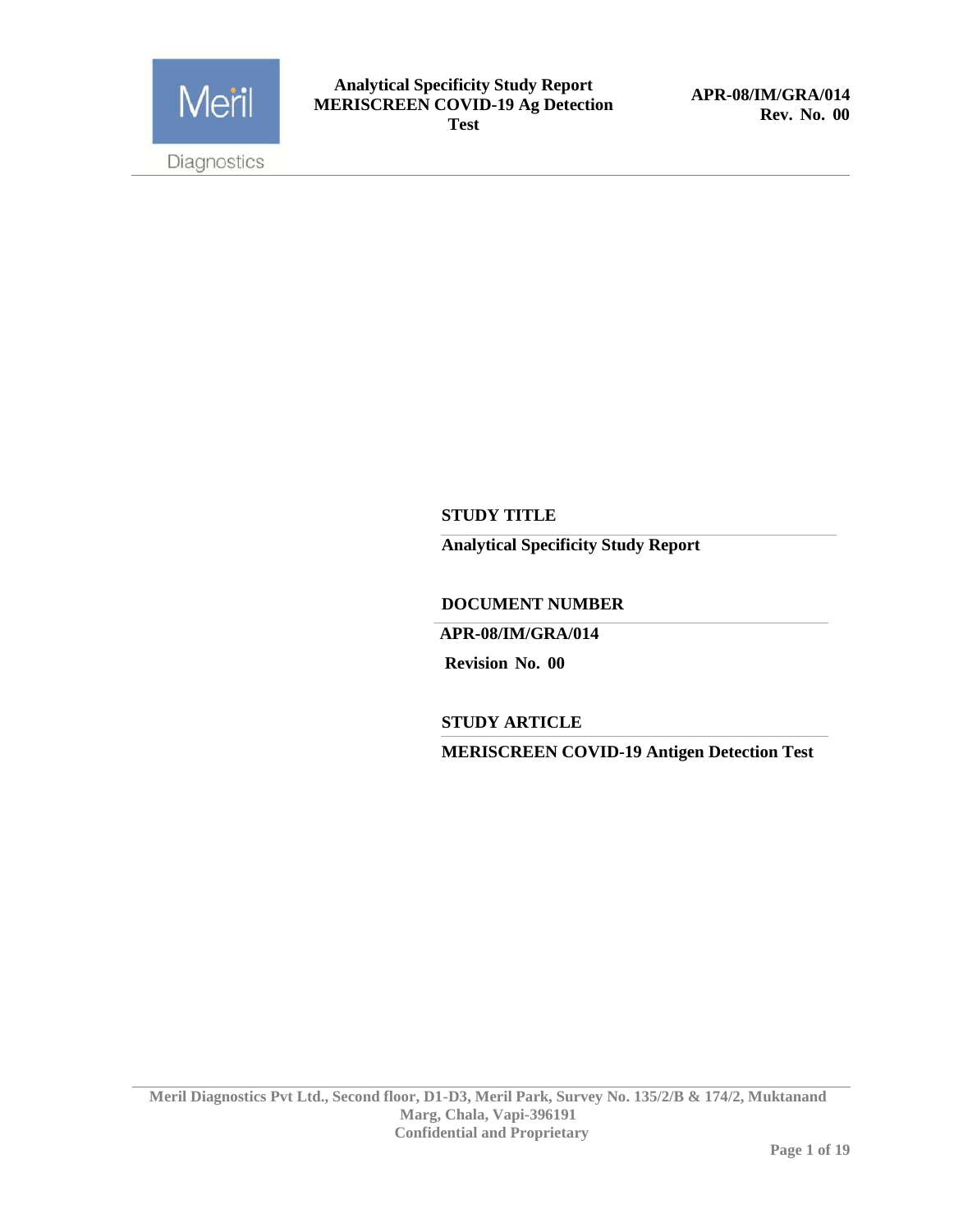

**Report Approvals: Prepared by:** Name: Ms. Dhanya Menon Signature: Date:19/04/2021 Designation: Executive-QA **Reviewed by:** Name: Mr. Pradeep Kumar Signature: Jadreppen Date: 22/04/2021 Designation: DGM- R&D **Approved by:** Name: Mr. Ram Kanoje Signature Date: 22/04/2021 Designation: Head- QA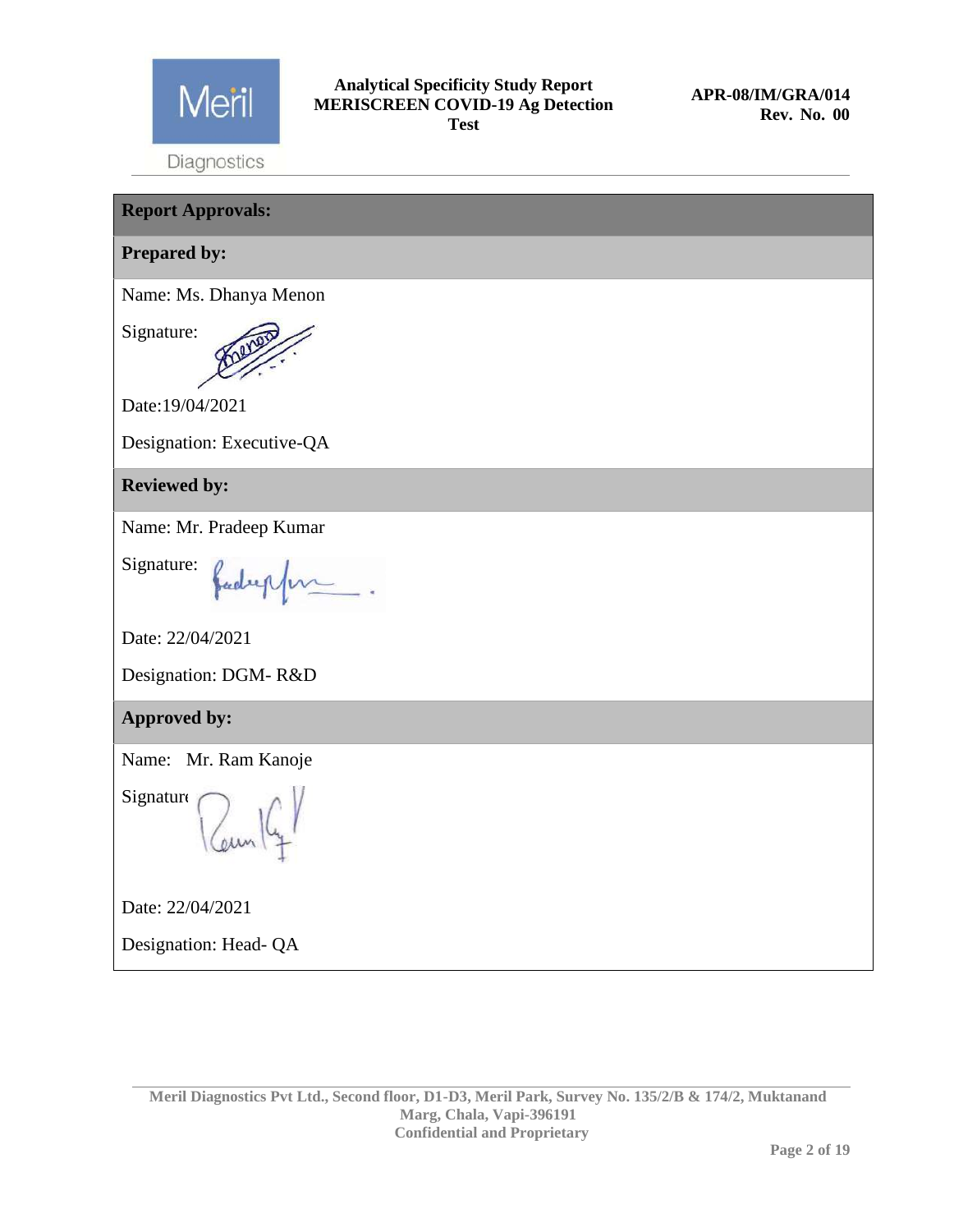

### **Table of Contents**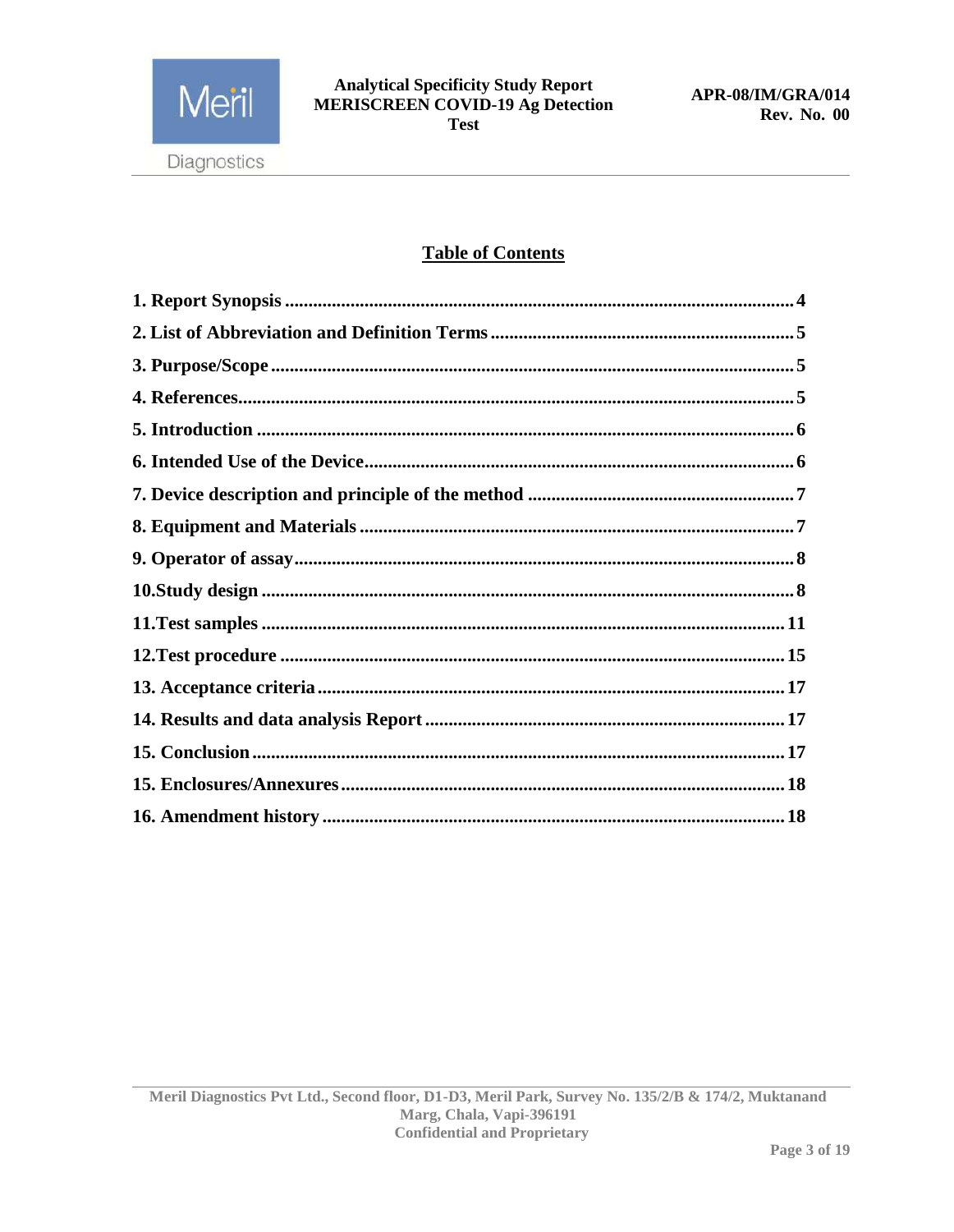

### **Analytical Specificity Study Report MERISCREEN COVID-19 Ag Detection Test**

Diagnostics

### <span id="page-3-0"></span>**1. Report Synopsis**

**Table 1:** Report Synopsis

| Name of sponsor/company:                                              |                                   |  |  |  |
|-----------------------------------------------------------------------|-----------------------------------|--|--|--|
| <b>Meril Diagnostics Pvt. Ltd.</b>                                    |                                   |  |  |  |
| Second Floor, D1 - D3, Meril Park,                                    |                                   |  |  |  |
| Survey No. 135/2/B & 174/2,                                           |                                   |  |  |  |
| Muktanand Marg,                                                       |                                   |  |  |  |
| Chala, Vapi - 396191                                                  |                                   |  |  |  |
| Gujarat, India.                                                       |                                   |  |  |  |
| Trade name of device: MERISCREEN COVID-19 Antigen Detection Test Kit  |                                   |  |  |  |
| Measurand: SARS-CoV-2 Antigen                                         |                                   |  |  |  |
| Title of study:                                                       |                                   |  |  |  |
| Analytical specificity                                                |                                   |  |  |  |
| <b>Study site(s) location: In-House</b>                               |                                   |  |  |  |
| <b>Meril Diagnostics Pvt. Ltd.</b>                                    |                                   |  |  |  |
| Second Floor, D1 - D3, Meril Park,                                    |                                   |  |  |  |
| Survey No. 135/2/B & 174/2,                                           |                                   |  |  |  |
| Muktanand Marg,                                                       |                                   |  |  |  |
| Chala, Vapi - 396191                                                  |                                   |  |  |  |
| Gujarat, India.                                                       |                                   |  |  |  |
| Name and contact information of individual responsible for the study: |                                   |  |  |  |
| Mr. Pradeep Kumar                                                     | Mr. Ram Kanoje                    |  |  |  |
| DGM-R&D                                                               | Head QA                           |  |  |  |
| <b>Study commencement date: 19/04/2021</b>                            | Study completion date: 22/04/2021 |  |  |  |

### **Study Objectives:**

To determine the analytical specificity of MERISCREEN COVID-19 Ag Detection Test kit to be used in determination of SARS-CoV-2 antigen in clinical specimen (i.e. Nasopharyngeal swabs) collected in extraction solution and spiked with interfering pathogens of the same genetic family and circulating area, commensal organisms and interfering endogenous substances by evaluating its performance.

### **Study Design:**

Analytical specificity study/cross reactivity study was performed to demonstrate that the test does not react with related pathogens, high prevalence commensal organisms, and interfering substances that are reasonably likely to be encountered in the clinical specimen (i.e. Nasopharyngeal swabs). The test includes spiking of procured inactivated virus along with interfering pathogens of the same genetic family and circulating area, commensal organisms and interfering endogenous substances into the pooled negative real clinical matrix collected from healthy individual followed by testing with MERISCREEN COVID-19 Ag Detection Test kit to determine the analytical specificity of the kit.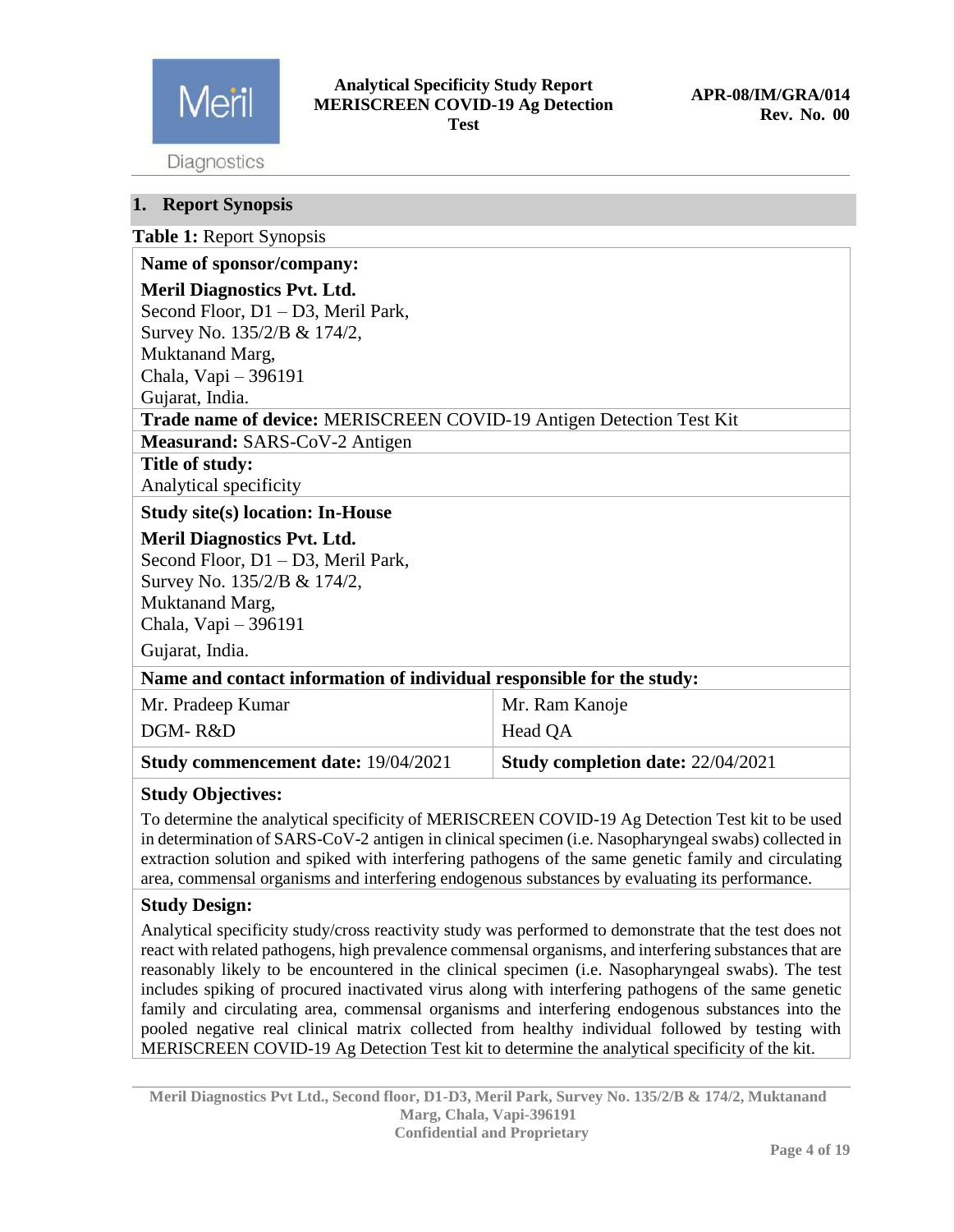**Statistical methods:** Concordance with expected results was evaluated.

### <span id="page-4-0"></span>**2. List of Abbreviation and Definition Terms**

- Analytical Specificity: As per PQDx\_018 v3 27 August 2014, analytical specificity is defined as the ability of a measurement procedure to detect or measure only the analyte (measurand) to be detected, in the presence of other substances/agents in the specimen.
- COVID-19: Coronavirus-2019
- A **commensal** is an **organism** that uses food supplied in the internal or the external environment of the host, without establishing a close association with the host, for instance by feeding on its tissues.
- Interference occurs when a substance or process falsely alters an assay result. **Endogenous interference** originates from **substances** present in the patient's own specimen.
- SARS-CoV-2: Severe Acute Respiratory Syndrome Coronavirus

### <span id="page-4-1"></span>**3. Purpose/Scope**

The purpose of this study is to determine the analytical specificity of MERISCREEN COVID-19 Ag Detection Test kit to be used in determination of SARS-CoV-2 antigen in clinical specimen (i.e. Nasopharyngeal swabs) collected in extraction solution and spiked with interfering pathogens of the same genetic family and circulating area, commensal organisms and interfering endogenous substances by evaluating its performance.

### **Scope:**

The scope of this report is applicable for MERISCREEN COVID 19 Ag Detection Test Kit assay performance only.

### <span id="page-4-2"></span>**4. References**

- BS EN 13612:2002 Performance evaluation of *In-Vitro* Diagnostic medical devices
- GHTF/SG1/N063:2011 Summary Technical Documentation (STED) for demonstrating conformity to the Essential Principles of Safety and Performance of *In-Vitro* Diagnostics medical devices.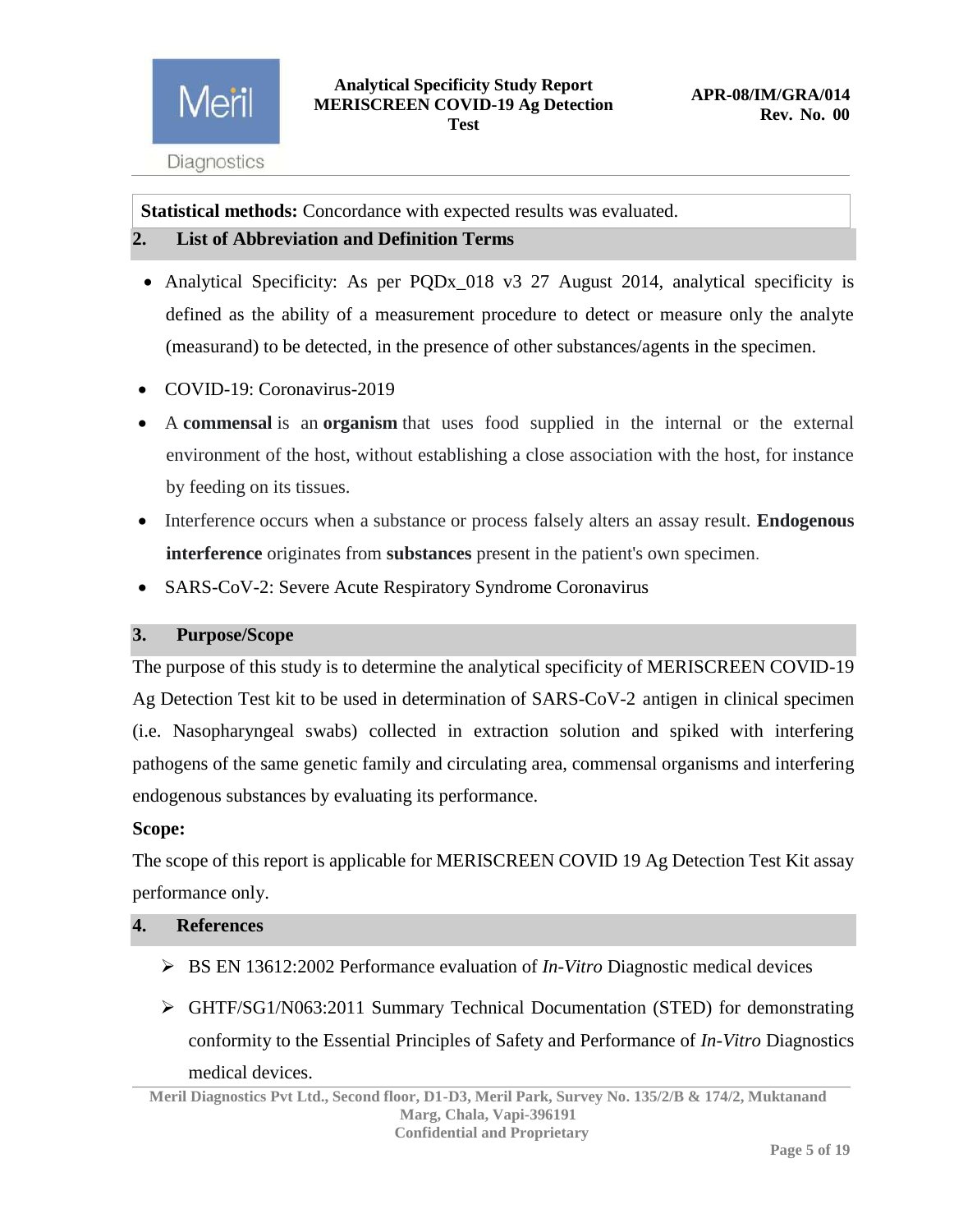Meril

- $\triangleright$  MM03- Molecular Diagnostic Methods for Infectious Diseases: 3<sup>rd</sup> Edition
- Food and Drug Administration (FDA) Guidance Document Antigen Template for Test Developers
- $\triangleright$  EP12 P, Vol. 20, No. 15 User protocol for evaluation of qualitative test performance; Approved guideline
- CLSI EP07-A2 Interference Testing in Clinical Chemistry Approved Guideline- Second Edition [2005]
- MERISCREEN COVID-19 Antigen Detection Test Kit Pack Insert:IFU/NCTCAG01/02, Apr'2021

### <span id="page-5-0"></span>**5. Introduction**

As per PQDx\_018 v3 27 August 2014, analytical specificity is defined as the ability of a measurement procedure to detect or measure only the analyte (measurand) to be detected, in the presence of other substances/agents in the specimen. In this study, the influence of interfering pathogens from the same genetic family and from circulating area, Commensal organisms and interfering endogenous substances that could be expected to be encountered in the setting of intended use shall be addressed and these substances/agents shall be included in this testing to determine analytical specificity of MERISCREEN COVID 19 Ag Detection Test Kit.

### <span id="page-5-1"></span>**6. Intended Use of the Device**

COVID-19 Antigen Detection Test is a Lateral Flow immunochromatographic rapid assay kit for the qualitative detection of SARS-CoV-2 specific antigen (viral nucleocapsid protein) in nasopharyngeal swab from human. This test is designed for use in laboratory and Point-of-Care (POCT) environments by healthcare professional that meets the requirements specified in the Instructions for Use and local regulation. This test is intended to be used as an aid in the diagnosis of SARS-CoV-2 infection. Negative results must be combined with clinical observations, patient history, and epidemiological information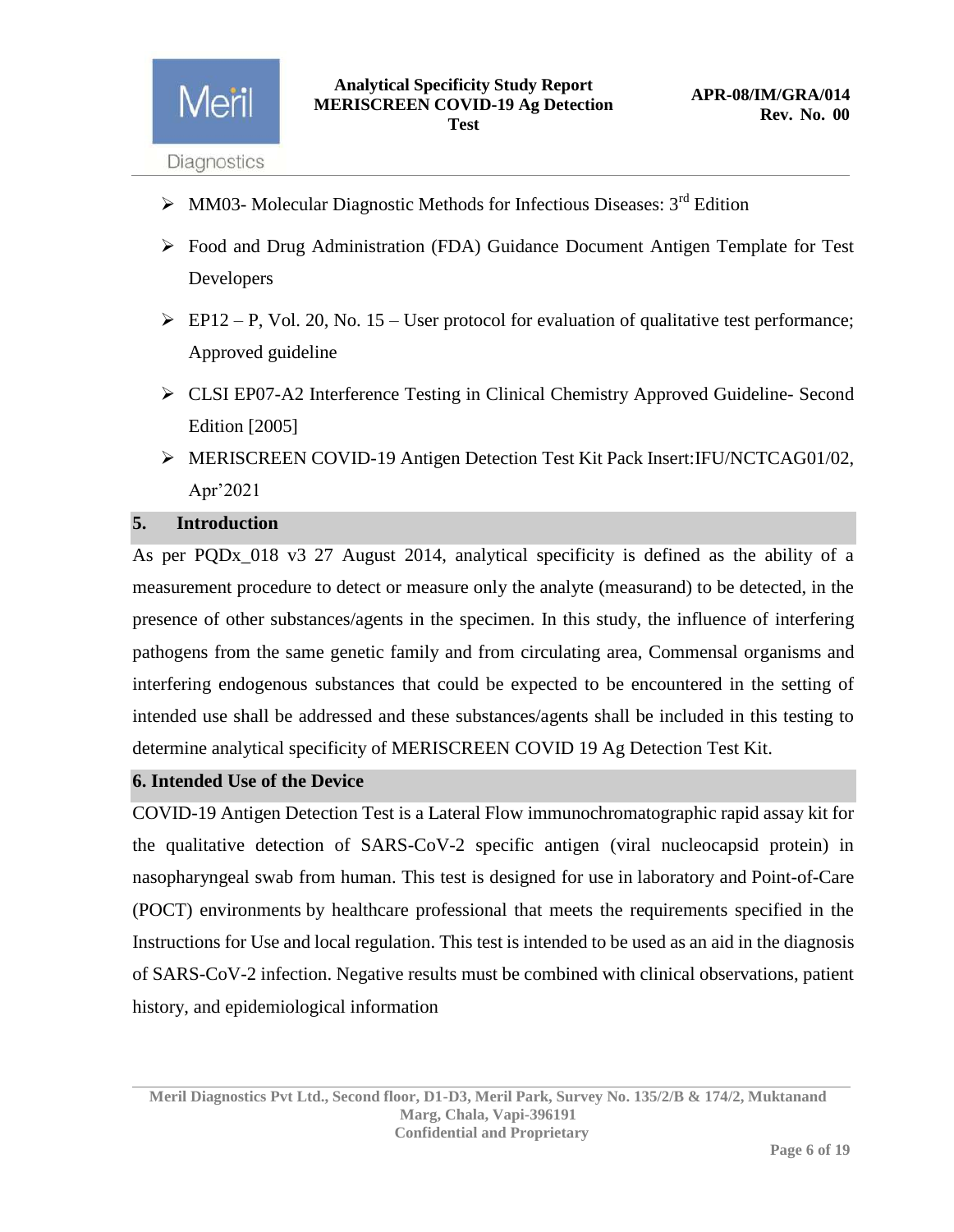

### <span id="page-6-0"></span>**7. Device description and principle of the method**

### **7.1 Device Description:**

### **KIT COMPONENTS:**

- 1. Individually packed test devices with desiccant
- 2. Extraction solution
- 3. Extraction tube
- 4. Extraction Tube Stand
- 5. Disposable dropper cap
- 6. Sterilized nasopharyngeal swabs for sample collection
- 7. Package Insert

### **MATERIALS REQUIRED BUT NOT PROVIDED:**

- 1. Medical mask and medical latex gloves
- 2. Micropipette and disposable pipette tips
- 3. Watch or timer

### **7.2 Principle of the method:**

COVID-19 Antigen Detection Test is an immunoassay kit for rapid and qualitative determination of SARS-CoV-2 infection from swab specimens. Monoclonal anti-SARS-CoV-2 antibody is coated on the test line region. Antigens of SARS-CoV-2 in the specimens react with the anti-SARS-CoV-2 monoclonal antibody-coupled gold conjugate and form antigen-antibodycomplex followed by reaction with anti-SARS-CoV-2 monoclonal antibodies immobilized in the test line. This complex migrates on the membrane, where it will be captured by the monoclonal anti-SARS-CoV-2 antibody. A colored test line would be visible in the result window if SARS-CoV-2 antigens are present in the specimen. The intensity of colored test line will vary depending upon the amount of SARS-CoV-2 antigen present in the specimen. If SARS- CoV-2 antigens are not present in the specimen, then no line appears in the test line. The control band is used for procedural control and should always appear if the test procedure is performed correctly.

### <span id="page-6-1"></span>**8. Equipment and Materials**

The detail of materials used in the Interference study is mentioned below:

**Meril Diagnostics Pvt Ltd., Second floor, D1-D3, Meril Park, Survey No. 135/2/B & 174/2, Muktanand Marg, Chala, Vapi-396191 Confidential and Proprietary**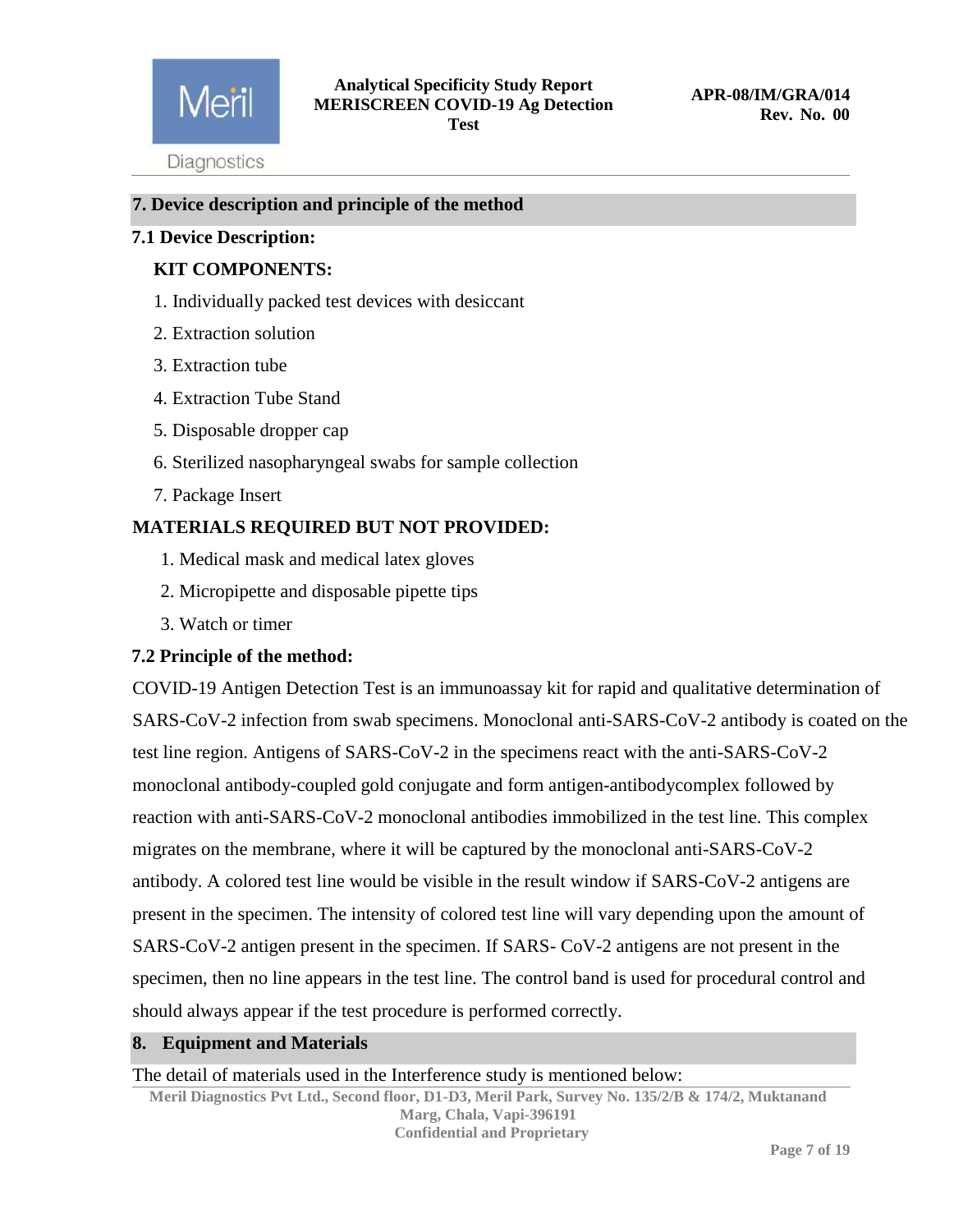

### **Details of Meril Kit:**

- Name of the Kit: MERISCREEN COVID-19 Antigen Detection Test Kit
- Lot #:MI042106
- Expiry Date: 03/2022

### **Test Samples:**

- 1. Pooled negative Nasopharyngeal swab samples collected individually.
- 2. Pooled negative nasopharyngeal swab samples collected individually and spiked with interfering pathogens from the same genetic family and from the circulating area.
- 3. Pooled negative Nasopharyngeal swab sample spiked with inactivated virus.
- 4. Pooled negative nasopharyngeal swab samples collected individually and spiked with inactivated SARS-CoV-2 virus and also spiked with commensal organisms.
- 5. Pooled negative nasopharyngeal swab samples collected individually and spiked with inactivated SARS-CoV-2 virus and also spiked with interfering endogenous substances.

### <span id="page-7-0"></span>**9. Operator of assay**

Following operator details are mentioned below:

 **Name of the Operator:** Mr. Kardam Dave

 **Designation:** Senior Manager, R&D

### <span id="page-7-1"></span>**10. Study design**

Real clinical matrix (i.e. nasopharyngeal swab) were collected from healthy individuals and tested with RT PCR assay for sample status confirmation. After status confirmation (i.e RT PCR result status for the tested swab samples being negative) these individual nasopharyngeal swab samples were pooled together to obtain a common real clinical matrix specimen. Some part of this pooled clinical matrix specimen was utilized to spike with interfering pathogens from the same genetic family and from circulating area in respective testing concentrations listed in below table no.2. The remaining part were distributed equally and to this the procured inactivated virus ("Control 2, MN908947.3, Wuhan - Hu-1" strain) was spiked to obtain a common specimen which mimic natural clinical specimen (i.e swab samples positive for SARS-CoV-2). To this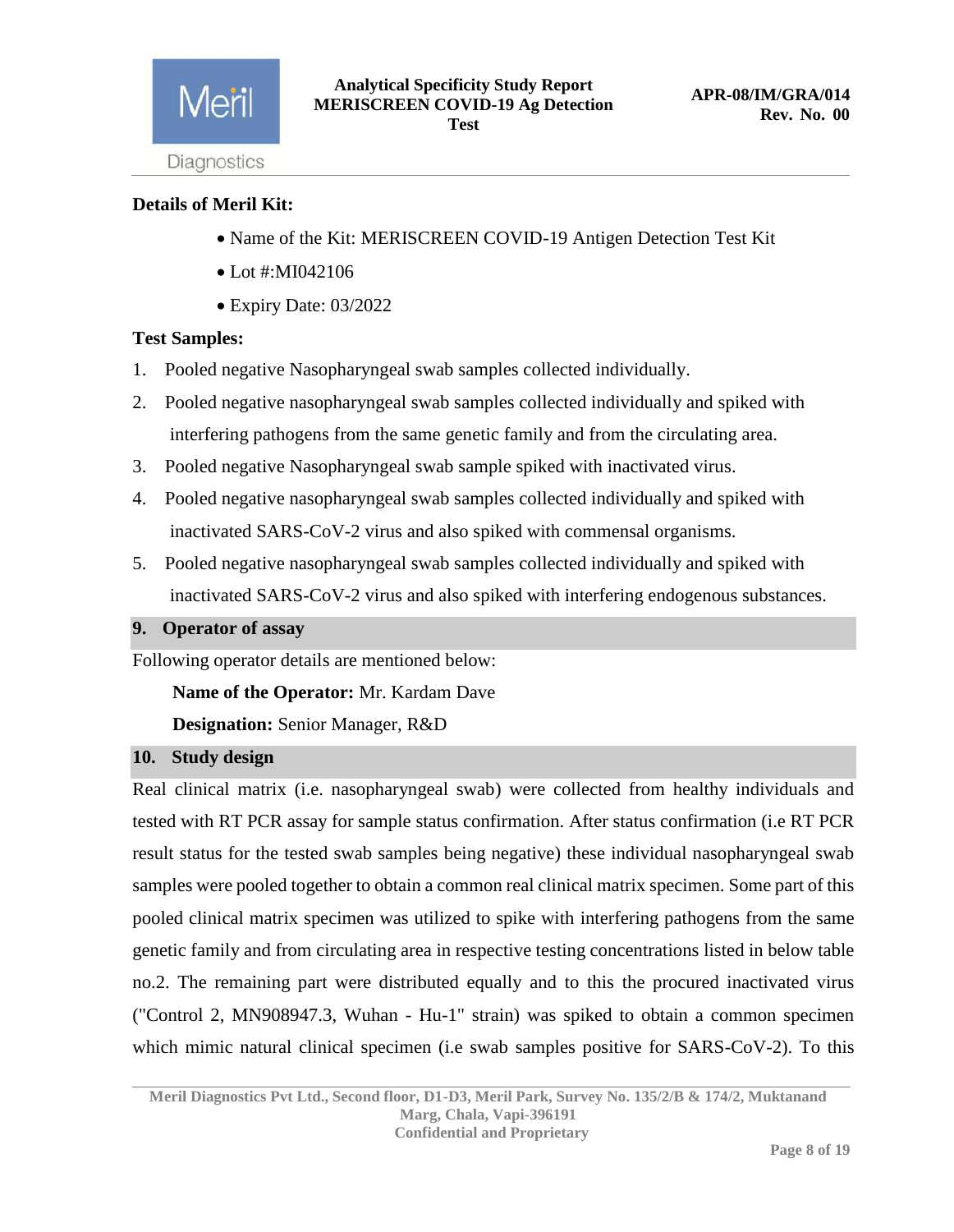

common specimen (i.e pooled nasopharyngeal swab sample spiked with inactivated virus ("Control 2, MN908947.3, Wuhan - Hu-1" strain) following interfering Commensal organisms and interfering endogenous substances in respective testing concentrations listed in below table table no.3 and table no.4 were spiked and later tested with MERISCREEN COVID-19 Antigen Detection Test to determine the Analytical specificity**.**

**a) Testing in presence of Interfering Pathogens from same genetic family and from circulating areas:**

In this cross reactivity study, below listed interfering pathogens from the same genetic family and pathogens from the circulating areas were spiked into the pooled nasopharyngeal swab samples .These prepared samples in respective test concentrations were then tested for cross reactivity study with MERISCREEN COVID-19 Antigen Detection Test kit. List of organisms used for this study are mentioned in below table 2. The test concentration of the below listed organisms are mentioned in section 11; table.5 of this report.

**Table 2: Recommended Interfering pathogens from the same genetic family and from the circulating area as per Antigen Template for Test Developers:**

| Sr.No.         | <b>List of Organisms</b>     |  |  |  |
|----------------|------------------------------|--|--|--|
| 1              | Human coronavirus 229E       |  |  |  |
| $\overline{2}$ | Human coronavirus OC43       |  |  |  |
| 3              | Human coronavirus NL63       |  |  |  |
| 4              | Human coronavirus HKU1       |  |  |  |
| 5              | Adenovirus                   |  |  |  |
| 6              | Human Metapneumovirus (hMPV) |  |  |  |
| 7              | Parainfluenza virus-1        |  |  |  |
| 8              | Parainfluenza virus -4       |  |  |  |
| 9              | Influenza A                  |  |  |  |
| 10             | Influenza B                  |  |  |  |
| 11             | Enterovirus                  |  |  |  |
| 12             | Respiratory syncytial virus  |  |  |  |
| 13             | Rhinovirus                   |  |  |  |
| 14             | Haemophilus influenzae       |  |  |  |

**Meril Diagnostics Pvt Ltd., Second floor, D1-D3, Meril Park, Survey No. 135/2/B & 174/2, Muktanand Marg, Chala, Vapi-396191 Confidential and Proprietary**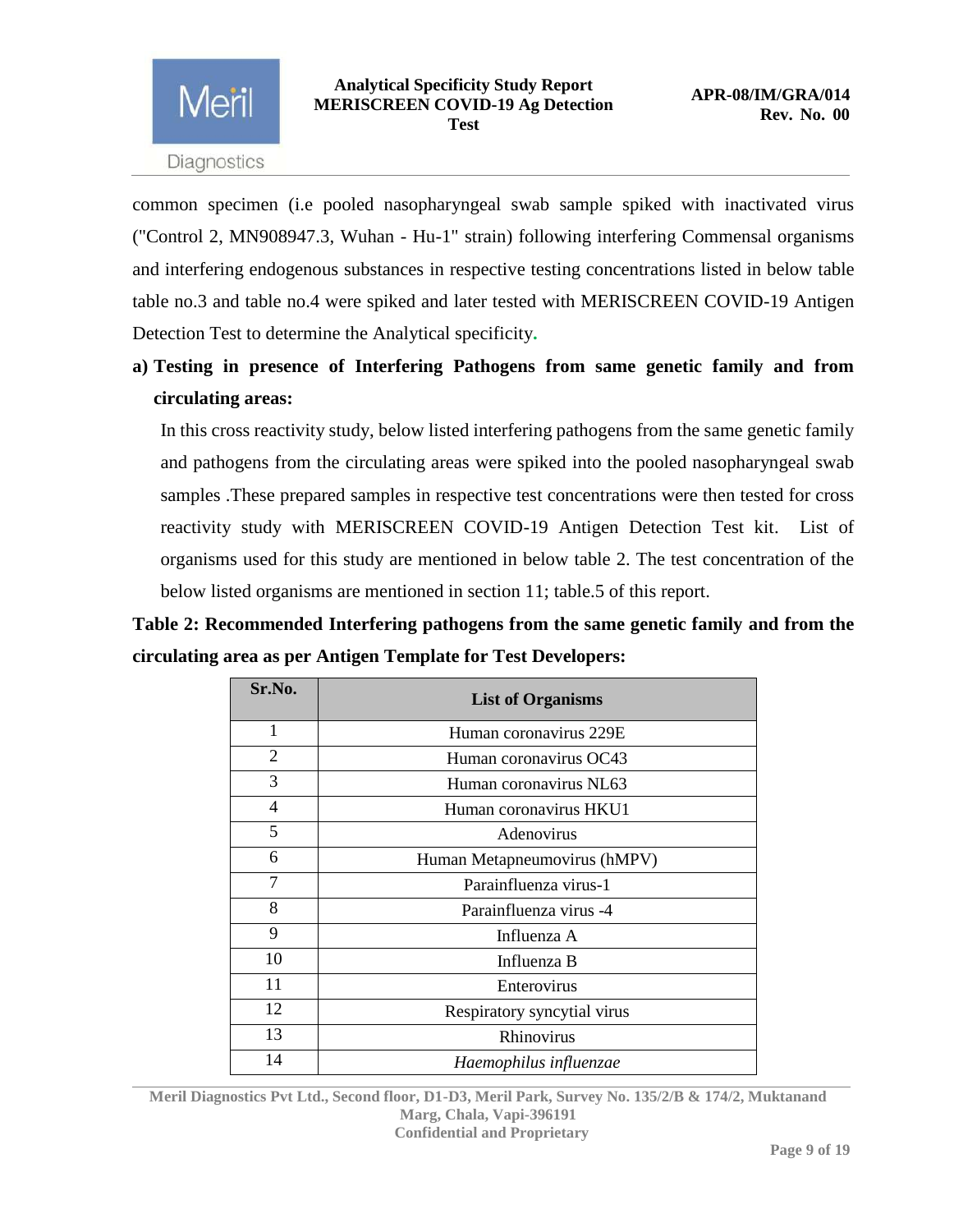

| 15 | Streptococcus pneumoniae   |
|----|----------------------------|
| 16 | Streptococcus pyogenes     |
| 17 | Candida albicans           |
| 18 | Pooled human nasal wash    |
| 19 | Bordetella pertussis       |
| 20 | Mycoplasma pneumoniae      |
| 21 | Chlamydia pneumoniae       |
| 22 | Legionella pneumophila     |
| 23 | Staphylococcus aureus      |
| 24 | Staphylococcus epidermidis |
| 25 | Mycobacterium tuberculosis |

### **b) Testing in presence of Interfering commensal Microorganisms:**

In this cross reactivity study, below listed interfering commensal microorganisms were spiked into the pooled nasopharyngeal swab samples already spiked with inactivated Control 2, MN908947.3, Wuhan - Hu-1" strain virus. These prepared samples in respective test concentrations were then tested for cross reactivity study with MERISCREEN COVID-19 Antigen Detection Test kit at 3xLoD. List of organisms used for this study are mentioned in below table 3. The test concentration of the below listed organisms are mentioned in section 11; table.6 of this report.

| Sr.No. | Name of the organisms    |
|--------|--------------------------|
|        | Bordetella pertussis     |
| 2      | Haemophilus influenza    |
| 3      | Mycoplasma pneumonia     |
| 4      | Moraxella catarrhalis    |
| 5      | Staphylococcus aureus    |
| 6      | Streptococcus pneumonia  |
|        | Staphylococcus epidermis |
| 8      | Streptococcus pyogenes   |

 **Table 3: List of Common/Commensal organisms**

### **c) Testing in presence of Endogenous Interfering substances:**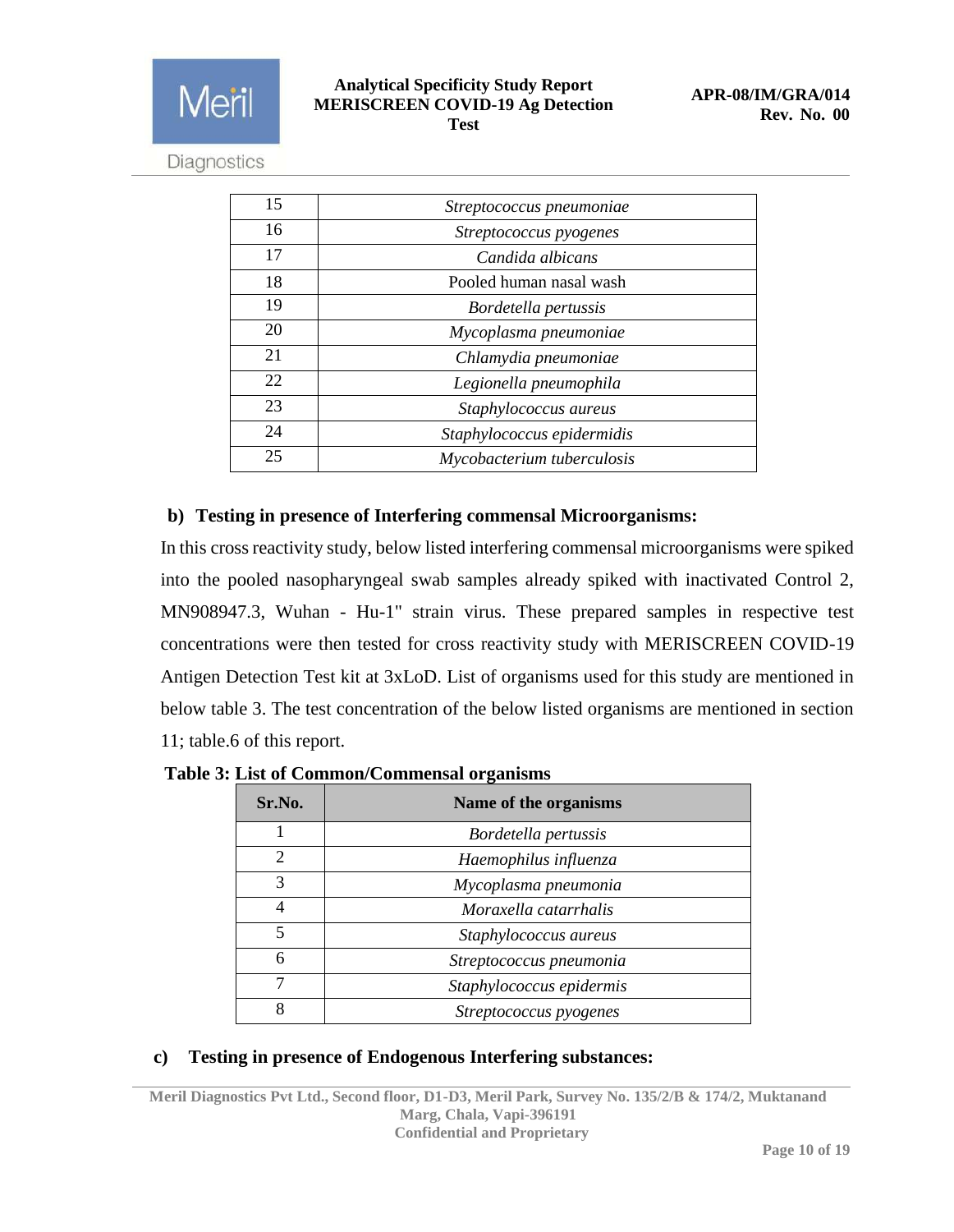In this cross reactivity study, below listed interfering endogenous substances were spiked into the pooled nasopharyngeal swab samples already spiked with inactivated Control 2, MN908947.3, Wuhan - Hu-1" strain virus. These prepared samples in respective test concentrations were then tested for cross reactivity study with MERISCREEN COVID-19 Antigen Detection Test kit at 3xLoD. List of endogenous interfering substances used for this study are mentioned in below table 4. The test concentration of the below listed endogenous substances are mentioned in section 11; table.7 of this report.

**Table 4: List of Endogenous Interferring Substances:**

| Sr.No.         | <b>Substance</b>                   | <b>Concentration</b> |
|----------------|------------------------------------|----------------------|
| 1              | <b>Whole Blood</b>                 | 4%                   |
| $\overline{2}$ | Mucin                              | $0.5\%$              |
| 3              | Chloracseptic (Menthol/Benzocaine) | 1.5mg/ml             |
| $\overline{4}$ | Naso GEL (NeilMed)                 | $5\%$ v/v            |
| 5              | CVS Nasal Drops (Phenylephrine)    | $15\%$ v/v           |
| 6              | Afrin (Oxymetazoline)              | $15\%$ v/v           |
| $\overline{7}$ | CVS Nasal Spray (Cromolyn)         | $15\%$ v/v           |
| 8              | Zicam                              | $5\%$ v/v            |
| 9              | Homeopathic (Alkalol)              | 1:10 dilution        |
| 10             | Sore Throat Phenol Spray           | $15\%$ v/v           |
| 11             | Tobramycin                         | $4\mu$ g/ml          |
| 12             | Mupirocin                          | 10mg/ml              |
| 13             | <b>Fluticasone Propionate</b>      | $5\%$ v/v            |
| 14             | Tamiflu (Oseltamivir Phosphate)    | 5mg/ml               |

### <span id="page-10-0"></span>**11. Test samples**

As mentioned in section 10, following test samples were utilized in the study.

- 1. Pooled negative Nasopharyngeal swab samples collected individually.
- 2. Pooled negative nasopharyngeal swab samples collected individually and spiked with interfering pathogens from the same genetic family and from the circulating area.
- 3. Pooled negative Nasopharyngeal swab sample spiked with inactivated virus
- 4. Pooled negative nasopharyngeal swab samples collected individually and spiked with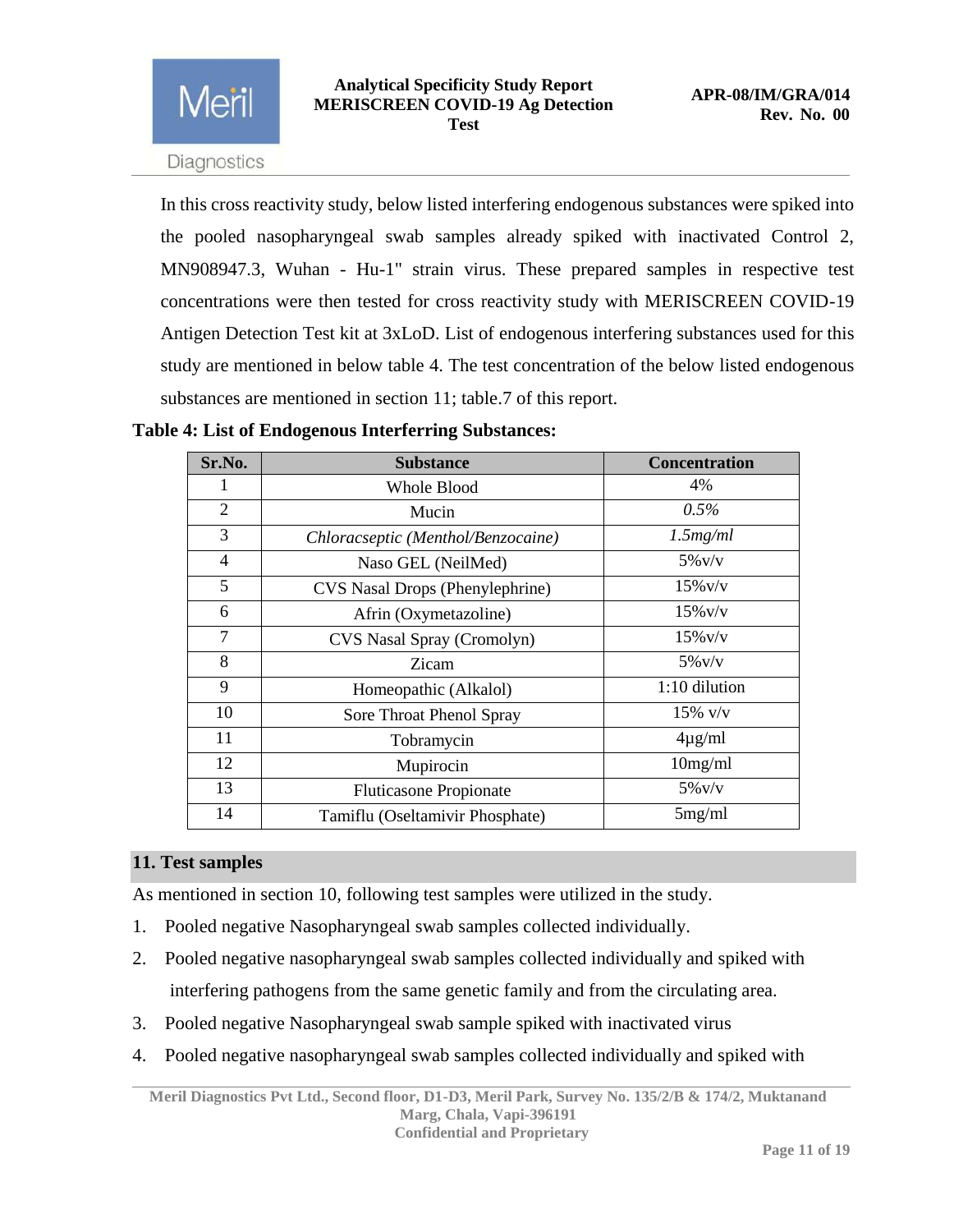inactivated SARS-CoV-2 virus and also spiked with commensal organisms.

5. Pooled negative nasopharyngeal swab samples collected individually and spiked with inactivated SARS-CoV-2 virus and also spiked with interfering endogenous substances.

Sample details such as source of procurement, status of the strain and Test Concentration (pfu/ml) and result are mentioned in this section of the report.

**Table 5: Sample details of Recommended Interfering pathogens from the same genetic family and from the circulating area as per Antigen Template for Test Developers:**

| Sr.<br>No.     | <b>List of Organisms</b>        | <b>Source</b>                                               | <b>Test Titre</b><br>(Pfu/ml)          | <b>Result</b>       |
|----------------|---------------------------------|-------------------------------------------------------------|----------------------------------------|---------------------|
| $\mathbf{1}$   | Human coronavirus 229E          | 1 x 10 <sup>4.5</sup> TCID <sub>50</sub> /ml<br><b>ATCC</b> |                                        | No cross reactivity |
| $\overline{2}$ | Human coronavirus OC43          | <b>ATCC</b>                                                 | 1 x $10^5$ TCID <sub>50</sub> /ml      | No cross reactivity |
| $\overline{3}$ | Human coronavirus NL63          | <b>ATCC</b>                                                 | 1 x $10^4$ TCID <sub>50</sub> /ml      | No cross reactivity |
| $\overline{4}$ | Adenovirus                      | <b>ATCC</b>                                                 | $3 \times 10^5$ TCID <sub>50</sub> /ml | No cross reactivity |
| 5              | Human Metapneumovirus<br>(hMPV) | <b>ATCC</b>                                                 | 1 x $10^5$ TCID <sub>50</sub> /ml      | No cross reactivity |
| 6              | Parainfluenza virus -1          | <b>ATCC</b>                                                 | 1 x $10^5$ TCID <sub>50</sub> /ml      | No cross reactivity |
| $\tau$         | Parainfluenza virus -4          | <b>ATCC</b>                                                 | 1 x $10^5$ TCID <sub>50</sub> /ml      | No cross reactivity |
| 8              | Influenza A                     | <b>ATCC</b>                                                 | $3 \times 10^5$ TCID <sub>50</sub> /ml | No cross reactivity |
| 9              | Influenza B                     | <b>ATCC</b>                                                 | $3 \times 10^5$ TCID <sub>50</sub> /ml | No cross reactivity |
| 10             | Enterovirus                     | <b>ATCC</b>                                                 | 1 x $10^4$ TCID <sub>50</sub> /ml      | No cross reactivity |
| 11             | Respiratory syncytial virus     | <b>ATCC</b>                                                 | $3 \times 10^5$ TCID <sub>50</sub> /ml | No cross reactivity |
| 12             | Rhinovirus                      | <b>ATCC</b>                                                 | 1 x $10^5$ TCID <sub>50</sub> /ml      | No cross reactivity |
| 13             | Haemophilus influenzae          | <b>ATCC</b>                                                 | $5 \times 10^4$ cells/ml               | No cross reactivity |
| 14             | Streptococcus pneumoniae        | <b>ATCC</b>                                                 | $5 \times 10^4$ cells/ml               | No cross reactivity |
| 15             | Streptococcus pyogenes          | <b>ATCC</b>                                                 | $5 \times 10^4$ cells/ml               | No cross reactivity |
| 16             | Candida albicans                | <b>ATCC</b>                                                 | $5 \times 10^4$ cells/ml               | No cross reactivity |
| 17             | Pooled human nasal wash         | <b>ATCC</b>                                                 | <b>NA</b>                              | No cross reactivity |
| 18             | Bordetella pertussis            | <b>ATCC</b>                                                 | $5 \times 10^4$ cells/ml               | No cross reactivity |
| 19             | Mycoplasma pneumoniae           | ATCC                                                        | $5 \times 10^4$ cells/ml               | No cross reactivity |
| 20             | Chlamydia pneumoniae            | <b>ATCC</b>                                                 | 1 x 10cells/ml                         | No cross reactivity |
| 21             | Legionella pneumophila          | <b>ATCC</b>                                                 | $5 \times 10^4$ cells/ml               | No cross reactivity |
| 22             | Staphylococcus aureus           | <b>ATCC</b>                                                 | $3.3 \times 10^9$ cells/ml             | No cross reactivity |
| 23             | Staphylococcus epidermidis      | <b>ATCC</b>                                                 | $5 \times 10^4$ cells/ml               | No cross reactivity |

**Meril Diagnostics Pvt Ltd., Second floor, D1-D3, Meril Park, Survey No. 135/2/B & 174/2, Muktanand Marg, Chala, Vapi-396191 Confidential and Proprietary**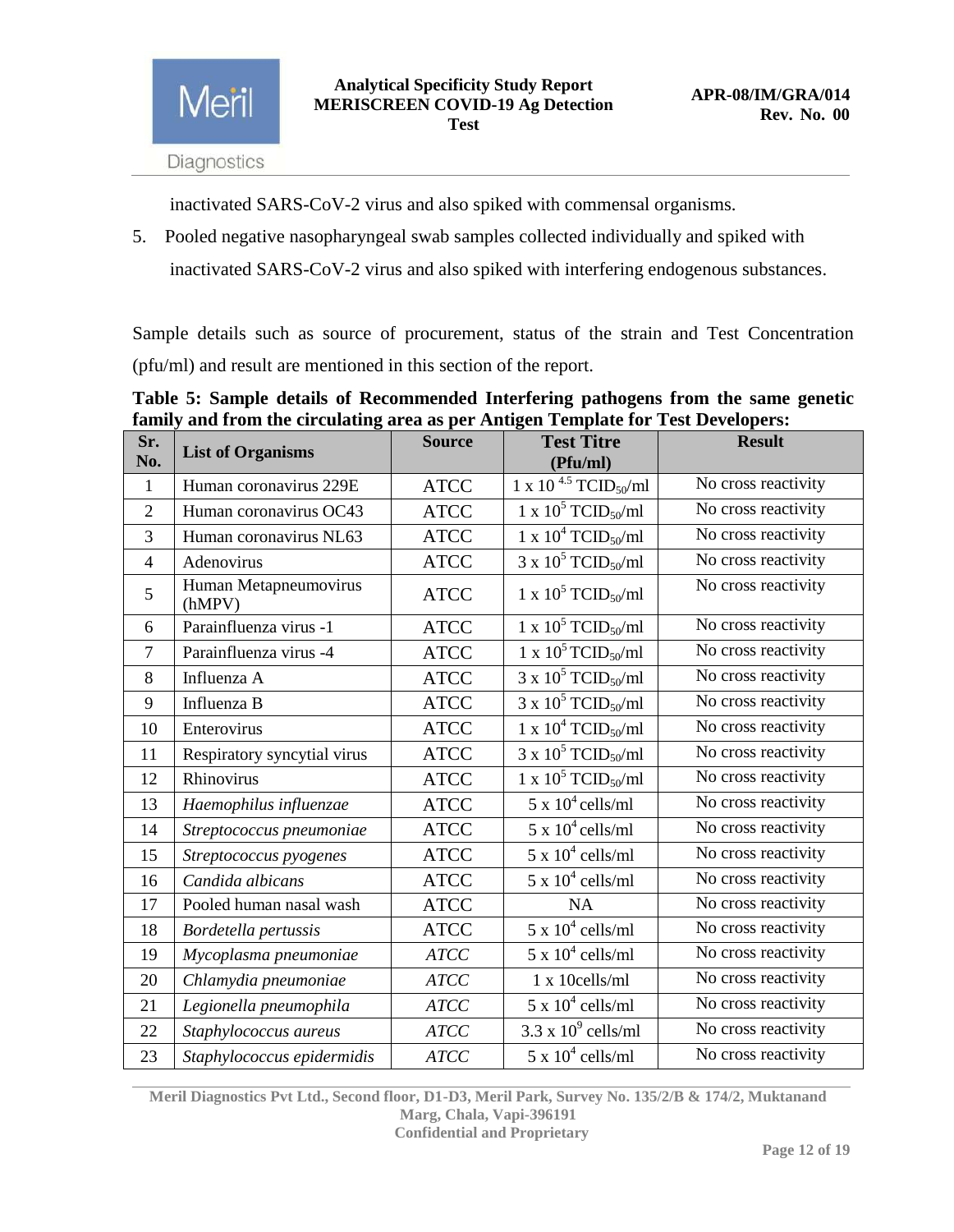

|  | <b>TTTZT74 1</b> | $\sim$ 1 $\sim$ 1 | $\mathbf{A}$<br>$\cdot$ $\cdot$ $\cdot$ | $\cdot$ . | . <b>. .</b> . |  |  |
|--|------------------|-------------------|-----------------------------------------|-----------|----------------|--|--|
|  |                  |                   |                                         |           |                |  |  |

### **Human coronavirus HKU1 has not been tested. The % identity of the nucleocapsid protein sequence between HKU1 and SARS-CoV-2 is below 35%.**

### **Table 6: List of Common/Commensal organisms**

| Sr.No.         | Name of the organisms    | <b>Source</b> | <b>Test Titre</b><br>(Pfu/ml) | <b>Result</b>       |
|----------------|--------------------------|---------------|-------------------------------|---------------------|
|                | Bordetella pertussis     | <b>ATCC</b>   | $5 \times 10^4$ cells/ml      | No cross reactivity |
| 2              | Haemophilus influenza    | <b>ATCC</b>   | $5 \times 10^4$ cells/ml      | No cross reactivity |
| 3              | Mycoplasma pneumonia     | <b>ATCC</b>   | $5 \times 10^4$ cells/ml      | No cross reactivity |
| $\overline{4}$ | Moraxella catarrhalis    | <b>ATCC</b>   | $5 \times 10^4$ cells/ml      | No cross reactivity |
| 5              | Staphylococcus aureus    | <b>ATCC</b>   | $3.3 \times 10^9$ cells/ml    | No cross reactivity |
| 6              | Streptococcus pneumonia  | <b>ATCC</b>   | $5 \times 10^4$ cells/ml      | No cross reactivity |
|                | Staphylococcus epidermis | <b>ATCC</b>   | $5 \times 10^4$ cells/ml      | No cross reactivity |
| 8              | Streptococcus pyogenes   | <b>ATCC</b>   | $5 \times 10^4$ cells/ml      | No cross reactivity |

### **Table 7: List of Endogenous Interferring Substances:**

| Sr.No.         | <b>Substance</b>                   | <b>Concentration</b> | <b>Result</b>       |
|----------------|------------------------------------|----------------------|---------------------|
|                | Whole Blood                        | 4%                   | No cross reactivity |
| $\overline{2}$ | Mucin                              | 0.5%                 | No cross reactivity |
| 3              | Chloracseptic (Menthol/Benzocaine) | 1.5mg/ml             | No cross reactivity |
| 4              | Naso GEL (NeilMed)                 | $5\%$ v/v            | No cross reactivity |
| 5              | CVS Nasal Drops (Phenylephrine)    | $15\%$ v/v           | No cross reactivity |
| 6              | Afrin (Oxymetazoline)              | $15\%$ v/v           | No cross reactivity |
| 7              | CVS Nasal Spray (Cromolyn)         | $15\%$ v/v           | No cross reactivity |
| 8              | Zicam                              | $5\%$ v/v            | No cross reactivity |
| 9              | Homeopathic (Alkalol)              | 1:10 dilution        | No cross reactivity |
| 10             | Sore Throat Phenol Spray           | $15\%$ v/v           | No cross reactivity |
| 11             | Tobramycin                         | $4\mu$ g/ml          | No cross reactivity |
| 12             | Mupirocin                          | 10mg/ml              | No cross reactivity |
| 13             | <b>Fluticasone Propionate</b>      | $5\%$ v/v            | No cross reactivity |
| 14             | Tamiflu (Oseltamivir Phosphate)    | 5mg/ml               | No cross reactivity |

**Meril Diagnostics Pvt Ltd., Second floor, D1-D3, Meril Park, Survey No. 135/2/B & 174/2, Muktanand Marg, Chala, Vapi-396191**

**Confidential and Proprietary**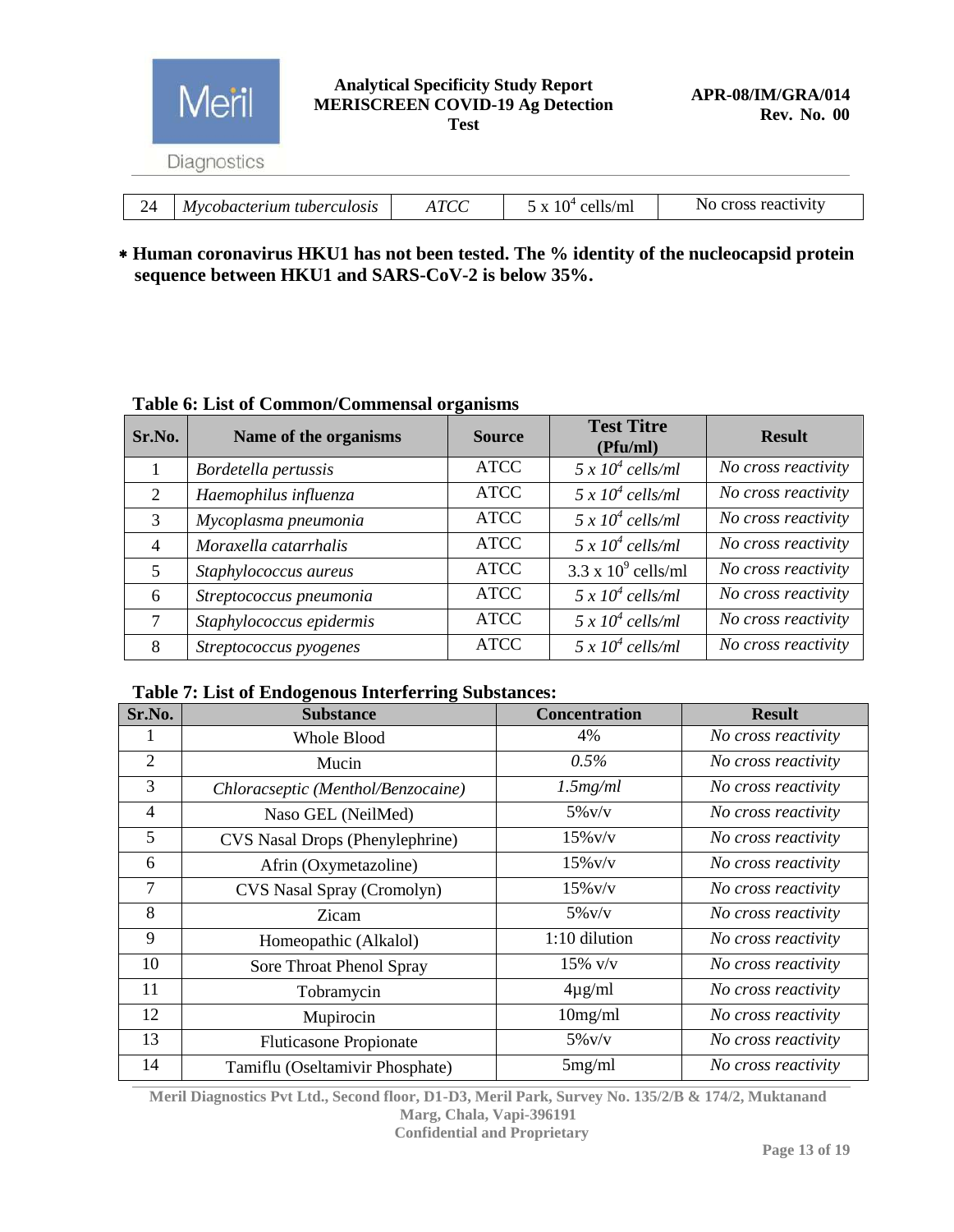

Details of Inactivated SARS-CoV-2 virus utilized in this study are mentioned in below table: 8 Also negative Nasopharyngeal samples collected is mentioned in below table no: 9

**Table 8:** Sample details of SARS-CoV-2 inactivated virus used in the study

| Sr. No. | $SARS-CoV-2$                         | <b>Source/Sample</b>                            | <b>Concentration</b>  |
|---------|--------------------------------------|-------------------------------------------------|-----------------------|
|         | <b>Strain/Isolate</b>                | <b>Type</b>                                     | (copies/µl)           |
|         | Control 2, MN908947.3,<br>wuhan-Hu-1 | <b>Twist Bioscience/Synthetic</b><br>RNA genome | 1 x $10^6$ copies /µl |

SARS-CoV-2 negative specimens (i.e Nasopharyngeal swab) were collected from healthy individuals working with Meril Diagnostics Pvt Ltd, Second floor, D1-D3, Meril Park, Survey No. 135/2/B & 174/2, Muktanand Marg, Chala, Vapi-396191which were confirmed negative for sample status by RT PCR assay.

|                |                  |                              |     | <b>Physiological Condition</b> |                      |
|----------------|------------------|------------------------------|-----|--------------------------------|----------------------|
| Sr.<br>No.     | <b>Sample ID</b> | Source/Sample<br><b>Type</b> | Age | <b>Sex</b>                     | <b>Sample Status</b> |
| $\mathbf{1}$   | COVAGN261        | Nasopharyngeal swab          | 30  | M                              | Negative             |
| $\overline{2}$ | COVAGN262        | Nasopharyngeal swab          | 26  | M                              | Negative             |
| 3              | COVAGN263        | Nasopharyngeal swab          | 25  | $\mathbf{F}$                   | Negative             |
| $\overline{4}$ | COVAGN264        | Nasopharyngeal swab          | 34  | M                              | Negative             |
| 5              | COVAGN265        | Nasopharyngeal swab          | 33  | M                              | Negative             |
| 6              | COVAGN266        | Nasopharyngeal swab          | 37  | M                              | Negative             |
| $\overline{7}$ | COVAGN267        | Nasopharyngeal swab          | 25  | $\mathbf{F}$                   | Negative             |
| 8              | COVAGN268        | Nasopharyngeal swab          | 27  | $\mathbf{F}$                   | Negative             |
| 9              | COVAGN269        | Nasopharyngeal swab          | 29  | $\overline{F}$                 | Negative             |
| 10             | COVAGN270        | Nasopharyngeal swab          | 28  | $\mathbf{F}$                   | Negative             |
| 11             | COVAGN271        | Nasopharyngeal swab          | 26  | $\overline{F}$                 | Negative             |
| 11             | COVAGN272        | Nasopharyngeal swab          | 28  | M                              | Negative             |
| 12             | COVAGN273        | Nasopharyngeal swab          | 28  | $\mathbf F$                    | Negative             |
| 13             | COVAGN274        | Nasopharyngeal swab          | 31  | M                              | Negative             |
| 14             | COVAGN275        | Nasopharyngeal swab          | 35  | M                              | Negative             |

**Table 9:** Details of SARS-CoV-2 negative specimens used in this study

**Meril Diagnostics Pvt Ltd., Second floor, D1-D3, Meril Park, Survey No. 135/2/B & 174/2, Muktanand Marg, Chala, Vapi-396191 Confidential and Proprietary**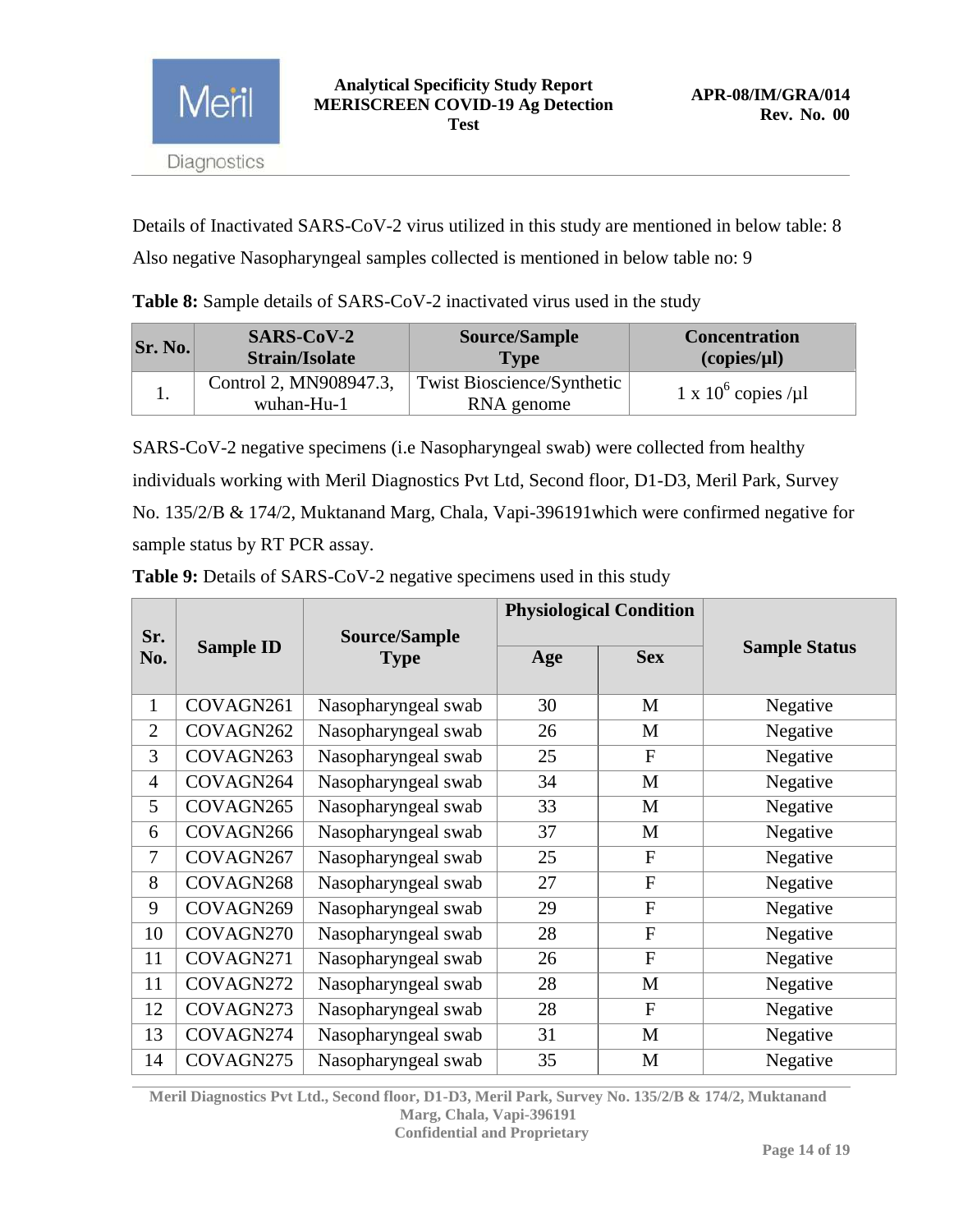

### **Analytical Specificity Study Report MERISCREEN COVID-19 Ag Detection Test**

Diagnostics

| 15 | COVAGN276 | Nasopharyngeal swab | 33 | M            | Negative |
|----|-----------|---------------------|----|--------------|----------|
| 16 | COVAGN277 | Nasopharyngeal swab | 32 | $\mathbf{F}$ | Negative |
| 17 | COVAGN278 | Nasopharyngeal swab | 36 | M            | Negative |
| 18 | COVAGN279 | Nasopharyngeal swab | 38 | M            | Negative |
| 19 | COVAGN280 | Nasopharyngeal swab | 33 | M            | Negative |
| 20 | COVAGN281 | Nasopharyngeal swab | 32 | M            | Negative |
| 21 | COVAGN282 | Nasopharyngeal swab | 31 | $\mathbf{F}$ | Negative |
| 22 | COVAGN283 | Nasopharyngeal swab | 29 | $\mathbf{F}$ | Negative |
| 23 | COVAGN284 | Nasopharyngeal swab | 28 | $\mathbf{F}$ | Negative |
| 24 | COVAGN285 | Nasopharyngeal swab | 34 | M            | Negative |
| 25 | COVAGN286 | Nasopharyngeal swab | 32 | $\mathbf F$  | Negative |

### <span id="page-14-0"></span>**12. Test procedure**

Testing were performed with MERISCREEN COVID-19 Antigen Detection Test as per the test procedure mentioned in its pack insert and as per the procedure mentioned in Antigen Template for Test Developers.

### **Test Procedure:**

- 1. Bring the specimen and test components to room temperature if refrigerated or frozen.
- 2. Place the device on a clean, flat surface.
- 3. Fill the extraction tube by adding 12-14 drops of Extraction solution.
- 4. Insert the nasopharyngeal swab sample into the extraction solution, then mix the swab for 8 to 10 times.
- 5. Remove the swab while pressing against the solution tube in order to extract most of the specimen.
- 6. Place the dropper cap tightly onto the tube and add 4 drops (100uL) into the sample well
- 7. Interpret the test results at the end of 20 minutes. Do not read the results after 30 minutes.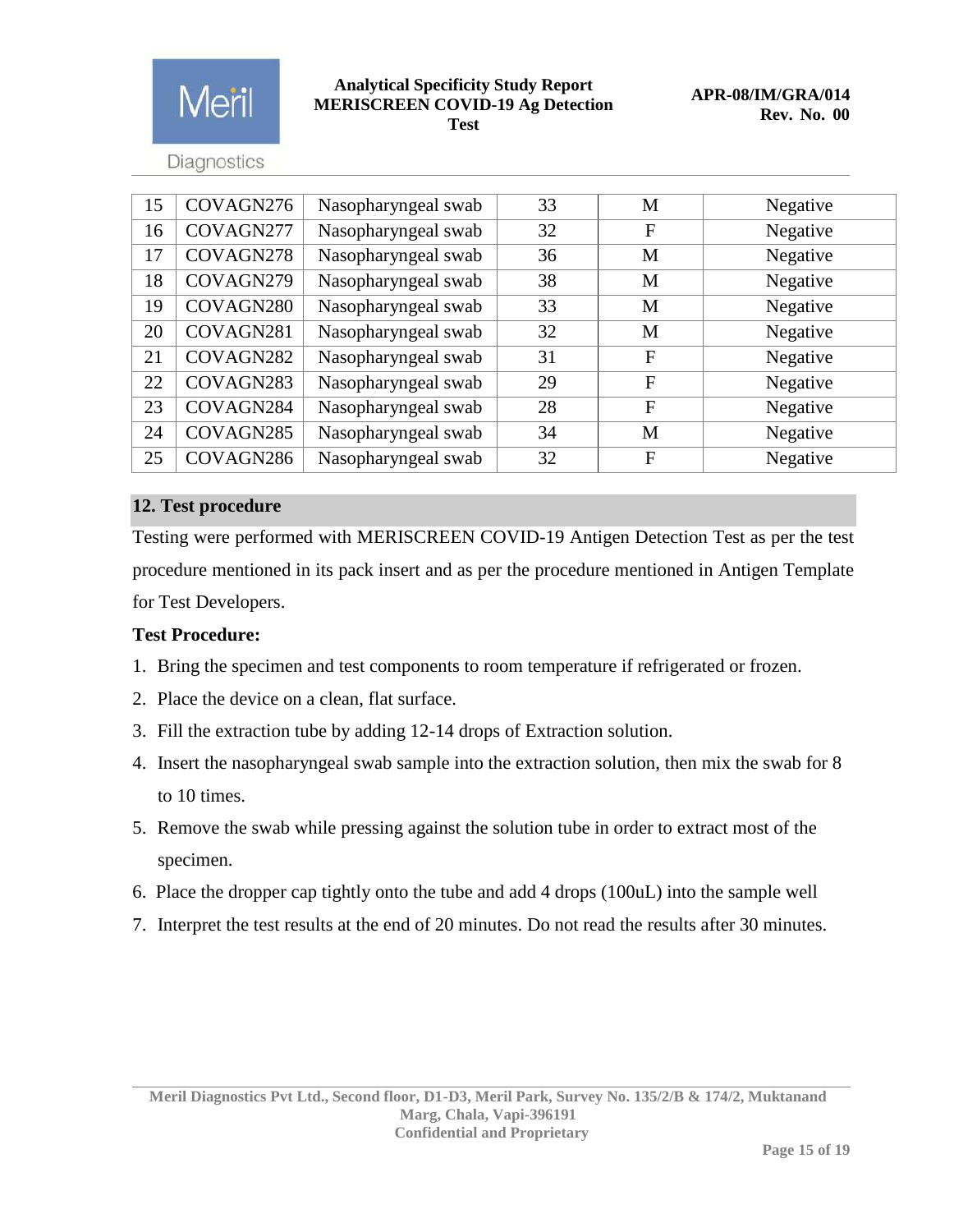

### **Analytical Specificity Study Report MERISCREEN COVID-19 Ag Detection Test**

Diagnostics



### **INTERPRETATION OF THE RESULTS:**

- 1. Positive result: If Control (C) and Test (T) bands are developed, the test indicates for the presence of antigens to SARS-CoV-2 in the sample. The result is positive.
- 2. Negative result: If only the Control (C) band is developed, the test indicates that the result is negative.
- 3. Invalid result: If no Control(C) band is developed, then the assay is invalid regardless of colour development on Test (T) band. Repeat the assay with a new device.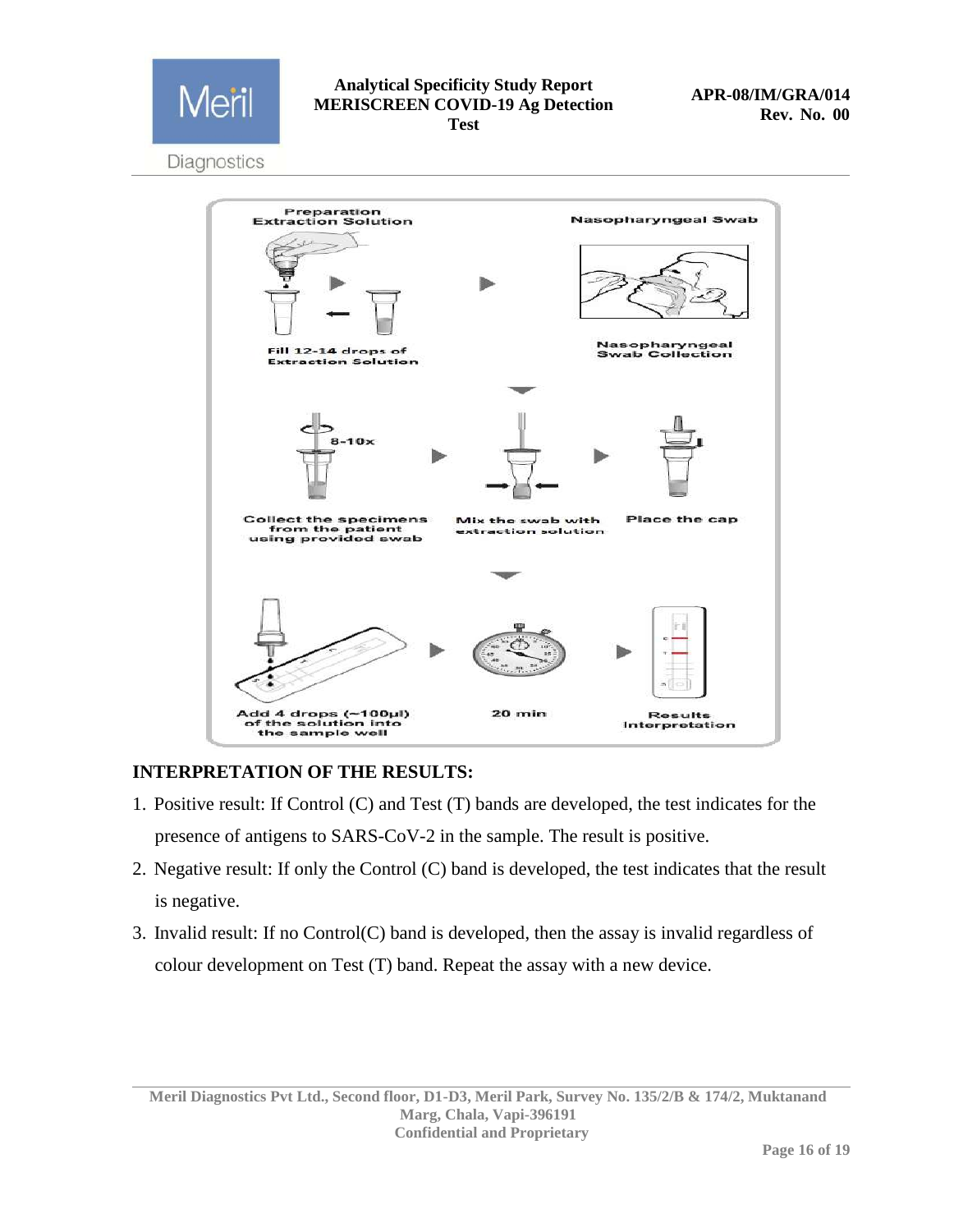

### <span id="page-16-0"></span>**13. Acceptance criteria**

MERISCREEN COVID-19 Antigen Detection Test kit should give accurate results as per the true sample status. Test results of spiked and unspiked samples should be similar for (i.e Pooled negative nasopharyngeal swab samples spiked with interfering pathogens from the same genetic family and from the circulating area) Similarly Test results of spiked and unspiked samples should be similar for (Pooled negative nasopharyngeal swab samples spiked with inactivated SARS-CoV-2 virus and also spiked with commensal organisms, Pooled negative nasopharyngeal swab samples spiked with inactivated SARS-CoV-2 virus and also spiked with interfering endogenous substances).Interference from any potentially interfering pathogens of the same genetic family and from the circulating area, commensal organisms and interfering endogenous substances should be <5%.

### <span id="page-16-1"></span>**14. Results and data analysis Report**

Analytical specificity of MERISCREEN COVID-19 Antigen Detection Test Kit was determined by testing interfering pathogens of the same genetic family and from the circulating area, commensal organisms and interfering endogenous substances that are likely to be present in the real clinical matrix specimen by evaluating its performance. In this testing, test results of spiked samples (i.e pooled negative nasopharyngeal swab samples spiked with interfering pathogens from the same genetic family and from the circulating area, pooled negative nasopharyngeal swab samples spiked with inactivated SARS-CoV-2 virus and with commensal organisms, and pooled negative nasopharyngeal swab samples spiked with inactivated SARS-CoV-2 virus and with interfering endogenous substances) were compared with that of unspiked specimens and it has shown that there is no difference in test results of both spiked and un-spiked specimens. MERISCREEN COVID-19 Antigen Detection Test Kit has given accurate results i.e no cross reactivity observed and have given true sample status when tested with both, spiked and un-spiked specimens. Thus, the test results have met the acceptance criteria of the study. There was no invalid or discrepant results obtained during study.

### <span id="page-16-2"></span>**15. Conclusion**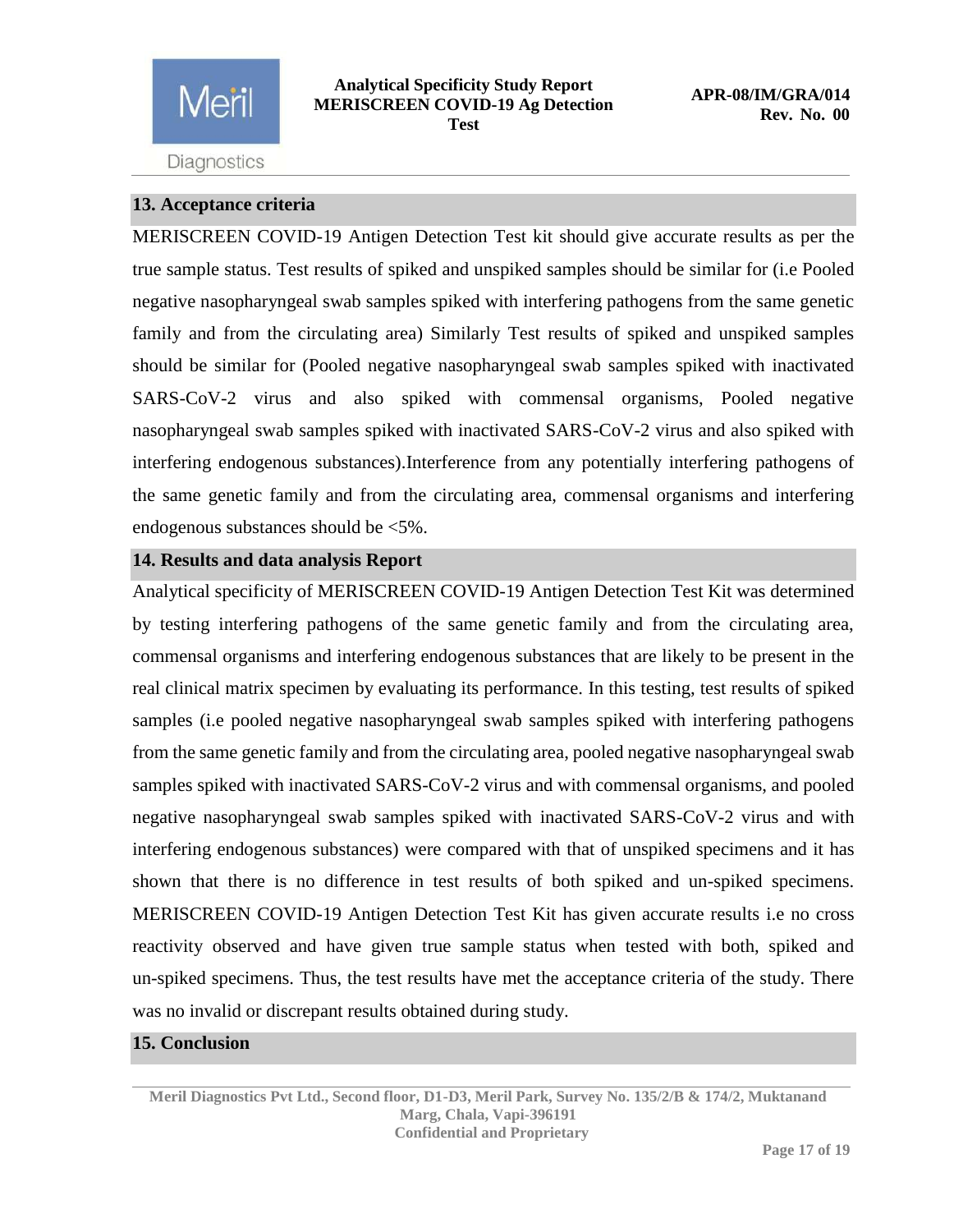

Analytical specificity of MERISCREEN COVID-19 Antigen Detection Test Kit was determined by testing interfering pathogens from the same genetic family and from the circulating area, commensal organisms and interfering endogenous substances present in likely to be present in the real clinical matrix specimen by evaluating performance of MERISCREEN COVID-19 Antigen Detection Test Kit on one lot of the kit. From the results and data analysis, it is concluded that interfering pathogens from the same genetic family and from the circulating areas and interfering commensal organisms such as Human coronavirus 229E, Human coronavirus OC43, Human coronavirus NL63, Adenovirus, Human Metapneumovirus (hMPV), Parainfluenza virus 1-4, Influenza A & B, Enterovirus, Respiratory syncytial virus, Rhinovirus, *Haemophilus influenza, Streptococcus pneumonia, Streptococcus pyogenes, Candida albicans,* Pooled human nasal wash*, Bordetella pertussis, Mycoplasma pneumonia, Chlamydia pneumonia, Legionella pneumophila, Staphylococcus aureus, Staphylococcus epidermidis, Mycobacterium tuberculosis, Moraxella catarrhalis,* and interfering endogenous substances such as Whole Blood, Mucin, *Chloracseptic (Menthol/Benzocaine),* Naso GEL (NeilMed), CVS Nasal Drops (Phenylephrine), Afrin (Oxymetazoline), CVS Nasal Spray (Cromolyn), Zicam, Homeopathic (Alkalol), Sore Throat Phenol Spray, Tobramycin, Mupirocin, Fluticasone Propionate, Tamiflu (Oseltamivir Phosphate) do not interfere with the performance of MERISCREEN COVID-19 Antigen Detection test Kit. Hence MERISCREEN COVID-19 Antigen Detection Test kit do not show cross reactivity with any of the above listed Inactivated SARS-CoV-2 virus, interfering pathogens of the same genetic family and from the circulating area, Interfering Commensal Organism and with Interfering Endogenous Substances.

### <span id="page-17-0"></span>**15. Enclosures/Annexures**

- Enclosure 1: CoA of Inactivated SARS-CoV-2 virus, CoA of interfering pathogens of the same genetic family and from the circulating area & CoA of Interfering Commensal Organism.
- Enclosure 2: Raw data sheet of Analytical Specificity Study (RD-08/1M/GRA/014-a, RD-08/1M/GRA/014-b, RD-08/1M/GRA/014-c)

### <span id="page-17-1"></span>**16. Amendment history**

### **Table 10:** Amendment history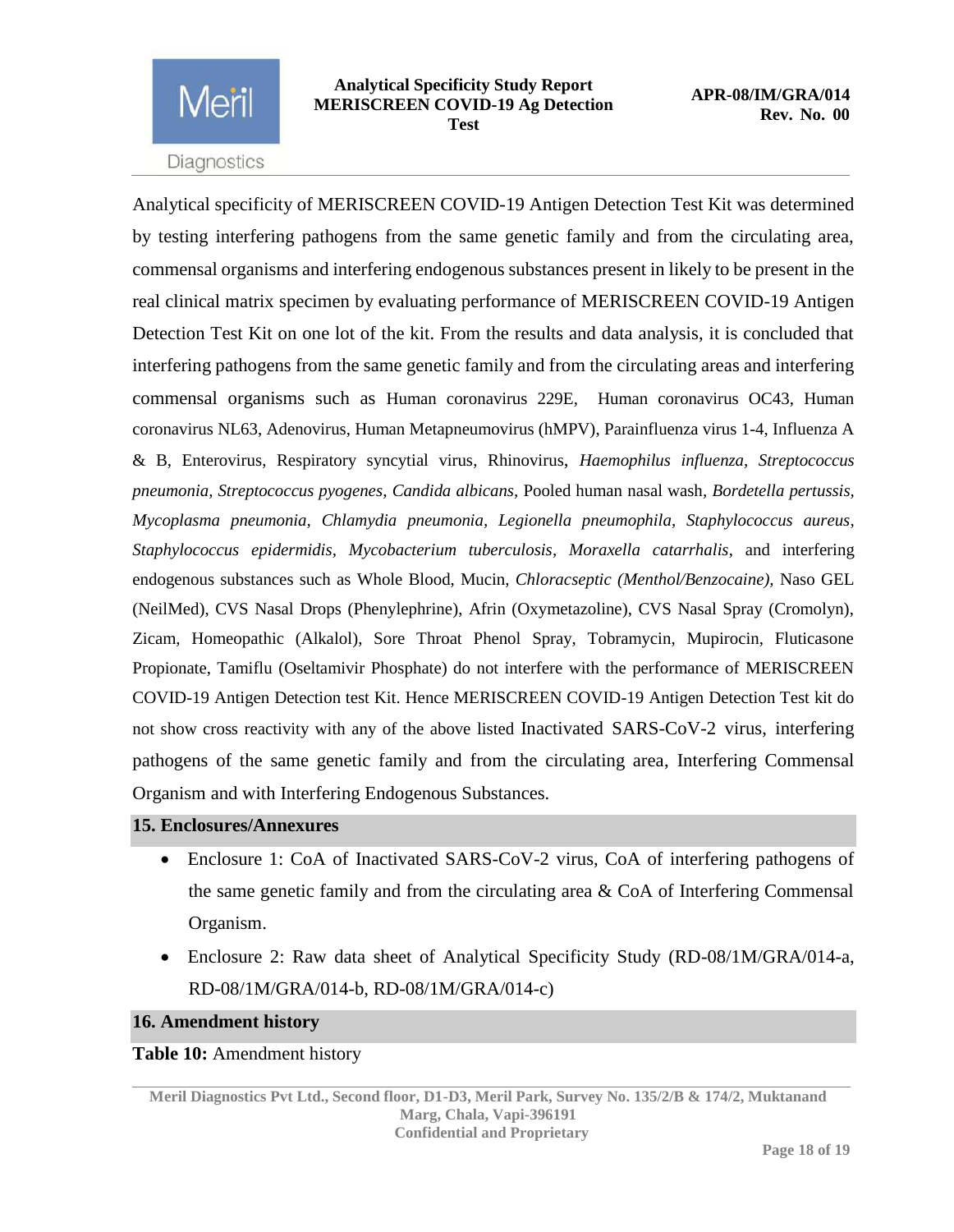

### **Analytical Specificity Study Report MERISCREEN COVID-19 Ag Detection Test**

Diagnostics

| <b>Revision</b><br>No. | Date                | <b>Amendment Description</b> |
|------------------------|---------------------|------------------------------|
|                        | As on approval Date | Initial Issue                |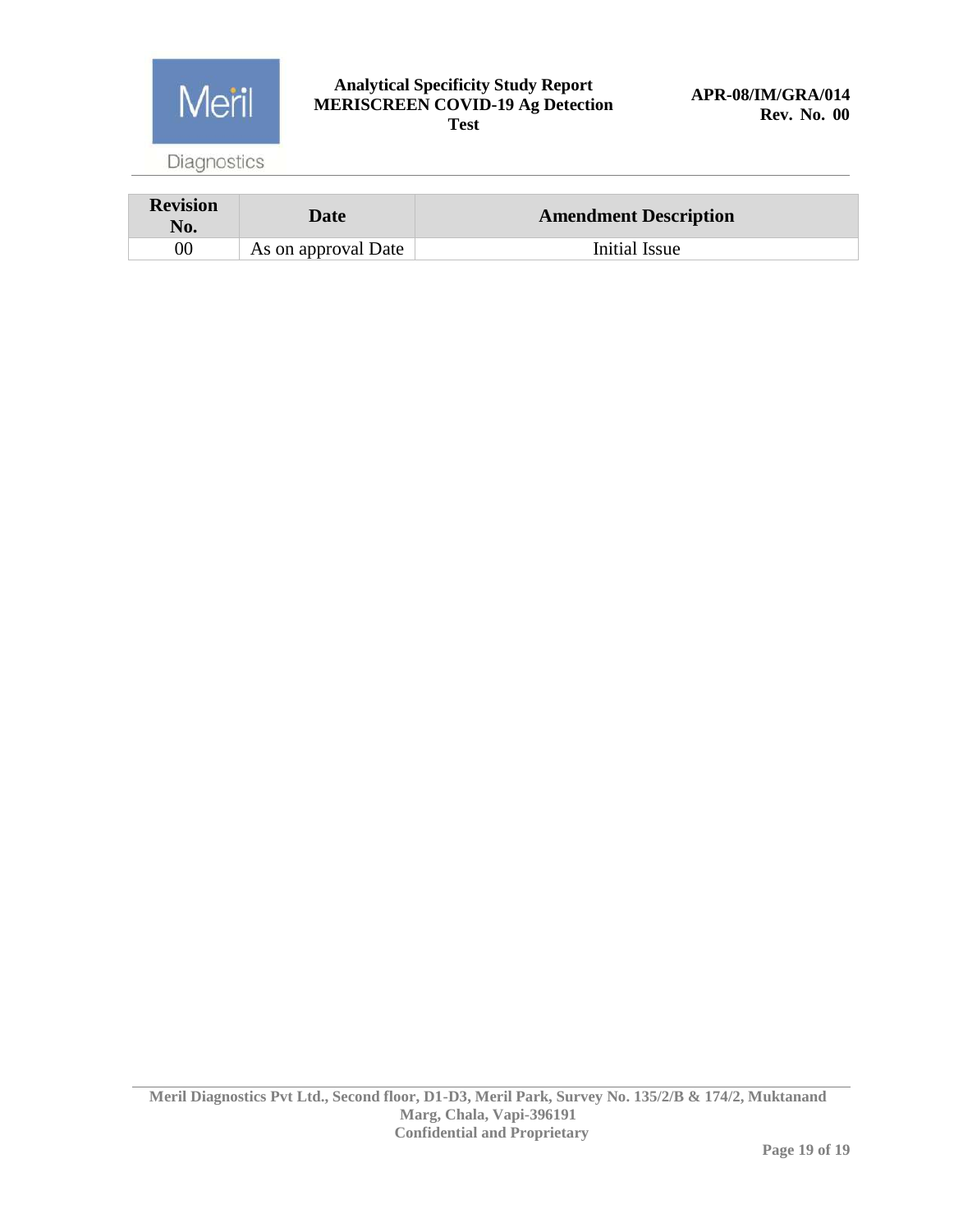| Merl<br>DIGESTIN |                                                                                                                                                                                                                                                                                                                                                                                                                                                                                                                                                                                                                                                                                                                                                                                                                                                   | <b>AnalyticalSpecificity Study</b><br>(Cross Reactivity)<br><b>MERISCREEN COVID-19 Antigen Detection Test</b>                                                                                                                                                                                                                                                                                                                 |                     | RD-08/1M/GRA/014-a |  |  |  |
|------------------|---------------------------------------------------------------------------------------------------------------------------------------------------------------------------------------------------------------------------------------------------------------------------------------------------------------------------------------------------------------------------------------------------------------------------------------------------------------------------------------------------------------------------------------------------------------------------------------------------------------------------------------------------------------------------------------------------------------------------------------------------------------------------------------------------------------------------------------------------|-------------------------------------------------------------------------------------------------------------------------------------------------------------------------------------------------------------------------------------------------------------------------------------------------------------------------------------------------------------------------------------------------------------------------------|---------------------|--------------------|--|--|--|
|                  | <b>Results and Data Analysis</b>                                                                                                                                                                                                                                                                                                                                                                                                                                                                                                                                                                                                                                                                                                                                                                                                                  |                                                                                                                                                                                                                                                                                                                                                                                                                               |                     |                    |  |  |  |
|                  |                                                                                                                                                                                                                                                                                                                                                                                                                                                                                                                                                                                                                                                                                                                                                                                                                                                   |                                                                                                                                                                                                                                                                                                                                                                                                                               |                     |                    |  |  |  |
|                  | Product Name:                                                                                                                                                                                                                                                                                                                                                                                                                                                                                                                                                                                                                                                                                                                                                                                                                                     | MERISCREEN COVID-19 An Detection test                                                                                                                                                                                                                                                                                                                                                                                         |                     |                    |  |  |  |
|                  | Date of testing:                                                                                                                                                                                                                                                                                                                                                                                                                                                                                                                                                                                                                                                                                                                                                                                                                                  | 19.04.2021                                                                                                                                                                                                                                                                                                                                                                                                                    | Date of Completion: | 22-04-2021         |  |  |  |
| I of No:         |                                                                                                                                                                                                                                                                                                                                                                                                                                                                                                                                                                                                                                                                                                                                                                                                                                                   | MI042106                                                                                                                                                                                                                                                                                                                                                                                                                      |                     |                    |  |  |  |
| Mfg. Date:       |                                                                                                                                                                                                                                                                                                                                                                                                                                                                                                                                                                                                                                                                                                                                                                                                                                                   | 2021/04                                                                                                                                                                                                                                                                                                                                                                                                                       |                     |                    |  |  |  |
| Exp. Date:       |                                                                                                                                                                                                                                                                                                                                                                                                                                                                                                                                                                                                                                                                                                                                                                                                                                                   | 2022/03                                                                                                                                                                                                                                                                                                                                                                                                                       |                     |                    |  |  |  |
|                  |                                                                                                                                                                                                                                                                                                                                                                                                                                                                                                                                                                                                                                                                                                                                                                                                                                                   | Tested at: Meril Diagnostics Pvt. Ltd., Chala, Vapi, Gujarat, India.                                                                                                                                                                                                                                                                                                                                                          |                     |                    |  |  |  |
|                  |                                                                                                                                                                                                                                                                                                                                                                                                                                                                                                                                                                                                                                                                                                                                                                                                                                                   |                                                                                                                                                                                                                                                                                                                                                                                                                               |                     |                    |  |  |  |
|                  | Sample                                                                                                                                                                                                                                                                                                                                                                                                                                                                                                                                                                                                                                                                                                                                                                                                                                            | Pooled Nasopharynosal swab samples confirmed negative for SARS-CoV-2 by RT PCR method                                                                                                                                                                                                                                                                                                                                         |                     |                    |  |  |  |
|                  | m.                                                                                                                                                                                                                                                                                                                                                                                                                                                                                                                                                                                                                                                                                                                                                                                                                                                | Inactivated synthetic SARS-CoV-2 procured from twist bioscience (positive control) Control 2, MN908947.3, wuhan-Hu-1                                                                                                                                                                                                                                                                                                          |                     |                    |  |  |  |
|                  |                                                                                                                                                                                                                                                                                                                                                                                                                                                                                                                                                                                                                                                                                                                                                                                                                                                   |                                                                                                                                                                                                                                                                                                                                                                                                                               |                     |                    |  |  |  |
|                  |                                                                                                                                                                                                                                                                                                                                                                                                                                                                                                                                                                                                                                                                                                                                                                                                                                                   | Acceptance Criteria:                                                                                                                                                                                                                                                                                                                                                                                                          |                     |                    |  |  |  |
|                  |                                                                                                                                                                                                                                                                                                                                                                                                                                                                                                                                                                                                                                                                                                                                                                                                                                                   | COVID-19 Ag Rapid Test should give accurate result as per true sample status. The color development on control (C) and test (T) bands indicates<br>for the presence of antigens to SARS-CoV-2 in the sample, whereas the development of color only on Control/C) band indicates the test result is<br>negative. If no control band is developed, then the assay is invalid regardless of colour development on test (T) band. |                     |                    |  |  |  |
|                  | Introduction:                                                                                                                                                                                                                                                                                                                                                                                                                                                                                                                                                                                                                                                                                                                                                                                                                                     |                                                                                                                                                                                                                                                                                                                                                                                                                               |                     |                    |  |  |  |
|                  |                                                                                                                                                                                                                                                                                                                                                                                                                                                                                                                                                                                                                                                                                                                                                                                                                                                   |                                                                                                                                                                                                                                                                                                                                                                                                                               |                     |                    |  |  |  |
|                  | Analytical Specificity/ Cross reactivity is defined as the ability of a measurement procedure to detect or measure only the analyte (measurand) to be<br>detected, in the presence of other substances/agents in the specimen. The influence of substances or agents that could be expected to be<br>encountered in the setting of intended use shall be addressed and these substances/agents shall be included in this testing to determine analytical<br>specificity of MERISCREEN COVID 19 Ag Detection Test Kit.                                                                                                                                                                                                                                                                                                                             |                                                                                                                                                                                                                                                                                                                                                                                                                               |                     |                    |  |  |  |
|                  |                                                                                                                                                                                                                                                                                                                                                                                                                                                                                                                                                                                                                                                                                                                                                                                                                                                   |                                                                                                                                                                                                                                                                                                                                                                                                                               |                     |                    |  |  |  |
|                  | Table 1: Analytical Specificity                                                                                                                                                                                                                                                                                                                                                                                                                                                                                                                                                                                                                                                                                                                                                                                                                   |                                                                                                                                                                                                                                                                                                                                                                                                                               |                     |                    |  |  |  |
|                  | Analytical specificity of MERISCREEN COVID 19 Ag Detection Test shall be determined by testing interfering and/or cross reacting pathogens from same<br>genetic family which shall be wet tested in negative real clinical matrix (i.e human nasopharyngeal swab sample). These negative real clinical matrix were<br>collected from healthy individuals and confirmed regative for sample status by RT PCR assay, later pooled and spiked with inactivated SARS-CoV-2 virus<br>("Control 2, MN908947.3, Wuhan - Hu-1" strain). To this, a virus concentration of 10" copies/ul from the same genetic family is spiked. Test results of un-<br>spiked specimens shall be compared with that of the spiked specimens to determine whether below mentioned interfering and/or cross reacting pathogens<br>affect the performance of the kit or not. |                                                                                                                                                                                                                                                                                                                                                                                                                               |                     |                    |  |  |  |

|                   |                                        |                                                                                                                                                     |                     | Testing with MERISCREEN COVID-19 Ag Detection Test |                              |                          |                                              |  |
|-------------------|----------------------------------------|-----------------------------------------------------------------------------------------------------------------------------------------------------|---------------------|----------------------------------------------------|------------------------------|--------------------------|----------------------------------------------|--|
|                   |                                        | Interference                                                                                                                                        |                     | kit<br><b>Band Intensity</b>                       |                              |                          | Result                                       |  |
| Sr.No.:           | Sample ID                              | Interfering pathogens from<br>the same genetic family and<br>from circulating area                                                                  | Spiked/<br>Unspiked | $\mathbf c$                                        | T                            | <b>Results</b>           | Background<br>clearance time<br>(In Minutes) |  |
| ĭ.                | COVAGN261                              | Human coronavirus 229E                                                                                                                              | Unspiked            | $\Delta$                                           | $\circ$                      | $-ve$                    | 12min                                        |  |
|                   |                                        | 1 x 10 <sup>45</sup> TCID <sub>30</sub> /ml                                                                                                         | Spiked              | 44                                                 | $\alpha$                     | $-ve$                    | 12min                                        |  |
| 2                 | COVAGN261                              | Human coronavirus OC43                                                                                                                              | Unspiked            | $\Delta$                                           | $\alpha$                     | $-ve$                    | 1.4min                                       |  |
|                   |                                        | 1 x 10 <sup>5</sup> TCIDwml                                                                                                                         | Spiked              | $\Lambda$ is                                       | $\alpha$                     | $-ve$                    | 12min                                        |  |
| t                 | COVAGN261                              | Human coronavirus NL63                                                                                                                              | Unspiked            | $\Delta$                                           | $\circ$                      | -ve                      | 13min                                        |  |
|                   |                                        | $1 \times 10^4$ TCID <sub>50</sub> /ml                                                                                                              | Spiked              | $\Delta$                                           | $\circ$                      | $-ve$                    | 12min                                        |  |
| 4                 | COVAGN261                              | Adenovirus<br>$1 \ge 10^4$ TCID50/ml                                                                                                                | Unspiked<br>Spiked  | 44<br>$\overline{4}$                               | $\overline{0}$<br>$\alpha$   | <b>ALC</b><br><b>ALC</b> | 1 Smin<br>13min                              |  |
|                   |                                        | Human Metapneumovirus                                                                                                                               | Unspiked            | $\overline{4}$                                     | $\alpha$                     | <b>ALC</b>               | 12min                                        |  |
| ×,                | COVAGN262                              | (hMPV)                                                                                                                                              |                     |                                                    |                              |                          |                                              |  |
|                   |                                        | 1 x $10^5$ TCID <sub>50</sub> /ml                                                                                                                   | Spiked              | 4 <sub>0</sub>                                     | $\Omega$                     | <b>ALC</b>               | 1.4min                                       |  |
| Ġ                 | COVAGN262                              | Parainfluenza virus -1                                                                                                                              | Unspiked            | $\Delta$                                           | $\circ$                      | $-ve$                    | 12min                                        |  |
|                   |                                        | $1 \times 10^5$ TCID <sub>w</sub> /ml                                                                                                               | Spiked              | $\Delta$                                           | $\circ$                      | $-ve$                    | 13min                                        |  |
| z                 | COVAGN262                              | Parainfluenza virus -4<br>$1 \times 10^5$ TCID <sub>50</sub> /ml                                                                                    | Unspiked            | $\Delta$<br>$\Delta$                               | $\circ$<br>$\alpha$          | -ve                      | 14 <sub>min</sub><br>1.4min                  |  |
|                   |                                        |                                                                                                                                                     | Spiked              | $\overline{4}$                                     | $\alpha$                     | <b>ALC</b><br><b>ALC</b> | 12min                                        |  |
| $\mathbf{x}$      | COVAGN262                              | Influenza A<br>$3 \ge 10^5$ TCID50/ml                                                                                                               | Unspiked<br>Spiked  | $\overline{4}$                                     | $\alpha$                     | <b>ALC</b>               | 13min                                        |  |
|                   |                                        | Influenza B                                                                                                                                         | Unspiked            | $\overline{4}$                                     | $\mathbf{0}$                 | <b>ALC</b>               | 12min                                        |  |
| è                 | COVAGN263                              | $3 \times 10^5$ TCID <sub>59</sub> /ml                                                                                                              | Spiked              | 4 <sub>0</sub>                                     | $\theta$                     | $-ve$                    | 14min                                        |  |
|                   |                                        | Enterovirus                                                                                                                                         | Unspiked            | $\Delta$                                           | $\circ$                      | $-ve$                    | 13min                                        |  |
| 10                | COVAGN263                              | $1 \times 10^4$ TCID-wind                                                                                                                           | Spiked              | 4.1                                                | $\circ$                      | $-ve$                    | 14min                                        |  |
| $\mathbf{u}$      | COVAGN263                              | Respiratory syncytial virus                                                                                                                         | Unspiked            | $\Delta$                                           | $\circ$                      | $-ve$                    | 15min                                        |  |
|                   | $3 \times 10^5$ TCID <sub>50</sub> /ml | Spiked                                                                                                                                              | $\Delta$            | $\alpha$                                           | $-ve$                        | 1.4min                   |                                              |  |
| 12                | COVAGN263                              | Rhinovirus                                                                                                                                          | Unspiked            | $\Delta$                                           | $\alpha$                     | $-ve$                    | 12min                                        |  |
|                   |                                        | $1 \times 10^5$ TCID <sub>59</sub> /ml                                                                                                              | Spiked              | $\Delta$                                           | $\alpha$                     | $-ve$                    | 13min                                        |  |
| 13                | COVAGN264                              | Haemophilus influenzae                                                                                                                              | Unspiked            | $\Delta$                                           | $\alpha$                     | $-ve$                    | 13min                                        |  |
|                   |                                        | $5 \times 10^4$ cells/ml                                                                                                                            | Spiked              | $\Delta$                                           | $\alpha$                     | <b>ALC</b>               | 12min                                        |  |
| 14                | COVAGN264                              | Streptococcus pneumoniae<br>$5 \times 10^4$ cells/ml                                                                                                | Unspiked            | $\overline{4}$                                     | $\mathbf{0}$                 | $-ve$                    | 12min                                        |  |
|                   |                                        |                                                                                                                                                     | Spiked<br>Unspiked  | $\overline{4}$<br>$\overline{4}$                   | $\mathbf{0}$<br>$\mathbf{0}$ | $-ve$                    | 1.4min<br>13min                              |  |
| 15                | COVAGN264                              | Streptococcus pyogenes<br>$5 \times 10^4$ cells/ml                                                                                                  | Spiked              | 4 <sub>0</sub>                                     | $\circ$                      | $-ve$<br>$-ve$           | 15min                                        |  |
|                   |                                        | Candida albicans                                                                                                                                    | Unspiked            | $\Lambda$ is                                       | $\Omega$                     | $-ve$                    | 12min                                        |  |
| 16                | COVAGN264                              | $5 \times 10^4$ cells/ml                                                                                                                            | Spiked              | $\Delta$                                           | $\alpha$                     | $-ve$                    | 12min                                        |  |
|                   | COVAGN265                              |                                                                                                                                                     | Unspiked            | $\Delta$                                           | $\alpha$                     | <b>ALC</b>               | 13min                                        |  |
| 17                | COVAGN266                              | Pooled human nasal wash                                                                                                                             | Spiked              | $\Delta$                                           | $\alpha$                     | <b>ALC</b>               | 1 Smin                                       |  |
| 18                | COVAGN267                              | Bordetella pertussis                                                                                                                                | Unspiked            | $\Delta$                                           | $\circ$                      | $-ve$                    | 1.4min                                       |  |
|                   |                                        | $5 \times 10^4$ cells/ml                                                                                                                            | Spiked              | $\Delta$                                           | $\circ$                      | $-ve$                    | 12min                                        |  |
| 19                | COVAGN267                              | Mycoplasma pneumoniae                                                                                                                               | Unspiked            | $\Delta$                                           | $\alpha$                     | $-ve$                    | 1.4min                                       |  |
|                   |                                        | $5 \times 10^4$ cells/ml                                                                                                                            | Spiked              | $\Delta$                                           | $\mathbf 0$                  | $-ve$                    | 15min                                        |  |
| 20                | COVAGN267                              | Chlamydia pneumoniae                                                                                                                                | Unspiked            | $\Delta$                                           | $\alpha$                     | $-ve$                    | 1.4min                                       |  |
|                   |                                        | 1 x 10 cells/ml                                                                                                                                     | Spiked              | $\Delta$                                           | $\circ$                      | $-ve$                    | 12min                                        |  |
| 21                | COVAGN267                              | Legionella pneumophila<br>$5 \times 10^4$ cells/ml                                                                                                  | Unspiked            | $\Lambda$ is<br>$\Delta$                           | $\alpha$                     | $-ve$                    | 13min                                        |  |
|                   |                                        |                                                                                                                                                     | Spiked              | $\Delta$                                           | $\circ$<br>$\circ$           | $-ve$<br>$-ve$           | 14 <sub>min</sub><br>1.4min                  |  |
| 22                | COVAGN268                              | Staphylococcus aureus<br>$3.3 \times 10^{9}$ cells/ml                                                                                               | Unspiked<br>Spiked  | $\overline{4}$                                     | $\alpha$                     | <b>ALC</b>               | 12min                                        |  |
|                   |                                        | Staphylococcus epidermidis                                                                                                                          | Unspiked            | $4+$                                               | $\mathbf{0}$                 | <b>ALC</b>               | 13min                                        |  |
| 23                | COVAGN268                              | $5 \times 10^4$ cells/ml                                                                                                                            | Spiked              | $\overline{a}$                                     | $\alpha$                     | <b>ALC</b>               | 13min                                        |  |
|                   |                                        | Mycobacterium tuberculosis                                                                                                                          | Unspiked            | $4+$                                               | $\mathbf{o}$                 | $-ve$                    | 12min                                        |  |
| 24                | COVAGN268                              | $5 \times 10^4$ cells/ml                                                                                                                            | Spiked              | $4+$                                               | $\theta$                     | $-ve$                    | 12min                                        |  |
|                   | Footnotes:                             | 0, 1+, 2+, 3+ & 4+ = Color band intensity by using WHO color chart Prototype: A<br>Ve : Negative, +Ve : Positive, C :Control Band, T: SARS-CoV-2 Ag |                     |                                                    |                              |                          |                                              |  |
| <b>Tested By:</b> | $\lambda$ $\rightarrow$                |                                                                                                                                                     | <b>Reviewed By:</b> | <b>Long for</b>                                    |                              |                          |                                              |  |
| Date:             | 22-04-2021                             |                                                                                                                                                     | Date:               | 22-04-2021                                         |                              |                          |                                              |  |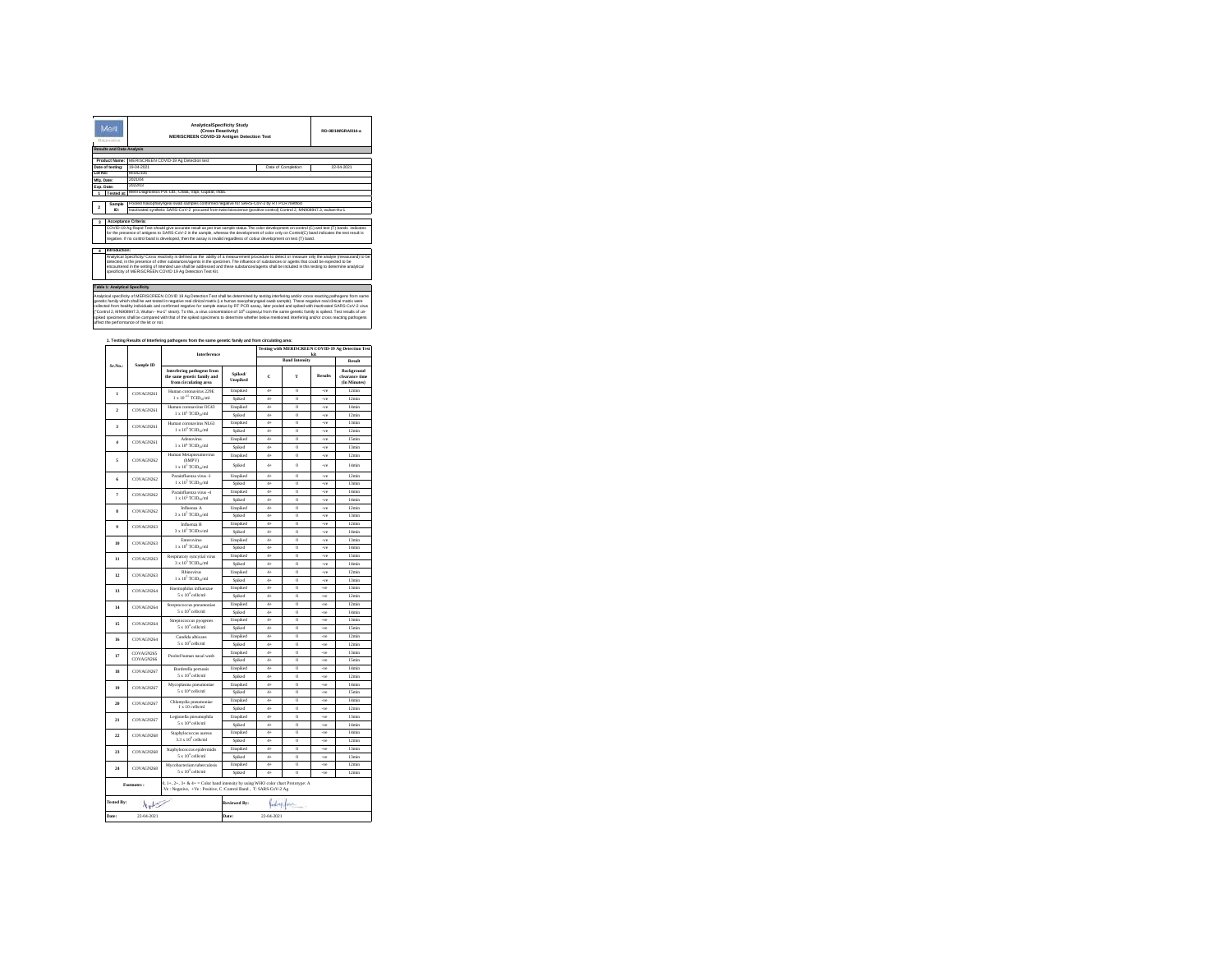| Meri<br>Diazyluration |                                                                                                                                                                                                                                                                                                                                                                                                                                  |                                                                                                                   | <b>AnalyticalSpecificity Study</b><br>(Cross Reactivity)<br><b>MERISCREEN COVID-19 Antigen Detection test</b>                                                                                                                                                                                                                                                                                                                                                              | RD-08/IM/GRA/014-b |  |
|-----------------------|----------------------------------------------------------------------------------------------------------------------------------------------------------------------------------------------------------------------------------------------------------------------------------------------------------------------------------------------------------------------------------------------------------------------------------|-------------------------------------------------------------------------------------------------------------------|----------------------------------------------------------------------------------------------------------------------------------------------------------------------------------------------------------------------------------------------------------------------------------------------------------------------------------------------------------------------------------------------------------------------------------------------------------------------------|--------------------|--|
|                       | <b>Results and Data Analysis</b>                                                                                                                                                                                                                                                                                                                                                                                                 |                                                                                                                   |                                                                                                                                                                                                                                                                                                                                                                                                                                                                            |                    |  |
|                       | Product Name:                                                                                                                                                                                                                                                                                                                                                                                                                    |                                                                                                                   | MERISCREEN COVID-19 Ag Detection test                                                                                                                                                                                                                                                                                                                                                                                                                                      |                    |  |
|                       | Date of testing:                                                                                                                                                                                                                                                                                                                                                                                                                 | 19-04-2021                                                                                                        | Date of Completion:                                                                                                                                                                                                                                                                                                                                                                                                                                                        | 22-04-2021         |  |
| I at No:              |                                                                                                                                                                                                                                                                                                                                                                                                                                  | MI042106                                                                                                          |                                                                                                                                                                                                                                                                                                                                                                                                                                                                            |                    |  |
| Mfg. Date:            |                                                                                                                                                                                                                                                                                                                                                                                                                                  | 2021/04                                                                                                           |                                                                                                                                                                                                                                                                                                                                                                                                                                                                            |                    |  |
| Exp. Date:            |                                                                                                                                                                                                                                                                                                                                                                                                                                  | 2022/03                                                                                                           |                                                                                                                                                                                                                                                                                                                                                                                                                                                                            |                    |  |
|                       | <b>Tested at:</b>                                                                                                                                                                                                                                                                                                                                                                                                                |                                                                                                                   | Meril Diagnostics Pvt. Ltd., Chala, Vapi, Guiarat, India,                                                                                                                                                                                                                                                                                                                                                                                                                  |                    |  |
|                       |                                                                                                                                                                                                                                                                                                                                                                                                                                  |                                                                                                                   |                                                                                                                                                                                                                                                                                                                                                                                                                                                                            |                    |  |
| 2                     | Sample ID:                                                                                                                                                                                                                                                                                                                                                                                                                       |                                                                                                                   | Pooled Nasopharyngeal swab samples confirmed negative for SARS-CoV-2 by RT PCR method<br>Inactivated synthetic SARS-CoV-2 procured from twist bioscience (positive control)                                                                                                                                                                                                                                                                                                |                    |  |
| х                     | <b>Acceptance Criteria:</b>                                                                                                                                                                                                                                                                                                                                                                                                      |                                                                                                                   |                                                                                                                                                                                                                                                                                                                                                                                                                                                                            |                    |  |
|                       | COVID-19 Ag Rapid Test should give accurate result as per true sample status. The color development on control<br>(C) and test (T) bands indicates for the presence of antigens to SARS-CoV-2 in the sample, whereas the<br>development of color only on Control(C) band indicates the test result is negative. If no control band is developed.<br>then the assay is invalid regardless of colour development on test (T) band. |                                                                                                                   |                                                                                                                                                                                                                                                                                                                                                                                                                                                                            |                    |  |
|                       | Introduction:                                                                                                                                                                                                                                                                                                                                                                                                                    |                                                                                                                   |                                                                                                                                                                                                                                                                                                                                                                                                                                                                            |                    |  |
|                       |                                                                                                                                                                                                                                                                                                                                                                                                                                  | MERISCREEN COVID 19 Ag Detection Test Kit.                                                                        | Analytical Specificity/ Cross reactivity is defined as the ability of a measurement procedure to detect or measure<br>only the analyte (measurand) to be detected, in the presence of other substances/agents in the specimen. The<br>influence of substances or agents that could be expected to be encountered in the setting of intended use shall be<br>addressed and these substances/agents shall be included in this testing to determine analytical specificity of |                    |  |
|                       | <b>Table 1: Analytical Specificity</b>                                                                                                                                                                                                                                                                                                                                                                                           |                                                                                                                   |                                                                                                                                                                                                                                                                                                                                                                                                                                                                            |                    |  |
|                       |                                                                                                                                                                                                                                                                                                                                                                                                                                  | reacting commensal organisms which shall be wet tested in negative real clinical matrix (i.e human nascoharyngeal | Analytical specificity of MERISCREEN COVID 19 Ag Detection Test shall be determined by testing interfering and/or cross                                                                                                                                                                                                                                                                                                                                                    |                    |  |

un-spited specimens shall be compared with that of the spited specimens to determine whether below mentioned<br>interfering and/or cross reacting pathogens affect the performance of the kit or not.<br>The Potential cross-reactiv

### **2. Testing Results of Interfering Commensal Organisms :**

|                               |                  |                                                                                    |                     | Testing with MERISCREEN COVID-19 Ag<br><b>Detection Test kit</b> |                         |                            |                |                                                                  |
|-------------------------------|------------------|------------------------------------------------------------------------------------|---------------------|------------------------------------------------------------------|-------------------------|----------------------------|----------------|------------------------------------------------------------------|
|                               |                  | Interference                                                                       |                     |                                                                  |                         | <b>Band Intensity</b>      |                |                                                                  |
| Sr.No<br>$\ddot{\phantom{a}}$ | Sample ID        | <b>Interfering Commensal</b><br>Organisms                                          | Spiked/<br>Unspiked | <b>Replicates</b>                                                | c                       | T                          | <b>Results</b> | Result<br><b>Background</b><br>clearance<br>time<br>(In Minutes) |
|                               |                  |                                                                                    | Unspiked            | 1                                                                | $4+$                    | $^{4+}$                    | $+ve$          | 12min                                                            |
|                               |                  |                                                                                    | Spiked              |                                                                  | $4+$                    | $^{4+}$                    | $+ve$          | 14min                                                            |
| $\mathbf{I}$                  | COVAGN269        | Bordetella pertussis                                                               | Unspiked            | $\overline{c}$                                                   | $4+$                    | $\overline{4+}$            | $+ve$          | 14min                                                            |
|                               |                  | $5 \times 10^4$ cells/ml                                                           | Spiked              |                                                                  | $\overline{4+}$         | $\overline{4+}$            | $+ve$          | 12min                                                            |
|                               |                  |                                                                                    | Unspiked            | 3                                                                | $4+$                    | $^{4+}$                    | $+ve$          | 12min                                                            |
|                               |                  |                                                                                    | Spiked              |                                                                  | $4 +$                   | $^{4+}$                    | $+ve$          | 12min                                                            |
|                               |                  |                                                                                    | Unspiked            | 1                                                                | $4+$                    | $\overline{4+}$            | $+ve$          | 13min                                                            |
|                               |                  |                                                                                    | Spiked              |                                                                  | $4+$                    | $^{4+}$                    | $+ve$          | 13min                                                            |
| $\overline{2}$                | COVAGN269        | Haemophilus influenza                                                              | Unspiked            | $\overline{2}$                                                   | $4+$                    | $\overline{4+}$            | $+ve$          | 12min                                                            |
|                               |                  | $5 \times 10^4$ cells/ml                                                           | Spiked              |                                                                  | $4+$                    | $^{4+}$                    | $+ve$          | 14min                                                            |
|                               |                  |                                                                                    | Unspiked            | $\overline{\mathbf{3}}$                                          | $4+$                    | $4+$                       | $+ve$          | 12min                                                            |
|                               |                  |                                                                                    | Spiked              |                                                                  | $4+$                    | $^{4+}$                    | $+ve$          | 12min                                                            |
|                               |                  |                                                                                    | Unspiked            | $\mathbf{I}$                                                     | $4 +$                   | $\overline{4+}$            | $+ve$          | 14min                                                            |
|                               |                  |                                                                                    | Spiked              |                                                                  | $4+$                    | $^{4+}$                    | $+ve$          | 15min                                                            |
| $\overline{\mathbf{3}}$       | COVAGN270        | Mycoplasma pneumonia                                                               | Unspiked            | $\overline{2}$                                                   | $\overline{4+}$         | $\overline{4+}$            | $+ve$          | 15min                                                            |
|                               |                  | $5 \times 10^4$ cells/ml                                                           | Spiked              |                                                                  | $4+$                    | $^{4+}$                    | $+ve$          | 12min                                                            |
|                               |                  |                                                                                    | Unspiked            | 3                                                                | $4 +$                   | $^{4+}$                    | $+ve$          | 14min                                                            |
|                               |                  |                                                                                    | Spiked              |                                                                  | $4+$                    | $^{4+}$                    | $+ve$          | 14min                                                            |
|                               | COVAGN270        | Moraxella catarrhalis<br>$5 \times 10^{4}$ cells/ml                                | Unspiked            | 1<br>$\overline{2}$                                              | $4+$                    | $\overline{4+}$            | $+ve$          | 12min                                                            |
| $\overline{4}$                |                  |                                                                                    | Spiked              |                                                                  | $4+$                    | $^{4+}$                    | $+ve$          | 13min                                                            |
|                               |                  |                                                                                    | Unspiked            |                                                                  | $4+$                    | $^{4+}$                    | $+ve$          | 13min                                                            |
|                               |                  |                                                                                    | Spiked              |                                                                  | $4+$<br>$\overline{4+}$ | $^{4+}$<br>$\overline{4+}$ | $+ve$<br>$+ve$ | 12min<br>12min                                                   |
|                               |                  |                                                                                    | Unspiked            | 3                                                                | $4+$                    | $^{4+}$                    | $+ve$          | 12min                                                            |
|                               |                  |                                                                                    | Spiked<br>Unspiked  |                                                                  | $4+$                    | $^{4+}$                    |                | 14min                                                            |
|                               |                  | Staphylococcus aureus<br>$3.3 \times 10^{9}$ cells/ml                              | Spiked              | $\mathbf{I}$<br>$\overline{2}$                                   | $4+$                    | $4+$                       | $+ve$<br>$+ve$ | 14min                                                            |
|                               |                  |                                                                                    | Unspiked            |                                                                  | $\overline{4+}$         | $\overline{4+}$            | $+ve$          | 14min                                                            |
| 5                             | COVAGN271        |                                                                                    | Spiked              |                                                                  | $4+$                    | $^{4+}$                    | $+ve$          | 15min                                                            |
|                               |                  |                                                                                    | Unspiked            |                                                                  | $4+$                    | $^{4+}$                    | $+ve$          | 14min                                                            |
|                               |                  |                                                                                    | Spiked              | $\overline{\mathbf{3}}$                                          | $4+$                    | $^{4+}$                    | $+ve$          | 14min                                                            |
|                               |                  |                                                                                    | Unspiked            |                                                                  | $4 +$                   | $\overline{4+}$            | $+ve$          | 14min                                                            |
|                               |                  |                                                                                    | Spiked              | $\mathbf{I}$                                                     | $4+$                    | $^{4+}$                    | $+ve$          | 12min                                                            |
|                               |                  | Streptococcus pneumonia                                                            | Unspiked            |                                                                  | $4+$                    | $^{4+}$                    | $+ve$          | 12min                                                            |
| 6                             | COVAGN271        | $5 \times 10^4$ cells/ml                                                           | Spiked              | $\overline{2}$                                                   | $4 +$                   | $\overline{4+}$            | $+ve$          | 14 <sub>min</sub>                                                |
|                               |                  |                                                                                    | Unspiked            |                                                                  | $4+$                    | $4+$                       | $+ve$          | 13min                                                            |
|                               |                  |                                                                                    | Spiked              | R                                                                | $\overline{4+}$         | $\overline{4+}$            | $+ve$          | 13min                                                            |
|                               |                  |                                                                                    | Unspiked            | I.                                                               | $4+$                    | $4+$                       | $+ve$          | 12min                                                            |
|                               |                  |                                                                                    | Spiked              |                                                                  | $4+$                    | $4+$                       | $+ve$          | 12min                                                            |
| $\overline{7}$                | COVAGN272        | Staphylococcus epidermis                                                           | Unspiked            | $\overline{2}$                                                   | $4+$                    | $4+$                       | $+ve$          | 14min                                                            |
|                               |                  | $5 \times 10^4$ cells/ml                                                           | Spiked              |                                                                  | $\overline{4+}$         | $\overline{4+}$            | $+ve$          | 14min                                                            |
|                               |                  |                                                                                    | Unspiked            | 3                                                                | $4+$                    | $^{4+}$                    | $+ve$          | 13min                                                            |
|                               |                  |                                                                                    | Spiked              |                                                                  | $\overline{4+}$         | $\overline{4+}$            | $+ve$          | 13min                                                            |
|                               |                  |                                                                                    | Unspiked            | I.                                                               | $4+$                    | $^{4+}$                    | $+ve$          | 12min                                                            |
|                               |                  |                                                                                    | Spiked              |                                                                  | $4 +$                   | $\overline{4+}$            | $+ve$          | 12min                                                            |
| $\bf{S}$                      | COVAGN272        | Streptococcus pyogenes                                                             | Unspiked            | $\overline{2}$                                                   | $4+$                    | $^{4+}$                    | $+ve$          | 14min                                                            |
|                               |                  | $5 \times 10^4$ cells/ml                                                           | Spiked              |                                                                  | $4+$                    | $4+$                       | $+ve$          | 14min                                                            |
|                               |                  |                                                                                    | Unspiked            | $\overline{\mathbf{3}}$                                          | $4+$                    | $^{4+}$                    | $+ve$          | 13min                                                            |
|                               |                  |                                                                                    | Spiked              |                                                                  | $4 +$                   | $^{4+}$                    | $+ve$          | 12min                                                            |
|                               | Footnotes:       | $0, 1+, 2+, 3+ \& 4+$ = Color band intensity by using WHO color chart Prototype: A |                     |                                                                  |                         |                            |                |                                                                  |
|                               |                  | Ve: Negative, +Ve: Positive, C: Control Band , T: SARS-CoV-2 Ag                    |                     |                                                                  |                         |                            |                |                                                                  |
| <b>Tested By:</b>             | $N - 1$          |                                                                                    | Reviewed By:        |                                                                  | Light                   |                            |                |                                                                  |
|                               | Date: 22-04-2021 |                                                                                    | Date: 22-04-2021    |                                                                  |                         |                            |                |                                                                  |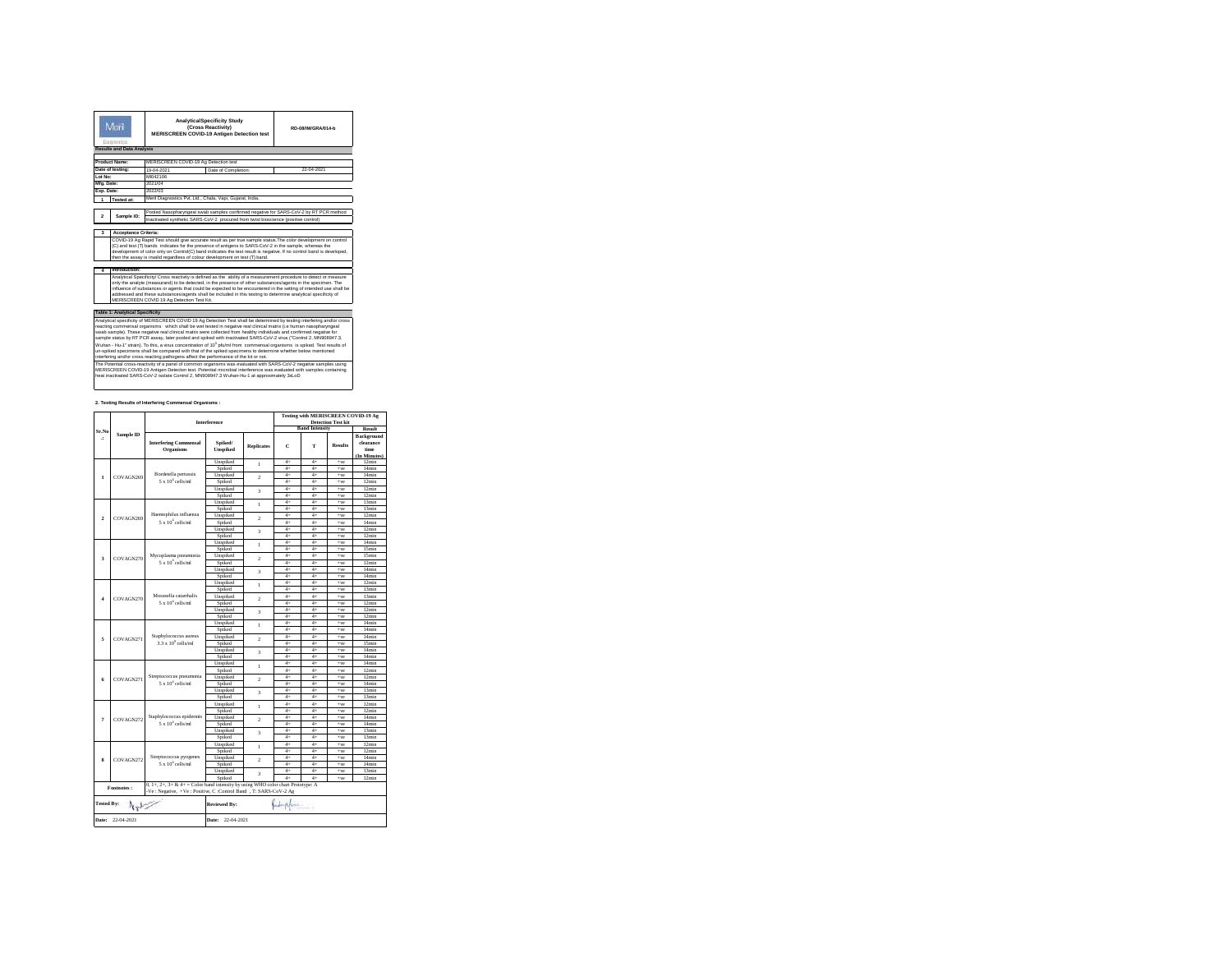|                | Meril<br>Diagnostics             | <b>Analytical Specificity Study</b><br>(Cross Reactivity)<br><b>MERISCREEN COVID-19 Antigen Detection test</b> |                    | RD-08/IM/GRA/014-c |  |
|----------------|----------------------------------|----------------------------------------------------------------------------------------------------------------|--------------------|--------------------|--|
|                | <b>Results and Data Analysis</b> |                                                                                                                |                    |                    |  |
|                | <b>Product Name:</b>             | MERISCREEN COVID-19 Ag Detection test                                                                          |                    |                    |  |
|                | Date of testing:                 | 19-04-2021                                                                                                     | Date of Completion | 22-04-2021         |  |
| Lot No:        |                                  | MI042106                                                                                                       |                    |                    |  |
| Mfg. Date:     |                                  | 2021/04                                                                                                        |                    |                    |  |
| Exp. Date:     |                                  | 2022/03                                                                                                        |                    |                    |  |
|                | <b>Tested at:</b>                | Meril Diagnostics Pvt. Ltd., Chala, Vapi, Guiarat, India.                                                      |                    |                    |  |
|                |                                  |                                                                                                                |                    |                    |  |
| $\overline{2}$ | Sample ID:                       | Pooled Nasopharyngeal swab samples confirmed negative for SARS-CoV-2 by RT PCR method                          |                    |                    |  |
|                |                                  | Inactivated synthetic SARS-CoV-2 procured from twist bioscience (positive control)                             |                    |                    |  |

### **3 Acceptance Criteria:**

COVID-19 Ag Rapid Test should give accurate result as per true sample status.The color development on control (C) and test (T) bands indicates for the presence of antigens to SARS-CoV-2 in the sample, whereas the development of color only on Control(C)<br>band indicates the test result is negative. If no control band is developed, then the assay is on test (T) band.

### **4 Introduction:**

Analytical Specificity/ Cross reactivity is defined as the ability of a measurement procedure to detect or measure only the analyte (measurand) to be detected, in the presence of other substances/agents in the specimen. The influence of substances or agents<br>that could be expected to be encountered in the setting of intended use shall be addressed and t

### **Table 1: Analytical Specificity**

Analyical specificty of MERISCREEN COVID 19 Ag Detection Test shall be determined by testing interfering and/or cross reacting<br>pathogens from same genetic family which shall be wet tested in negative real confirmed negativ from the same genetic family is spiked. Test results of un-spiked specimens shall be compared with that of the spiked specimens to<br>determine whether below mentioned interfering and/or cross reacting pathogens affect the pe

|                                                                       |                  | 3. Testing Results of Endogenous substances:                                                                                                        |                     |      |                                                                  |                |                                              |  |
|-----------------------------------------------------------------------|------------------|-----------------------------------------------------------------------------------------------------------------------------------------------------|---------------------|------|------------------------------------------------------------------|----------------|----------------------------------------------|--|
|                                                                       |                  | Interference                                                                                                                                        |                     |      | Testing with MERISCREEN COVID-19 Ag<br><b>Detection Test kit</b> |                |                                              |  |
| Sr.N                                                                  |                  |                                                                                                                                                     |                     |      | <b>Band Intensity</b>                                            |                | Result                                       |  |
| o.:                                                                   | Sample ID        | Interfering<br>Endogenous<br>substances                                                                                                             | Spiked/<br>Unspiked | c    | T.                                                               | <b>Results</b> | Background<br>clearance time<br>(In Minutes) |  |
| 1                                                                     | COVAGN273        | Whole Blood                                                                                                                                         | Unspiked            | $4+$ | $4+$                                                             | $+ve$          | 14 <sub>min</sub>                            |  |
|                                                                       |                  | 4%                                                                                                                                                  | Spiked              | $4+$ | $4+$                                                             | $+ve$          | 14 <sub>min</sub>                            |  |
| $\overline{\mathbf{2}}$                                               | COVAGN274        | Mucin                                                                                                                                               | Unspiked            | $4+$ | $4+$                                                             | $+ve$          | 12 <sub>min</sub>                            |  |
|                                                                       |                  | 0.5%                                                                                                                                                | Spiked              | $4+$ | $4+$                                                             | $+ve$          | 12 <sub>min</sub>                            |  |
| 3                                                                     | COVAGN275        | Chloracseptic                                                                                                                                       | Unspiked            | $4+$ | $4+$                                                             | $+ve$          | 12 <sub>min</sub>                            |  |
|                                                                       |                  | (Menthol/Benzocaine)                                                                                                                                | Spiked              | $4+$ | $4+$                                                             | $+ve$          | 13 <sub>min</sub>                            |  |
| 4                                                                     | COVAGN276        | Naso GEL (NeilMed)                                                                                                                                  | Unspiked            | $4+$ | $4+$                                                             | $+ve$          | 13 <sub>min</sub>                            |  |
|                                                                       |                  | 5%v/v                                                                                                                                               | Spiked              | $4+$ | $4+$                                                             | $+ve$          | 15 <sub>min</sub>                            |  |
| 5                                                                     | COVAGN277        | <b>CVS Nasal Drops</b>                                                                                                                              | Unspiked            | $4+$ | $4+$                                                             | $+ve$          | 15 <sub>min</sub>                            |  |
|                                                                       |                  | (Phenvlephrine)                                                                                                                                     | Spiked              | $4+$ | $4+$                                                             | $+ve$          | 12 <sub>min</sub>                            |  |
| 6                                                                     | COVAGN278        | Afrin (Oxymetazoline)                                                                                                                               | Unspiked            | $4+$ | $4+$                                                             | $+ve$          | 13 <sub>min</sub>                            |  |
|                                                                       |                  | 15%w/v                                                                                                                                              | Spiked              | $4+$ | $4+$                                                             | $+ve$          | 14 <sub>min</sub>                            |  |
| $\overline{7}$                                                        | COVAGN279        | <b>CVS Nasal Spray</b>                                                                                                                              | Unspiked            | $4+$ | $4+$                                                             | $+ve$          | 12 <sub>min</sub>                            |  |
|                                                                       |                  | (Cromolyn)                                                                                                                                          | Spiked              | $4+$ | $4+$                                                             | $+ve$          | 14 <sub>min</sub>                            |  |
| 8                                                                     | COVAGN280        | <b>Zicam</b>                                                                                                                                        | Unspiked            | $4+$ | $4+$                                                             | $+ve$          | 14 <sub>min</sub>                            |  |
|                                                                       |                  | 5%v/v                                                                                                                                               | Spiked              | $4+$ | $4+$                                                             | $+ve$          | 12 <sub>min</sub>                            |  |
| 9                                                                     | COVAGN281        | Homeopathic (Alkalol)                                                                                                                               | Unspiked            | $4+$ | $4+$                                                             | $+ve$          | 13 <sub>min</sub>                            |  |
|                                                                       |                  | 1:10 dilution                                                                                                                                       | Spiked              | $4+$ | $4+$                                                             | $+ve$          | 13 <sub>min</sub>                            |  |
| 10                                                                    | COVAGN282        | Sore Throat Phenol                                                                                                                                  | Unspiked            | $4+$ | $4+$                                                             | $+ve$          | 12min                                        |  |
|                                                                       |                  | Spray                                                                                                                                               | Spiked              | $4+$ | $4+$                                                             | $+ve$          | 12 <sub>min</sub>                            |  |
| 11                                                                    | COVAGN283        | Tobramycin                                                                                                                                          | Unspiked            | $4+$ | $4+$                                                             | $+ve$          | 14 <sub>min</sub>                            |  |
|                                                                       |                  | 4ua/ml                                                                                                                                              | Spiked              | $4+$ | $4+$                                                             | $+ve$          | 15 <sub>min</sub>                            |  |
| 12                                                                    | COVAGN284        | Mupirocin                                                                                                                                           | Unspiked            | $4+$ | $4+$                                                             | $+ve$          | 14 <sub>min</sub>                            |  |
|                                                                       |                  | 10mg/ml                                                                                                                                             | Spiked              | $4+$ | $4+$                                                             | $+ve$          | 14 <sub>min</sub>                            |  |
| 13                                                                    | COVAGN285        | Fluticasone Propionate                                                                                                                              | Unspiked            | $4+$ | $4+$                                                             | $+ve$          | 12 <sub>min</sub>                            |  |
|                                                                       |                  | 5%v/v                                                                                                                                               | Spiked              | $4+$ | $4+$                                                             | $+ve$          | 13 <sub>min</sub>                            |  |
| 14                                                                    | COVAGN286        | Tamiflu (Oseltamivir                                                                                                                                | Unspiked            | $4+$ | $4+$                                                             | $+ve$          | 13 <sub>min</sub>                            |  |
|                                                                       |                  | Phosphate)                                                                                                                                          | Spiked              | $4+$ | $4+$                                                             | $+ve$          | 12 <sub>min</sub>                            |  |
|                                                                       | Footnotes:       | 0, 1+, 2+, 3+ & 4+ = Color band intensity by using WHO color chart Prototype: A<br>-Ve : Negative, +Ve : Positive, C :Control Band T: SARS-CoV-2 Ag |                     |      |                                                                  |                |                                              |  |
| $\lambda_1$<br>factualism<br><b>Tested By:</b><br><b>Reviewed By:</b> |                  |                                                                                                                                                     |                     |      |                                                                  |                |                                              |  |
|                                                                       | Date: 22-04-2021 |                                                                                                                                                     | Date: 22-04-2021    |      |                                                                  |                |                                              |  |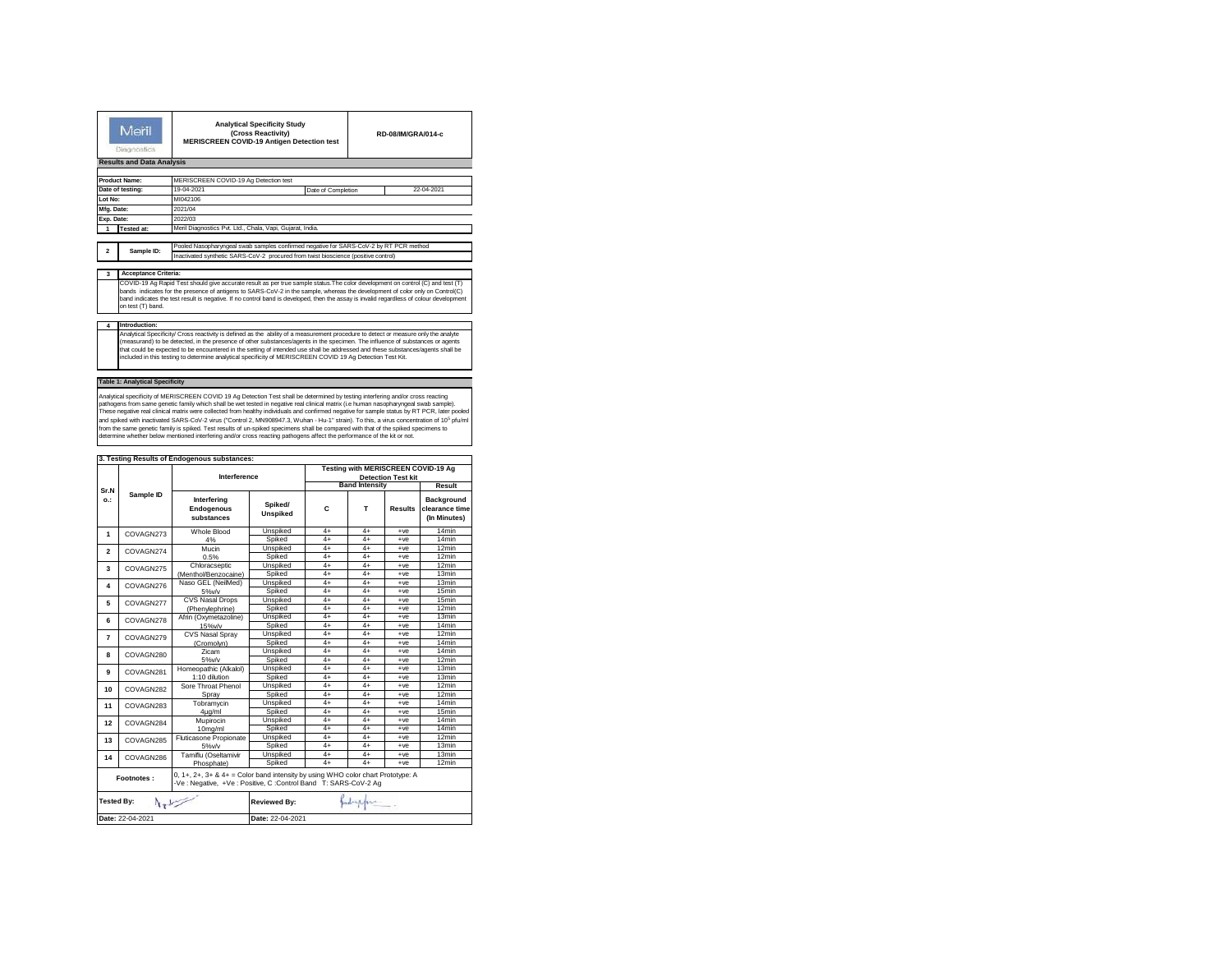

| <b>ATCC<sup>®</sup> Number:</b> | <b>VR-825™</b>                              |
|---------------------------------|---------------------------------------------|
| Lot Number:                     | 58923546 (Reference Lot 9W)                 |
| <b>Description:</b>             | Pooled allantoic fluid from inoculated eggs |
| <b>Classification:</b>          | Orthomyxoviridae, Influenzavirus A          |
| Agent:                          | Influenza A virus (H1N1)                    |
| Strain:                         | <b>A/WS/33</b>                              |
| Storage:                        | - 60°C or colder                            |
|                                 |                                             |

| <b>Test</b>                                                                                            | <b>Specifications</b>                                                                            | <b>Results</b>             |
|--------------------------------------------------------------------------------------------------------|--------------------------------------------------------------------------------------------------|----------------------------|
| Viability (Infectivity)*                                                                               | TCID <sub>50</sub> or CEID <sub>50</sub> $\geq 10^{3.0}$ per 0.2 ml                              | Pass                       |
| Authentication**                                                                                       | Virus identity verified by CPE, FA,<br>HA, ELISA, Serum Neutralization,<br>PCR and/or sequencing | Pass                       |
| <b>Test for Mycoplasma Contamination</b>                                                               |                                                                                                  |                            |
| Broth and agar culture (direct method)<br>DNA detection by PCR of test article nucleic acid            | No growth<br>None detected                                                                       | No growth<br>None detected |
| Sterility test (BacT/ALERT 3D)                                                                         |                                                                                                  |                            |
| iAST bottle (aerobic) at 32°C, 14-day incubation<br>iNST bottle (anaerobic) at 32°C, 14-day incubation | No growth<br>No growth                                                                           | No growth<br>No growth     |

**\*Titer notes:** 106.5 CEID50/0.2 mL in 2 days on 10-day-old SPF CE (intra-allantoic inoculation) at 33°C with humidity as determined by HA using 0.5% CRBC in DPBS at room temperature for 30 minutes.

**\*\*Authentication notes:** Molecular authentication was performed by the generation of a 900bp amplicon by RT-PCR. A portion of the amplicon was sequenced and shown to have 99% homology to NCBI number CY009604.1 [Influenza A virus, strain A/Wilson-Smith/33 (H1N1)].

## j

 $\mathsf{Kim}^{\text{Ellis}}$  Digitally signed by Kim Ellis entity, Cou=QC Manager - Quality, Compliance and Biosafety, email=kellis@atcc.org, c=US<br>Date: 2010.05.11 15:18:24 -04'00' Nate: 2010.05.11 15:18:24 -04'00'

Quality Control Manager; Quality, Compliance and Biosafety

ATCC hereby represents and warrants that the material provided under this certificate has been subjected to the tests and procedures specified and that the results described, along with any other data provided in this certificate, are true and correct to the best of the company's knowledge and belief.

This product is intended to be used for laboratory research use only. It is not intended for use in humans, animals, or for diagnostics.

ATCC products may not be resold, modified for resale, used to provide commercial services, or to manufacture commercial products without prior written agreement from ATCC.

The ATCC trademark and trade name and any and all ATCC catalog numbers are trademarks of the American Type Culture Collection.

© 2010 ATCC. All rights reserved.

**ATCC (American Type Culture Collection)** 800-638-6597 or 703-365-2700 P.O. Box 1549 Fax: 703-365-2750 Manassas, VA 20108 USA E-mail: tech@atcc.org in the state of the state of the state of the state of the state of the state of the state of the state of the state of the state of the state of the state of the state of the s www.atcc.org contact your local distributor

**- Page 1 of 1 -**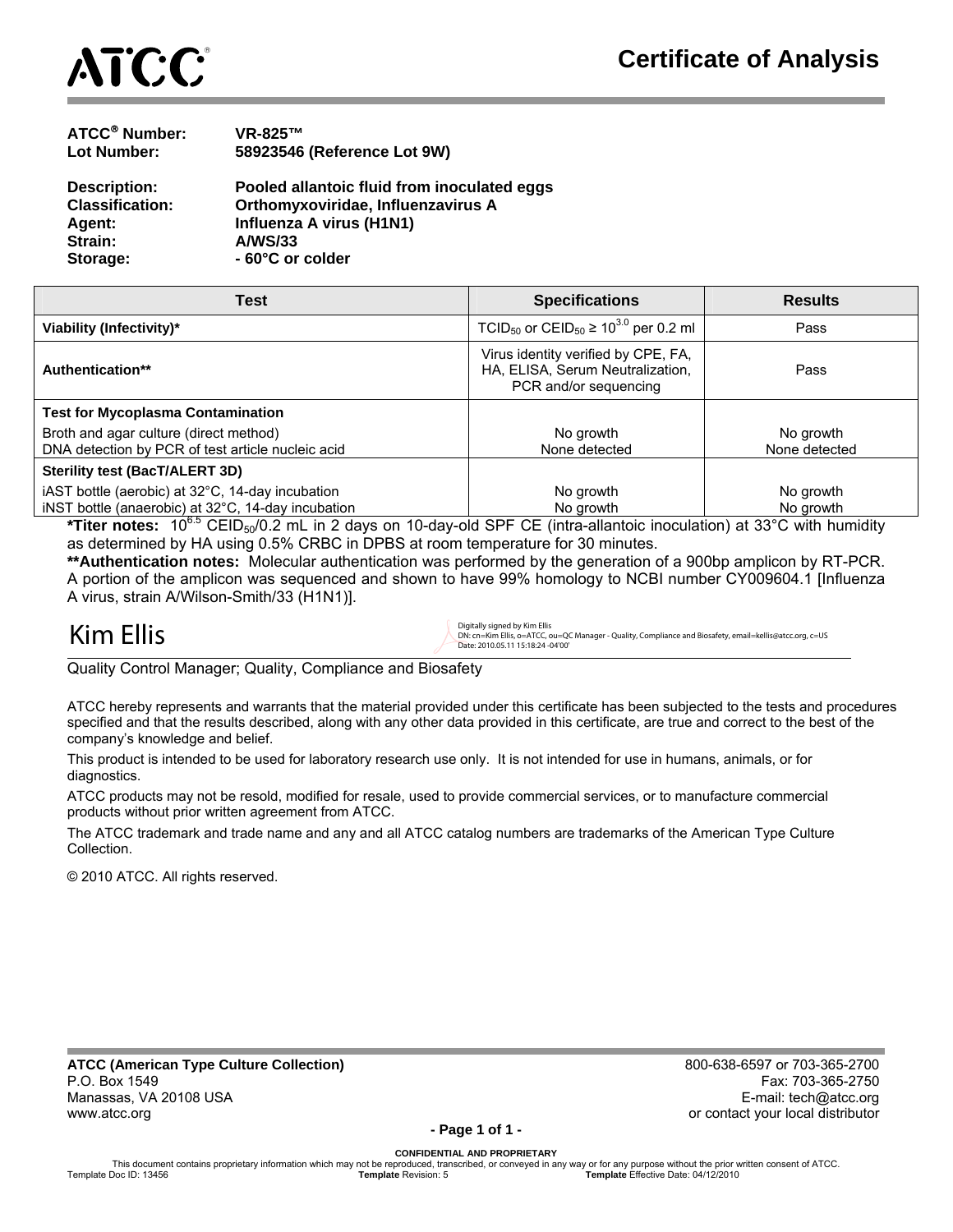

| <b>ATCC<sup>®</sup> Number:</b> | $VR-1D^{TM}$                                                                                    |
|---------------------------------|-------------------------------------------------------------------------------------------------|
| Lot Number:                     | 70023022                                                                                        |
| <b>Product Name:</b>            | <b>Genomic DNA from Human adenovirus 1 Strain: Adenoid 71</b>                                   |
| <b>Classification:</b>          | Adenoviridae, Mastadenovirus, Human adenovirus C                                                |
| Volume:                         | 102 $\mu$ L in TE, pH 8.0                                                                       |
| <b>Product Format:</b>          | Total genomic material from a preparation of cell lysate and supernatant from infected<br>cells |
| <b>Expiration Date:</b>         | Not applicable                                                                                  |
| <b>Storage Conditions:</b>      | - 70°C or colder                                                                                |

| <b>Test / Method</b>                                                                                              | <b>Specification</b>                                                                                               | <b>Result</b>                         |
|-------------------------------------------------------------------------------------------------------------------|--------------------------------------------------------------------------------------------------------------------|---------------------------------------|
| DNA concentration by PicoGreen <sup>®</sup> measurement (viral<br>and cellular)                                   | Report results                                                                                                     | 431 ng/102 $\mu$ L = 4.22 ng/ $\mu$ L |
| Tested on bulk material prior to vialing                                                                          |                                                                                                                    |                                       |
| DNA integrity by PCR and gel electrophoresis                                                                      | $\geq$ 500 bp DNA amplicon with no<br>degradation and single band present at<br>expected size (RNA may be present) | Pass                                  |
| Functional activity by PCR and gel electrophoresis                                                                | Material that is diluted $\geq 1:10$ can be<br>successfully amplified by PCR                                       | Pass                                  |
| Authentication*                                                                                                   | Sequence is consistent with that of<br>infecting agent                                                             | Pass                                  |
| Viral inactivation: $\geq 10\%$ of input seed is incubated with<br>host cells under appropriate growth conditions | No viable infecting agent detected by<br>visual observation                                                        | Pass                                  |

**\*Authentication notes:** Molecular authentication was performed by PCR. An amplicon of approximately 979 bp was generated. A portion of the amplicon was sequenced and shown to have 99% homology to NCBI number AB330082.1 (Human adenovirus 1 gene for hexon, complete cds, strain: Adenoid 71).

### Jo Salisbury

 $\mathrm{J\circlearrowleft}_{\mathrm{a}}$ Digitally signed by Jo Salisbury<br>DN: cn=Jo Salisbury, o=ATCC, ou=Quality Assurance, email=jsalisbury@atcc.org, c=US<br>Date: 2019.03.08 08:12:02 -05'00'

### Quality Assurance Specialist; Quality Assurance

ATCC hereby represents and warrants that the material provided under this certificate is pure and has been subjected to the tests and procedures specified and that the results described, along with any other data provided in this certificate, are true and correct to the best of the company's knowledge and belief. This certificate does not extend to the growth and/or passage of any living organism or cell line beyond what is supplied within the container received from ATCC.

This product is intended to be used for laboratory research use only. It is not intended for use in humans, animals, or for diagnostics. Appropriate Biosafety Level (BSL) practices should always be used with this material. Refer to the Product Information Sheet for instructions on the correct use of this product.

10801 University Boulevard Manassas, VA 20110-2209 USA E-mail: tech@atcc.org **E-mail: tech@atcc.org** exercise the exercise of the exercise of www.atcc.org **or contact your local distributor**  $\sim$ 

**ATCC** 800-638-6597 or 703-365-2700

**- Page 1 of 2 -**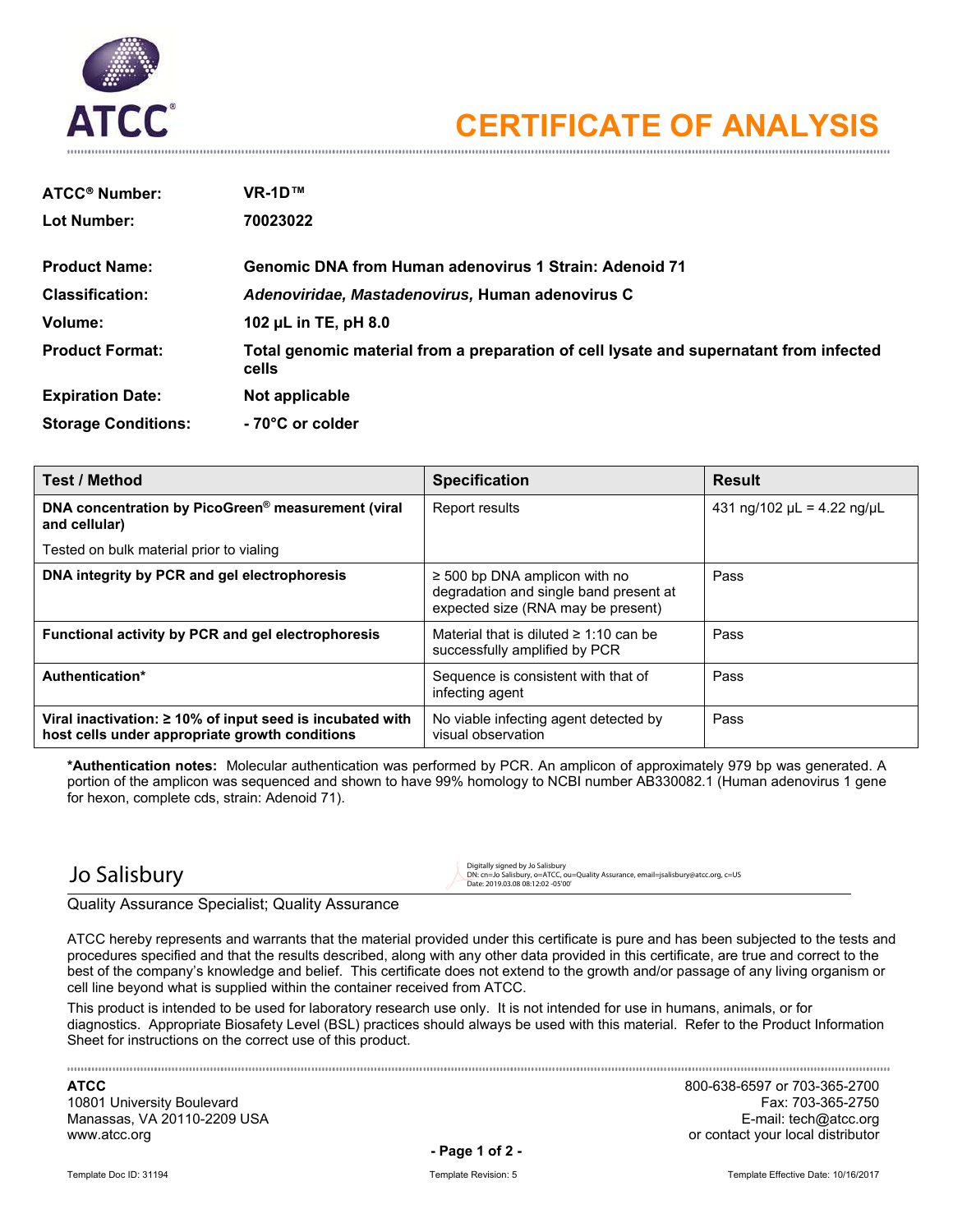

### **ATCC Number: VR-1D™**

### **Lot Number: 70023022**

ATCC products may not be resold, modified for resale, used to provide commercial services, or to manufacture commercial products without prior written agreement from ATCC.

© 2017 ATCC. The ATCC trademark and trade name are owned by the American Type Culture Collection.

**ATCC** 800-638-6597 or 703-365-2700 10801 University Boulevard Fax: 703-365-2750 Manassas, VA 20110-2209 USA<br>www.atcc.org

**- Page 2 of 2 -** 

Template Doc ID: 31194 Template Revision: 5 Template Revision: 5 Template Revision: 5 Template Effective Date: 10/16/2017

or contact your local distributor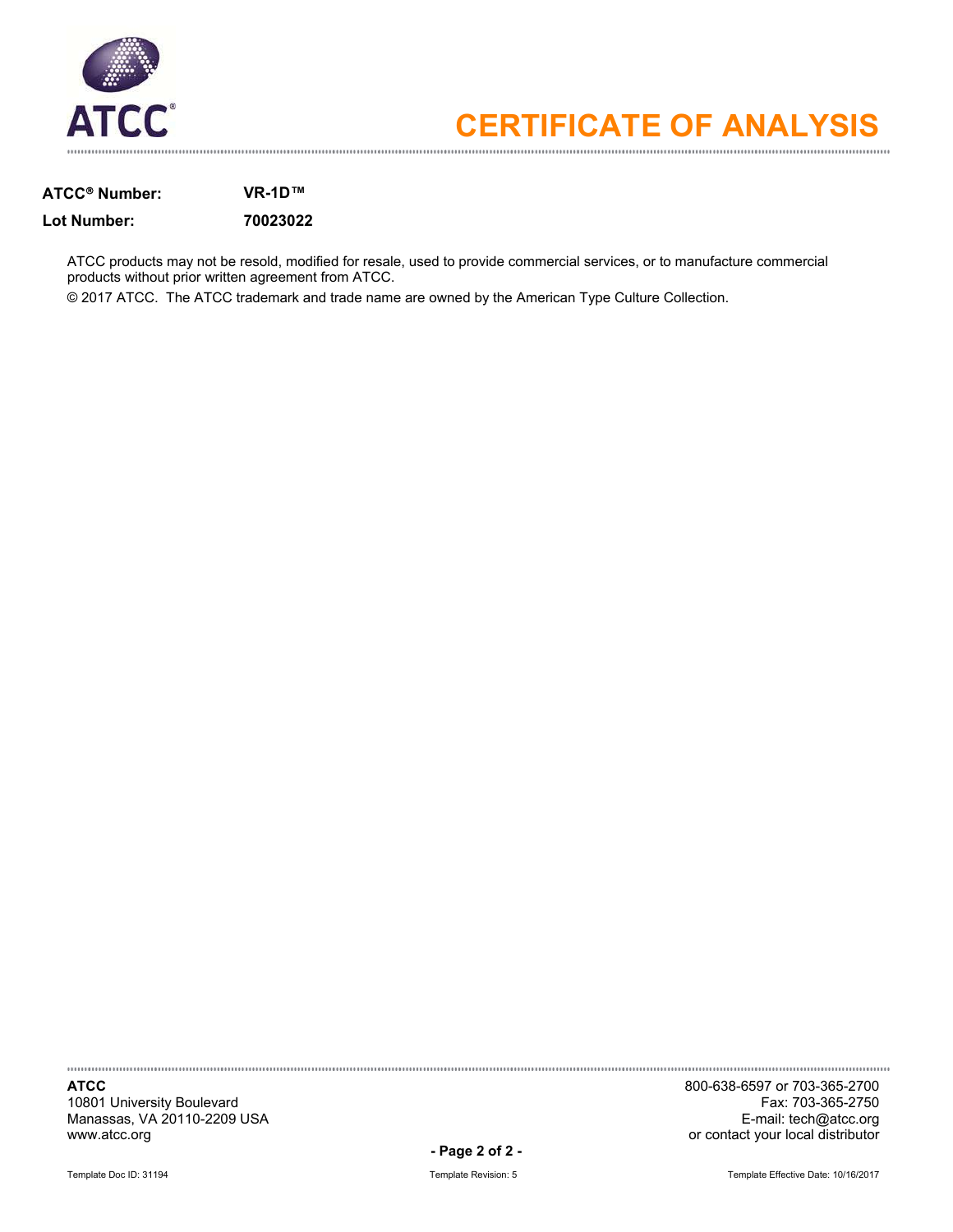

| ATCC <sup>®</sup> Number:  | VR-2282™                                     |
|----------------------------|----------------------------------------------|
| Lot Number:                | 70025701                                     |
|                            |                                              |
| <b>Classification:</b>     | Chlamydiaceae, Chlamydophila                 |
| <b>Agent:</b>              | Chlamydophila pneumoniae                     |
| Strain:                    | TW-183                                       |
| <b>Passage History:</b>    | <b>Submission laboratories: Unknown</b>      |
|                            | ATCC: Hep-2 (ATCC® CCL-23™) (4)              |
| <b>Fill Volume:</b>        | $1.0$ mL                                     |
| <b>Product Format:</b>     | Fluid and cell lysate from infected cultures |
| <b>Expiration Date:</b>    | Not applicable                               |
| <b>Storage Conditions:</b> | -70°C or colder                              |

| <b>Test / Method</b>                                                                                       | <b>Specification</b>                                                                 | <b>Result</b>                              |
|------------------------------------------------------------------------------------------------------------|--------------------------------------------------------------------------------------|--------------------------------------------|
| Viability (Infectivity)*                                                                                   | PFU, IFU, TCID <sub>50</sub> or CEID <sub>50</sub> $\geq$ 5 x 10 <sup>3</sup> per mL | Pass                                       |
| Authentication**                                                                                           | Virus identity verified by Immunofluorescence,<br>ELISA, and/or sequencing           | Pass                                       |
| <b>Test for Mycoplasma Contamination</b>                                                                   |                                                                                      |                                            |
| Broth and agar culture (direct method)<br>DNA detection by PCR of test article nucleic acid                | Report results<br>Report results                                                     | Mycoplasma detected<br>Mycoplasma detected |
| Sterility test (BacT/ALERT 3D)                                                                             |                                                                                      |                                            |
| iAST bottle (aerobic) at 32.5°C, 14-day incubation<br>iNST bottle (anaerobic) at 32.5°C, 14-day incubation | No growth<br>No growth                                                               | No growth<br>No growth                     |

**\*Titer notes:** 9.1 x 107 IFU/mL in 36.5 hours on Hep-2 cells (ATCC® CCL-23™) at 35°C with 5% CO2, using Pathfinder® Chlamydia Culture Confirmation System (Bio-Rad catalog # 30701). Tested on 08Aug2019.

**\*\*Authentication notes:** Genomic authentication was performed by Next Generation Sequencing (NGS) and results meet requirements of ≥ 1000 bp with ≥ 98% homology to NCBI number AE009440.1 (*Chlamydophila pneumoniae* TW-183, complete genome).

 $\sum_{\text{Digit} \atop \text{Date} \geq 2019.08.15.09 \cdot 42.04 \cdot 0.4000}$ Date: 2019.08.15 09:42:04 -04'00'

Quality Assurance Specialist; Quality Assurance

ATCC hereby represents and warrants that the material provided under this certificate is pure and has been subjected to the tests and procedures specified and that the results described, along with any other data provided in this certificate, are true and correct to the best of the company's knowledge and belief. This certificate does not extend to the growth and/or passage of any living organism or cell line beyond what is supplied within the container received from ATCC.

**ATCC** 800-638-6597 or 703-365-2700 10801 University Boulevard Fax: 703-365-2750 Manassas, VA 20110-2209 USA<br>www.atcc.org

or contact your local distributor

**- Page 1 of 2 -**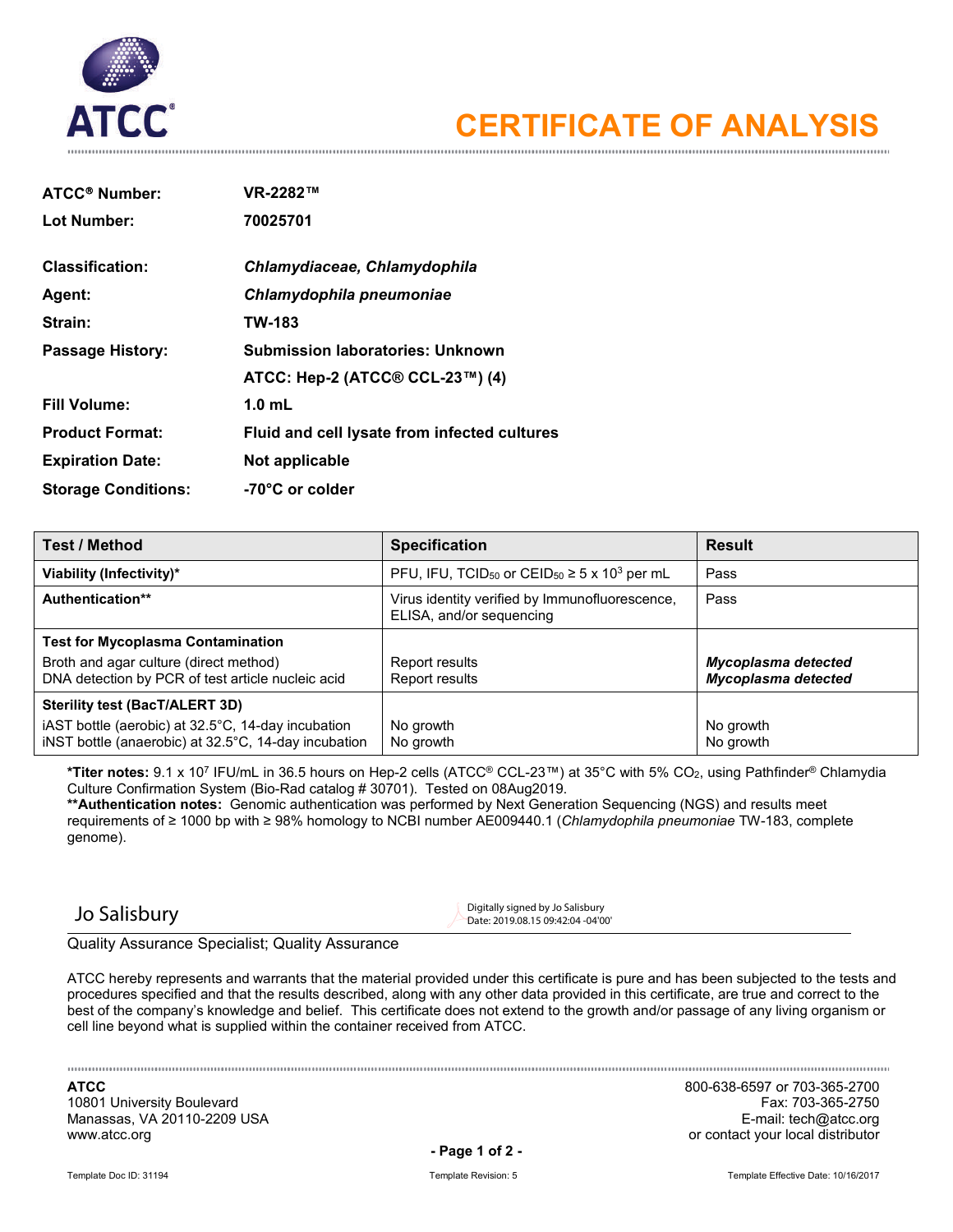

### **ATCC Number: VR-2282™**

### **Lot Number: 70025701**

This product is intended to be used for laboratory research use only. It is not intended for use in humans, animals, or for diagnostics. Appropriate Biosafety Level (BSL) practices should always be used with this material. Refer to the Product Information Sheet for instructions on the correct use of this product.

ATCC products may not be resold, modified for resale, used to provide commercial services, or to manufacture commercial products without prior written agreement from ATCC.

© 2017 ATCC. The ATCC trademark and trade name are owned by the American Type Culture Collection.

10801 University Boulevard Fax: 703-365-2750 Manassas, VA 20110-2209 USA<br>www.atcc.org

**ATCC** 800-638-6597 or 703-365-2700 or contact your local distributor

**- Page 2 of 2 -**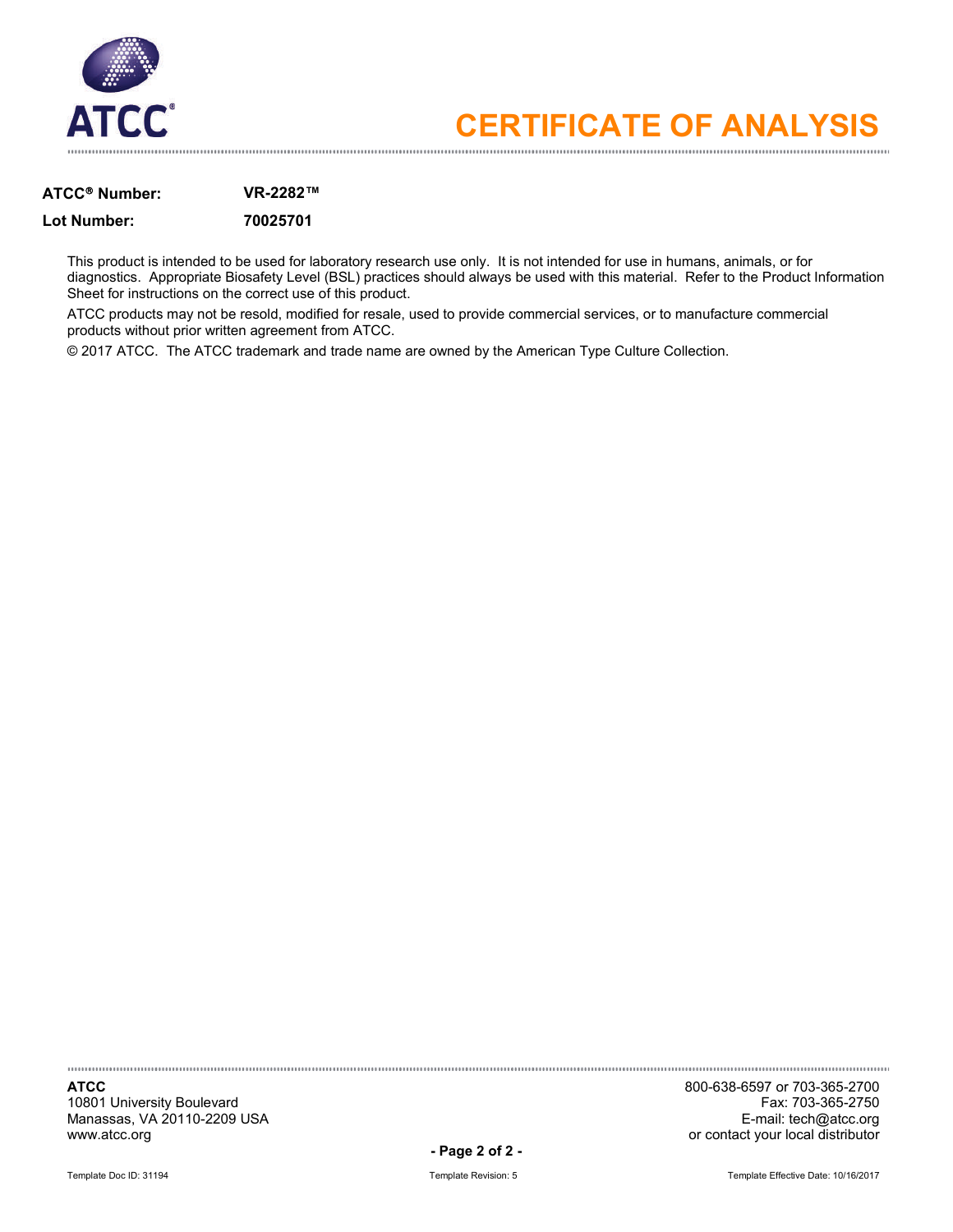

| <b>ATCC<sup>®</sup> Number:</b> | VR-1803D™                                                                                       |
|---------------------------------|-------------------------------------------------------------------------------------------------|
| Lot Number:                     | 62038845                                                                                        |
| <b>Product Name:</b>            | <b>Genomic RNA from Human respiratory syncytial virus, Strain: ATCC-2012-11</b>                 |
| <b>Classification:</b>          | Paramyxoviridae, Pneumovirinae, Pneumovirus                                                     |
| Volume:                         | 100 µL in TE, pH 7.4                                                                            |
| <b>Product Format:</b>          | Total genomic material from a preparation of cell lysate and supernatant from infected<br>cells |
| <b>Expiration Date:</b>         | Not applicable                                                                                  |
| <b>Storage Conditions:</b>      | -70°C or colder                                                                                 |

| <b>Test / Method</b>                                                                                              | <b>Specification</b>                                                                          | <b>Result</b>      |
|-------------------------------------------------------------------------------------------------------------------|-----------------------------------------------------------------------------------------------|--------------------|
| RNA concentration by RiboGreen® measurement (viral<br>and cellular)                                               | Report results                                                                                | $2.16$ ng/ $\mu$ L |
| RNA integrity by RT-PCR and gel electrophoresis                                                                   | $\geq$ 500 bp RNA amplicon with no<br>degradation and single band present at<br>expected size | Pass               |
| Functional activity by RT-PCR and gel electrophoresis                                                             | Material that is diluted $\geq 1:10$ can be<br>successfully amplified by RT-PCR               | Pass               |
| Authentication*                                                                                                   | Sequence is consistent with that of<br>infecting agent                                        | Pass               |
| Viral inactivation: $\geq 10\%$ of input seed is incubated with<br>host cells under appropriate growth conditions | No viable infecting agent detected by<br>visual observation                                   | Pass               |

**\*Authentication notes:** Molecular authentication was performed by RT-PCR. An amplicon of approximately 700 bp was generated. A portion of the amplicon was sequenced and shown to have 99% homology to Human respiratory syncytial virus B.

 $\text{Kim Ellis}\ \text{Digitally signed by Kim Ellis}\ \text{Digitally }\ \text{M. C.} \ \text{Digitally 1.50 and 504.} \ \text{Digitally 1.51.} \ \text{D. C.} \ \text{D.} \ \text{D.} \ \text{D.} \ \text{D.} \ \text{D.} \ \text{D.} \ \text{D.} \ \text{D.} \ \text{D.} \ \text{D.} \ \text{D.} \ \text{D.} \ \text{D.} \ \text{D.} \ \text{D.} \ \text{D.} \ \text{D.} \ \text{D.} \ \text{D.} \ \text{D.} \ \text{D$ 

### Manager of Material Release; Quality Assurance

ATCC hereby represents and warrants that the material provided under this certificate is pure and has been subjected to the tests and procedures specified and that the results described, along with any other data provided in this certificate, are true and correct to the best of the company's knowledge and belief. This certificate does not extend to the growth and/or passage of any living organism or cell line beyond what is supplied within the container received from ATCC.

This product is intended to be used for laboratory research use only. It is not intended for use in humans, animals, or for diagnostics. Appropriate Biosafety Level (BSL) practices should always be used with this material. Refer to the Product Information Sheet for instructions on the correct use of this product.

ATCC products may not be resold, modified for resale, used to provide commercial services, or to manufacture commercial products without prior written agreement from ATCC.

**ATCC (American Type Culture Collection)** 800-638-6597 or 703-365-2700 P.O. Box 1549 Fax: 703-365-2750 Manassas, VA 20108 USA E-mail: tech@atcc.org in the state of the state of the state of the state of the state of the state of the state of the state of the state of the state of the state of the state of the state of the s www.atcc.org contact your local distributor

### **- Page 1 of 2 -**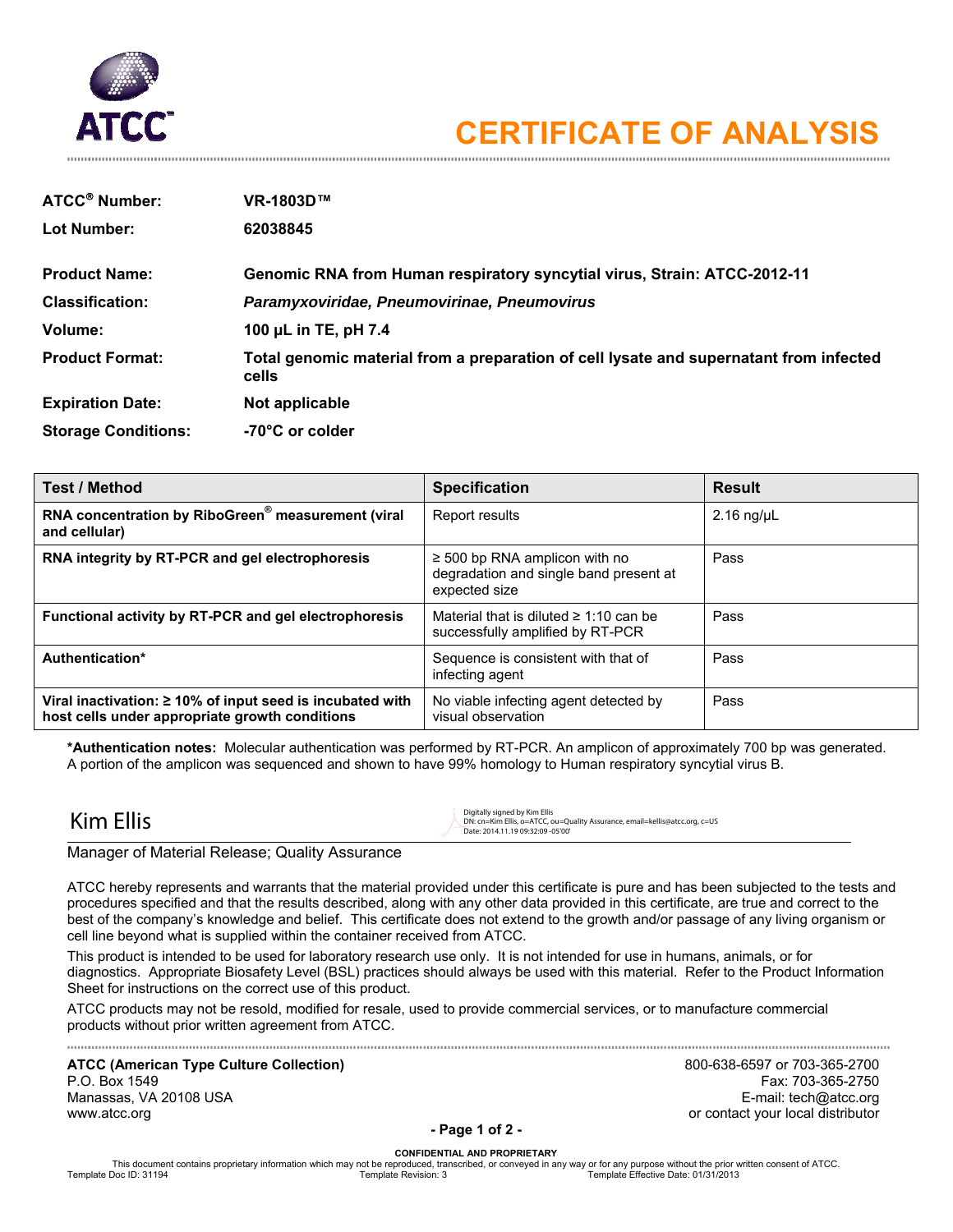

### **ATCC Number: VR-1803D™**

**Lot Number: 62038845** 

The ATCC trademark and trade name and any and all ATCC catalog numbers are trademarks of the American Type Culture Collection.

© 2010 ATCC. All rights reserved.

**ATCC (American Type Culture Collection)** 800-638-6597 or 703-365-2700 Manassas, VA 20108 USA<br>www.atcc.org

Fax: 703-365-2750<br>E-mail: tech@atcc.org or contact your local distributor

**- Page 2 of 2 -**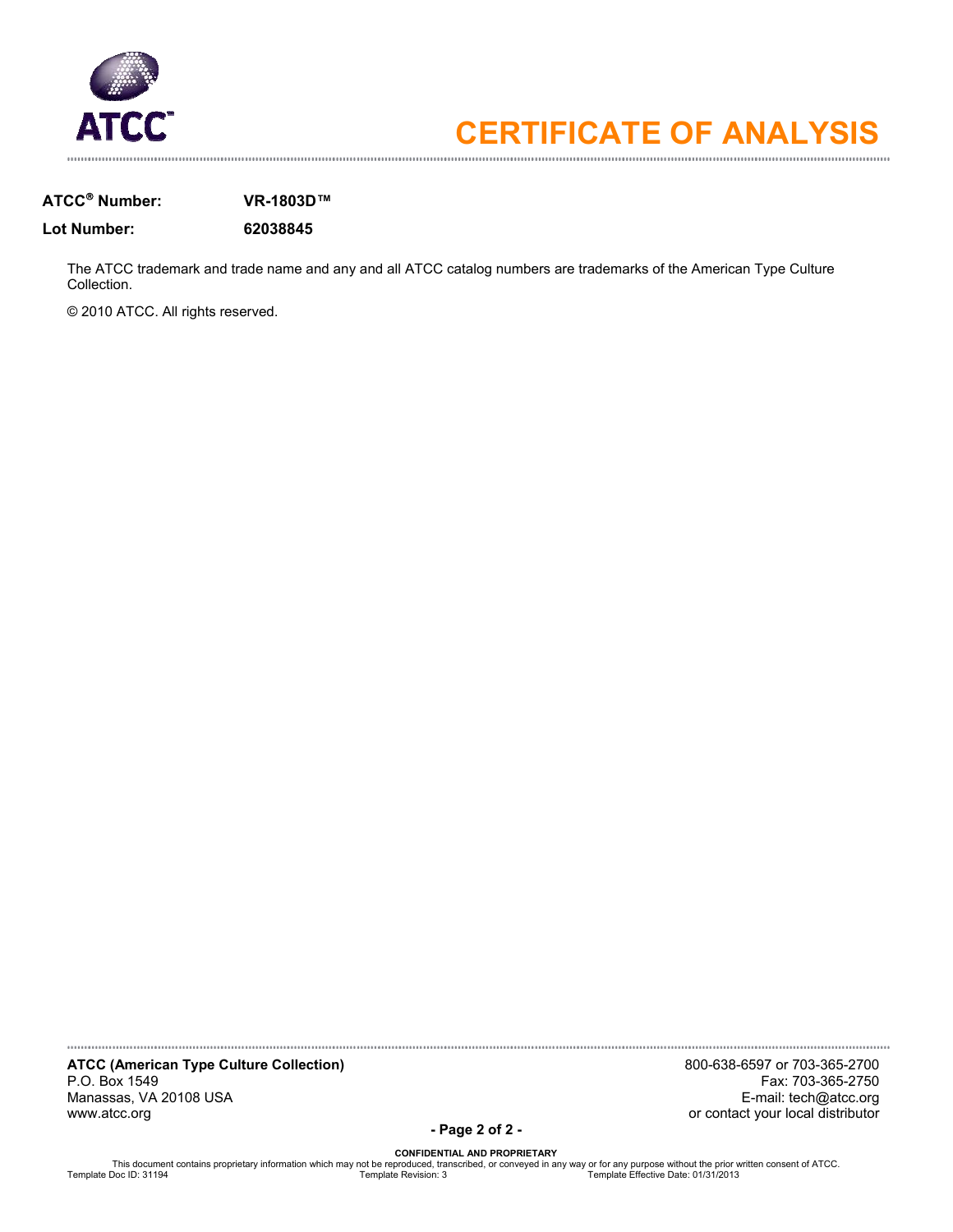

| <b>ATCC® Number:</b>                | 14053D-5™                       |
|-------------------------------------|---------------------------------|
| Lot Number:                         | 70027300                        |
| Designation:                        | Candida albicans genomic DNA    |
| <b>Fill Volume Prior to Drying:</b> | 75 սԼ                           |
| <b>Product Format:</b>              | Dried microbial DNA             |
| <b>Expiration Date:</b>             | Not applicable                  |
| <b>Storage Conditions:</b>          | $2^{\circ}$ C to $8^{\circ}$ C" |

| <b>Test / Method</b>                       | <b>Specification</b>                                | <b>Result</b>                                       |
|--------------------------------------------|-----------------------------------------------------|-----------------------------------------------------|
| OD <sub>260</sub> /OD <sub>280</sub> ratio | 1.6 to $2.1$                                        | 2.0                                                 |
| (Spectrophotometer method)                 |                                                     |                                                     |
| <b>Total amount of DNA</b>                 | $\geq$ 5 µg per vial                                | 8 μg/vial                                           |
| (PicoGreen <sup>®</sup> measurement)       |                                                     |                                                     |
| Agarose gel electrophoresis                | High molecular weight chromosomal<br><b>DNA</b>     | High molecular weight chromosomal<br><b>DNA</b>     |
|                                            |                                                     | See photograph below                                |
| <b>PCR Functionality</b>                   | Successful PCR amplification of<br>selected gene(s) | Successful PCR amplification of<br>selected gene(s) |
| Sequencing of selected gene(s)             | Consistent with source organism                     | Consistent with source organism                     |



Lane 1: Invitrogen™ TrackIt™ 1 Kb Plus DNA Ladder Lane 2: 14053D-5

 $\sum_{\text{Dajitally signed by Jo Salisbury}}$  Jo Salisbury Date: 2019.08.23 09:49:34 -04'00'

Quality Assurance Specialist; Quality Assurance

# Manassas, VA 20110-2209 USA<br>www.atcc.org

**ATCC** 800-638-6597 or 703-365-2700 10801 University Boulevard Fax: 703-365-2750 or contact your local distributor

**- Page 1 of 2 -**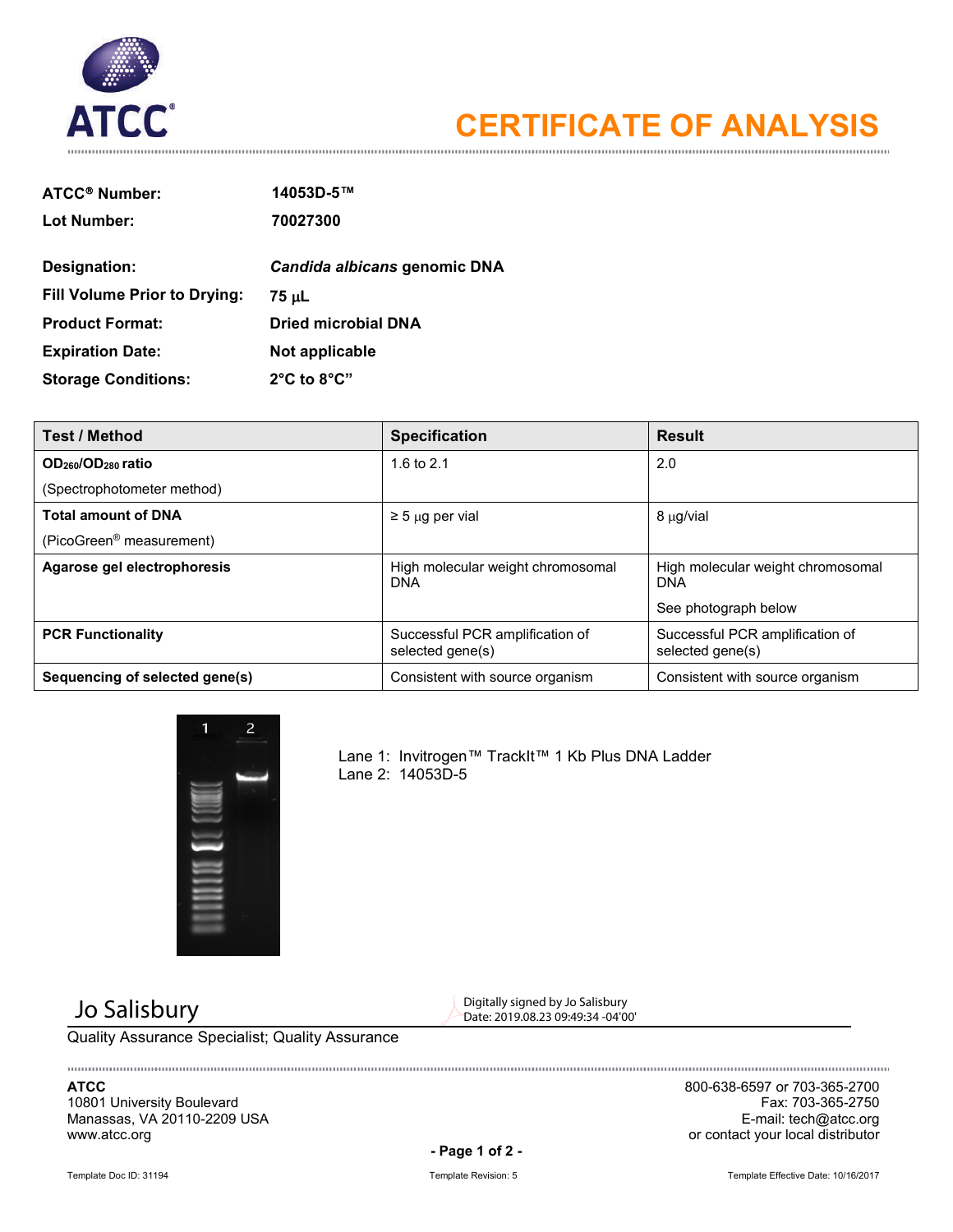

### **ATCC Number: 14053D-5™ Lot Number: 70027300**

ATCC hereby represents and warrants that the material provided under this certificate is pure and has been subjected to the tests and procedures specified and that the results described, along with any other data provided in this certificate, are true and correct to the best of the company's knowledge and belief. This certificate does not extend to the growth and/or passage of any living organism or cell line beyond what is supplied within the container received from ATCC.

This product is intended to be used for laboratory research use only. It is not intended for use in humans, animals, or for diagnostics. Appropriate Biosafety Level (BSL) practices should always be used with this material. Refer to the Product Information Sheet for instructions on the correct use of this product.

ATCC products may not be resold, modified for resale, used to provide commercial services, or to manufacture commercial products without prior written agreement from ATCC.

© 2017 ATCC. The ATCC trademark and trade name are owned by the American Type Culture Collection.

10801 University Boulevard Fax: 703-365-2750 Manassas, VA 20110-2209 USA<br>www.atcc.org

**ATCC** 800-638-6597 or 703-365-2700 or contact your local distributor

**- Page 2 of 2 -**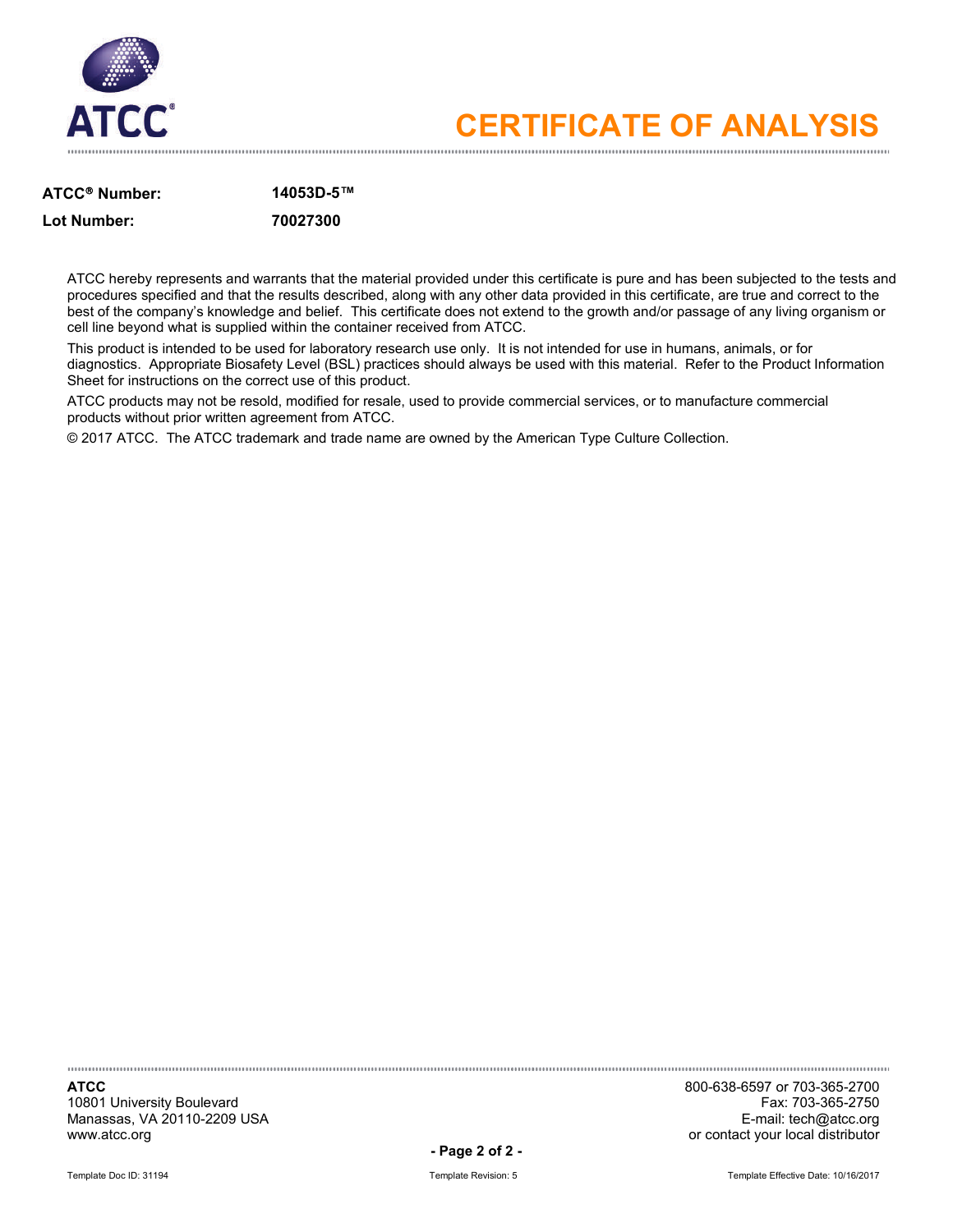

| <b>ATCC<sup>®</sup> Number:</b>     | 25177D-5™                              |
|-------------------------------------|----------------------------------------|
| Lot Number:                         | 70035501                               |
| Designation:                        | Mycobacterium tuberculosis genomic DNA |
| <b>Fill Volume Prior to Drying:</b> | 85 µL                                  |
| <b>Product Format:</b>              | Dried microbial DNA                    |
| <b>Expiration Date:</b>             | Not applicable                         |
| <b>Storage Conditions:</b>          | $2^{\circ}$ C to $8^{\circ}$ C         |

| <b>Test / Method</b>                              | <b>Specification</b>                                | <b>Result</b>                                       |
|---------------------------------------------------|-----------------------------------------------------|-----------------------------------------------------|
| OD <sub>260</sub> /OD <sub>280</sub> ratio        | 1.6 to $2.1$                                        | 1.7                                                 |
| (Spectrophotometer method)                        |                                                     |                                                     |
| <b>Total amount of DNA</b>                        | $\geq$ 5 µg per vial                                | 7 µg/vial                                           |
| (PicoGreen <sup>®</sup> measurement)              |                                                     |                                                     |
| Agarose gel electrophoresis                       | High molecular weight chromosomal<br>DNA            | High molecular weight chromosomal<br><b>DNA</b>     |
|                                                   |                                                     | See photograph below                                |
| <b>PCR Functionality</b>                          | Successful PCR amplification of<br>selected gene(s) | Successful PCR amplification of<br>selected gene(s) |
| Sequencing of selected gene(s)                    | Consistent with source organism                     | Consistent with source organism                     |
| Inactivation of source organism (BSL 2 or higher) | No viable source organism detected                  | No viable source organism detected                  |
| (Visual observation method)                       |                                                     |                                                     |



Lane 1: Invitrogen™ TrackIt™ 1 Kb Plus DNA Ladder Lane 2: 25177D-5

 $\bigcup$   $\bigcup$  Digitally signed by Jo Salisbury Digitally signed by Jo Salisbury Date: 2020.09.15 08:08:40 -04'00'

Quality Assurance Specialist; Quality Assurance

10801 University Boulevard Fax: 703-365-2750 Manassas, VA 20110-2209 USA<br>www.atcc.org

**ATCC** 800-638-6597 or 703-365-2700 or contact your local distributor

**- Page 1 of 2 -**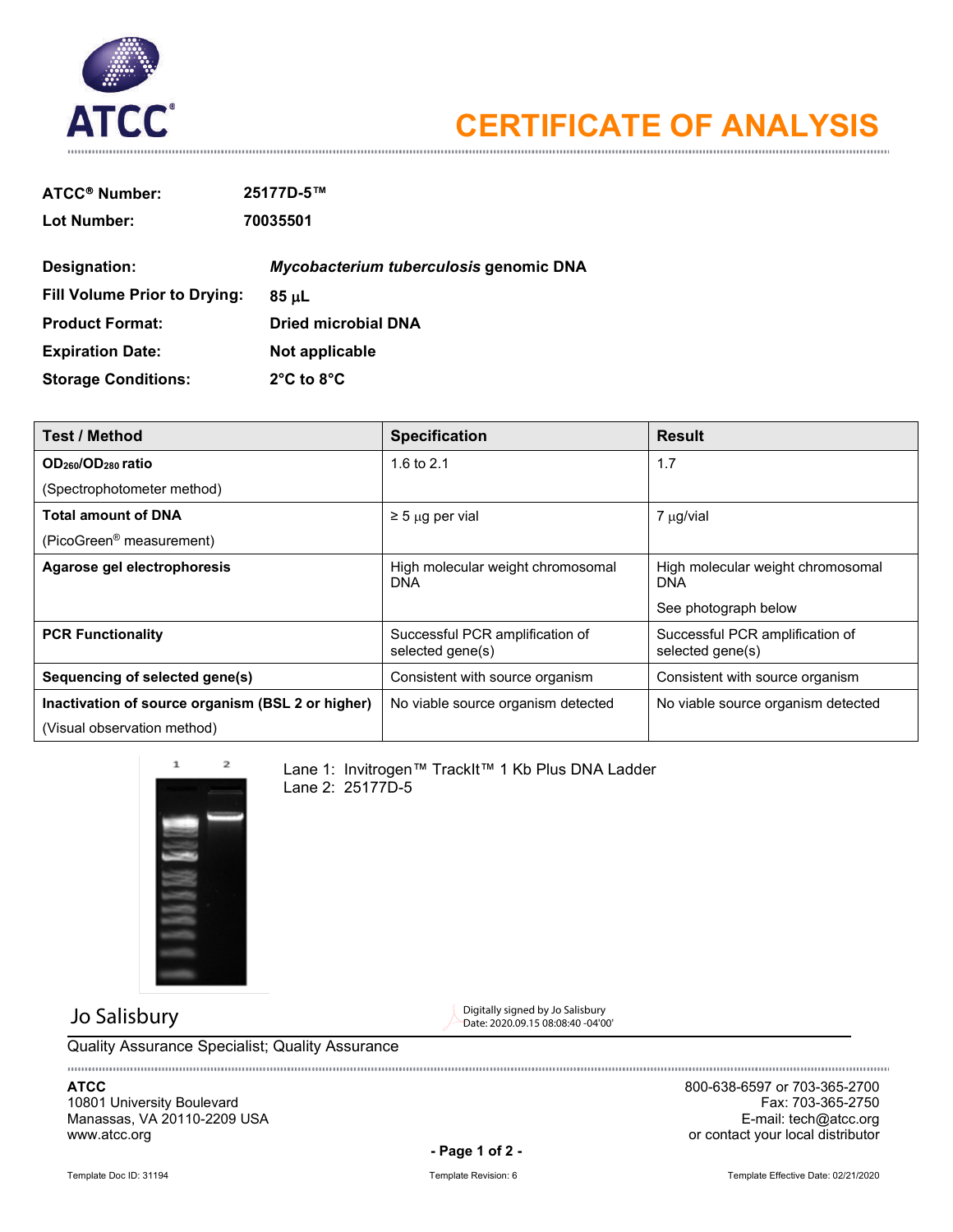

### **ATCC Number: 25177D-5™**

**Lot Number: 70035501**

ATCC hereby represents and warrants that the material provided under this certificate is pure and has been subjected to the tests and procedures specified and that the results described, along with any other data provided in this certificate, are true and correct to the best of the company's knowledge and belief. This certificate does not extend to the growth and/or passage of any living organism or cell line beyond what is supplied within the container received from ATCC.

This product is intended to be used for laboratory research use only. It is not intended for use in humans, animals, or for diagnostics. Appropriate Biosafety Level (BSL) practices should always be used with this material. Refer to the Product Information Sheet for instructions on the correct use of this product.

ATCC products may not be resold, modified for resale, used to provide commercial services, or to manufacture commercial products without prior written agreement from ATCC.

© 2017 ATCC. The ATCC trademark and trade name are owned by the American Type Culture Collection.

10801 University Boulevard Fax: 703-365-2750 Manassas, VA 20110-2209 USA<br>www.atcc.org

**ATCC** 800-638-6597 or 703-365-2700 or contact your local distributor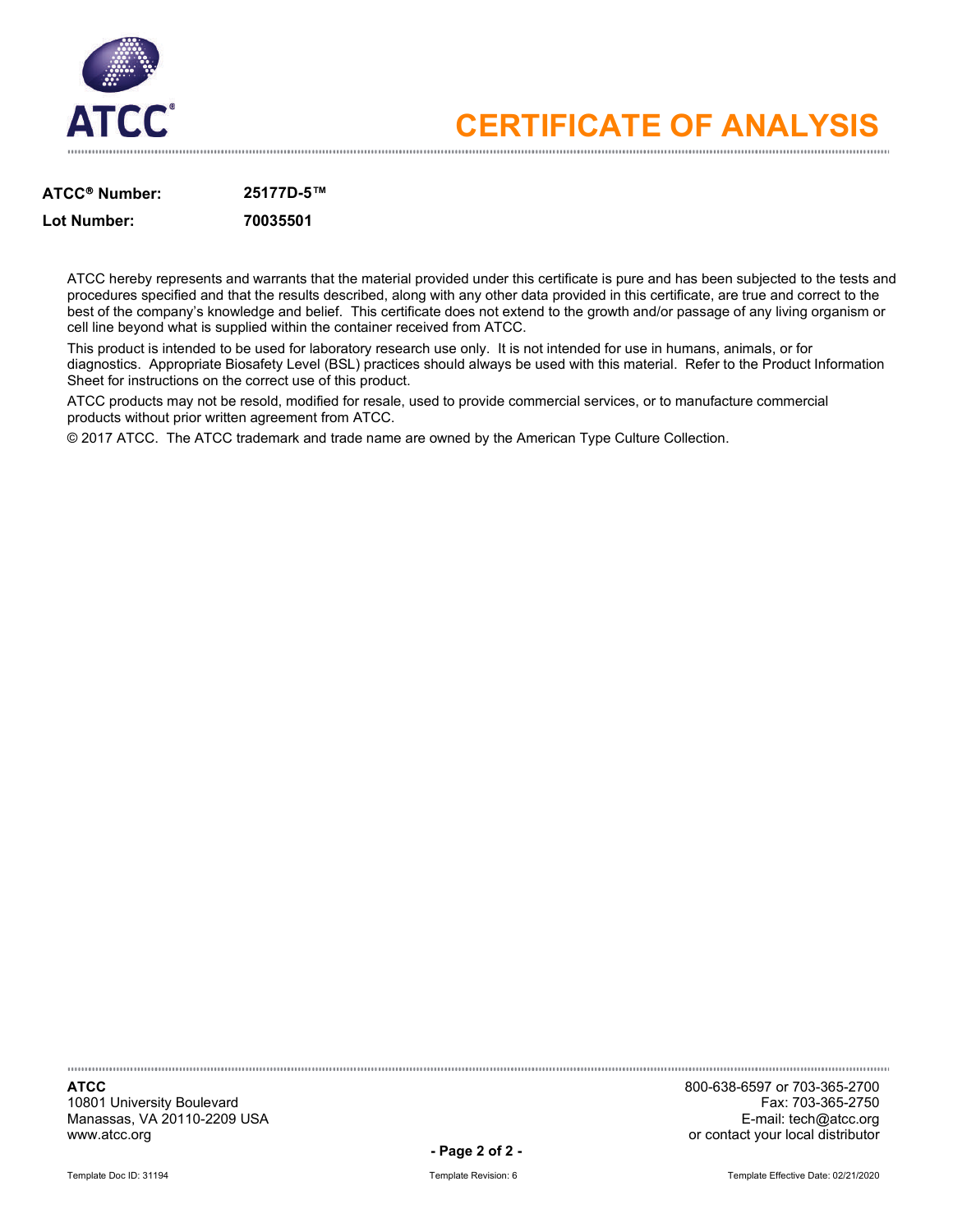

| <b>ATCC® Number:</b>       | 29342D™                           |
|----------------------------|-----------------------------------|
| Lot Number:                | 70028211                          |
| Designation:               | Mycoplasma pneumoniae genomic DNA |
| <b>Fill Volume:</b>        | $60 \mu L$                        |
| <b>Product Format:</b>     | <b>Frozen microbial DNA</b>       |
| <b>Expiration Date:</b>    | Not applicable                    |
| <b>Storage Conditions:</b> | - 20°C or colder                  |

| <b>Test / Method</b>                              | <b>Specification</b>                                | <b>Result</b>                                       |
|---------------------------------------------------|-----------------------------------------------------|-----------------------------------------------------|
| OD <sub>260</sub> /OD <sub>280</sub> ratio        | 1.6 to $2.1$                                        | 1.8                                                 |
| (Spectrophotometer method)                        |                                                     | Tested on bulk prior to dilution and<br>vialing     |
| <b>Total amount of DNA</b>                        | $\geq$ 50 ng per vial                               | 108 ng/vial                                         |
| (PicoGreen <sup>®</sup> measurement)              |                                                     |                                                     |
| <b>Concentration of DNA</b>                       | Report results                                      | 1.8 $ng/\mu L$                                      |
| (PicoGreen <sup>®</sup> measurement)              |                                                     |                                                     |
| Agarose gel electrophoresis                       | High molecular weight chromosomal<br><b>DNA</b>     | High molecular weight chromosomal<br><b>DNA</b>     |
|                                                   |                                                     | See photograph below                                |
|                                                   |                                                     | Tested on bulk prior to dilution and<br>vialing     |
| <b>PCR Functionality</b>                          | Successful PCR amplification of<br>selected gene(s) | Successful PCR amplification of<br>selected gene(s) |
| Sequencing of selected gene(s)                    | Consistent with source organism                     | Consistent with source organism                     |
| Inactivation of source organism (BSL 2 or higher) | No viable source organism detected                  | No viable source organism detected                  |
| (Visual observation method)                       |                                                     |                                                     |

10801 University Boulevard Fax: 703-365-2750 Manassas, VA 20110-2209 USA<br>www.atcc.org

**ATCC** 800-638-6597 or 703-365-2700 or contact your local distributor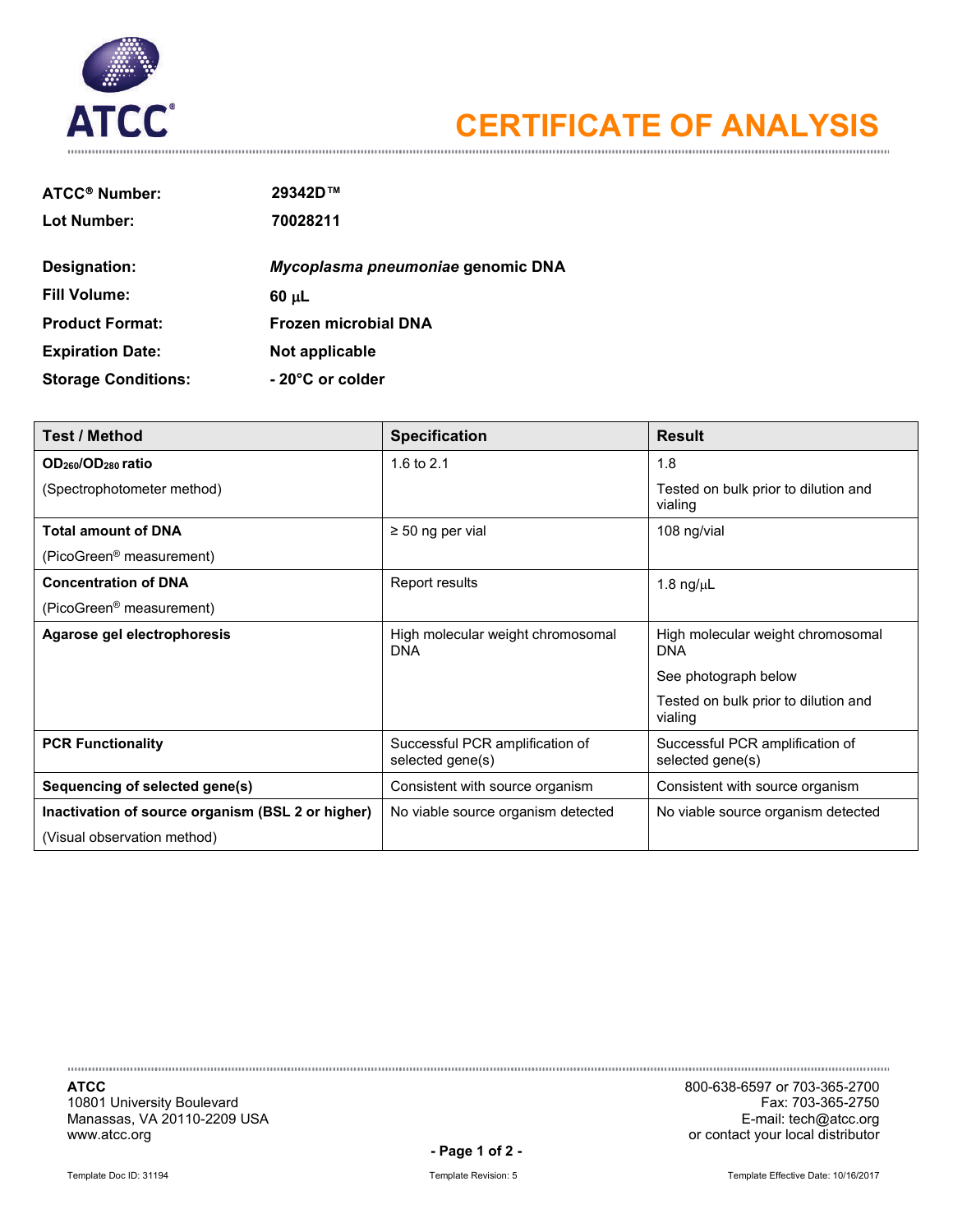

### **ATCC Number: 29342D™ Lot Number: 70028211**



Lane 1: Invitrogen™ TrackIt™ 1 Kb Plus DNA Ladder Lane 2: 29342D

 $\bigcup$  Digitally signed by Jo Salisbury Digitally signed by Jo Salisbury Digitally signed by Jo Salisbury Date: 2019.10.31 10:34:25 -04'00'

Quality Assurance Specialist; Quality Assurance

ATCC hereby represents and warrants that the material provided under this certificate is pure and has been subjected to the tests and procedures specified and that the results described, along with any other data provided in this certificate, are true and correct to the best of the company's knowledge and belief. This certificate does not extend to the growth and/or passage of any living organism or cell line beyond what is supplied within the container received from ATCC.

This product is intended to be used for laboratory research use only. It is not intended for use in humans, animals, or for diagnostics. Appropriate Biosafety Level (BSL) practices should always be used with this material. Refer to the Product Information Sheet for instructions on the correct use of this product.

ATCC products may not be resold, modified for resale, used to provide commercial services, or to manufacture commercial products without prior written agreement from ATCC.

© 2017 ATCC. The ATCC trademark and trade name are owned by the American Type Culture Collection.

10801 University Boulevard Fax: 703-365-2750 Manassas, VA 20110-2209 USA<br>www.atcc.org

**ATCC** 800-638-6597 or 703-365-2700 or contact your local distributor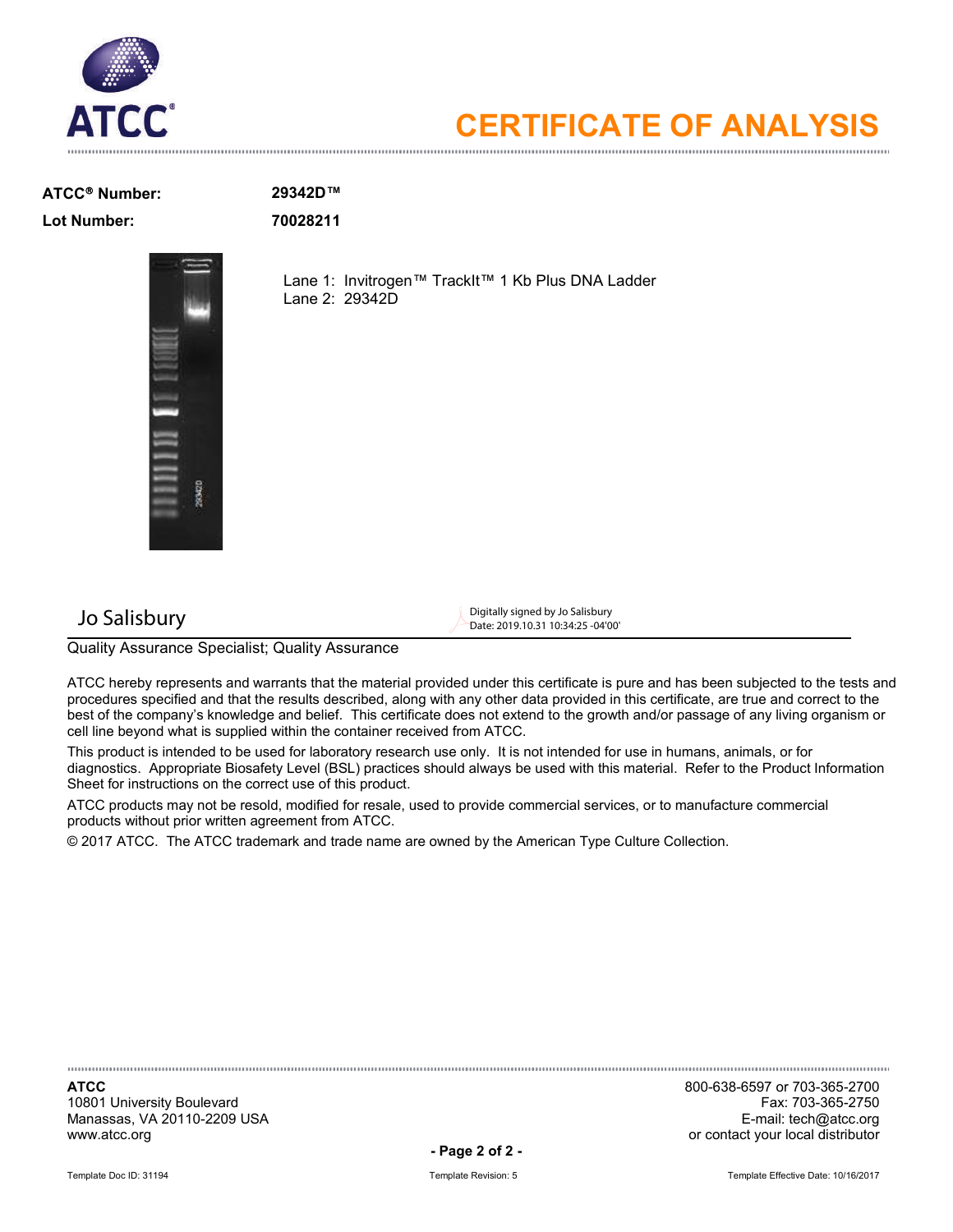

| <b>ATCC<sup>®</sup> Number:</b> | 700110™                                                                                                                       |
|---------------------------------|-------------------------------------------------------------------------------------------------------------------------------|
| Lot Number:                     | 70023759                                                                                                                      |
| Organism:                       | Neisseria meningitidis serogroup b                                                                                            |
| <b>Fill Volume:</b>             | $0.25$ mL                                                                                                                     |
|                                 | Note: If material is in Iyophilized format, the fill volume denotes the volume filling into the vial prior to drying.         |
| <b>Product Format:</b>          | Bacterial cells suspended in an appropriate cryoprotectant                                                                    |
| <b>Expiration Date:</b>         | Not applicable                                                                                                                |
| <b>Storage Conditions:</b>      | 2°C to 8°C for freeze-dried cultures; - 80°C or colder for frozen cultures                                                    |
|                                 | Note: Do not store frozen vials in freezers with a defrost cycle, as this will expose the<br>vials to increased temperatures. |

| <b>Test / Method</b>                                          | <b>Specification</b>                                                                                                                                                                         | <b>Result</b>                                                                                            |
|---------------------------------------------------------------|----------------------------------------------------------------------------------------------------------------------------------------------------------------------------------------------|----------------------------------------------------------------------------------------------------------|
| Gram stain and cell morphology<br>(Visual observation method) | Gram stain (when applicable) and cell morphology are<br>consistent with the organism being tested.                                                                                           | Gram negative, non-motile, coccobacilli<br>with a few diplococci present in singles<br>and pairs         |
| <b>Colony description</b><br>(Visual observation method)      | Colony description is consistent with the organism<br>being tested.                                                                                                                          | Tan, circular, convex, entire and smooth                                                                 |
| <b>Purity</b><br>(Visual observation method)                  | Sample material is inoculated onto non-selective media.<br>Cultures are examined macroscopically and<br>microscopically after incubation. Cultures show no<br>evidence of aberrant growth.   | No evidence of aberrant growth.                                                                          |
| Viability (confluency plate)<br>(Visual observation method)   | Sample material is viable.                                                                                                                                                                   | Confluent growth on dilution plate, $>104$<br>cfu/vial.                                                  |
| <b>Phenotypic testing</b>                                     | Sample material is evaluated with a defined battery of<br>phenotypic tests including evaluation by bioMérieux<br>VITEK® 2 Compact. Results are consistent with the<br>organism being tested. | 97% identification to Neisseria<br><i>meningitidis</i> using bioMérieux VITEK <sup>®</sup> 2<br>Compact. |
| <b>Genotypic testing</b>                                      | Sample material is evaluated by 16S ribosomal gene<br>sequencing. Results are consistent with the organism<br>being tested.                                                                  | Identification is consistent with the<br>organism being tested.                                          |

### $\mathsf{Robbin}$  L Smith Digitally signed by Robbin L Smith  $\mathsf{Robbin}$  Digitally signed by Robbin L Smith

DN: cn=Robbin L Smith, o=ATCC, ou=Quality Assurance Specialist, email=rsmith@atcc.org, c=US Date: 2019.05.20 11:31:46 -04'00'

Quality Assurance Specialist; Quality Assurance

ATCC hereby represents and warrants that the material provided under this certificate is pure and has been subjected to the tests and procedures specified and that the results described, along with any other data provided in this certificate, are true and correct to the best of the company's knowledge and belief. This certificate does not extend to the growth and/or passage of any living organism or cell line beyond what is supplied within the container received from ATCC.

10801 University Boulevard Manassas, VA 20110-2209 USA E-mail: tech@atcc.org www.atcc.org **or contact your local distributor or contact your local distributor** 

**ATCC** 800-638-6597 or 703-365-2700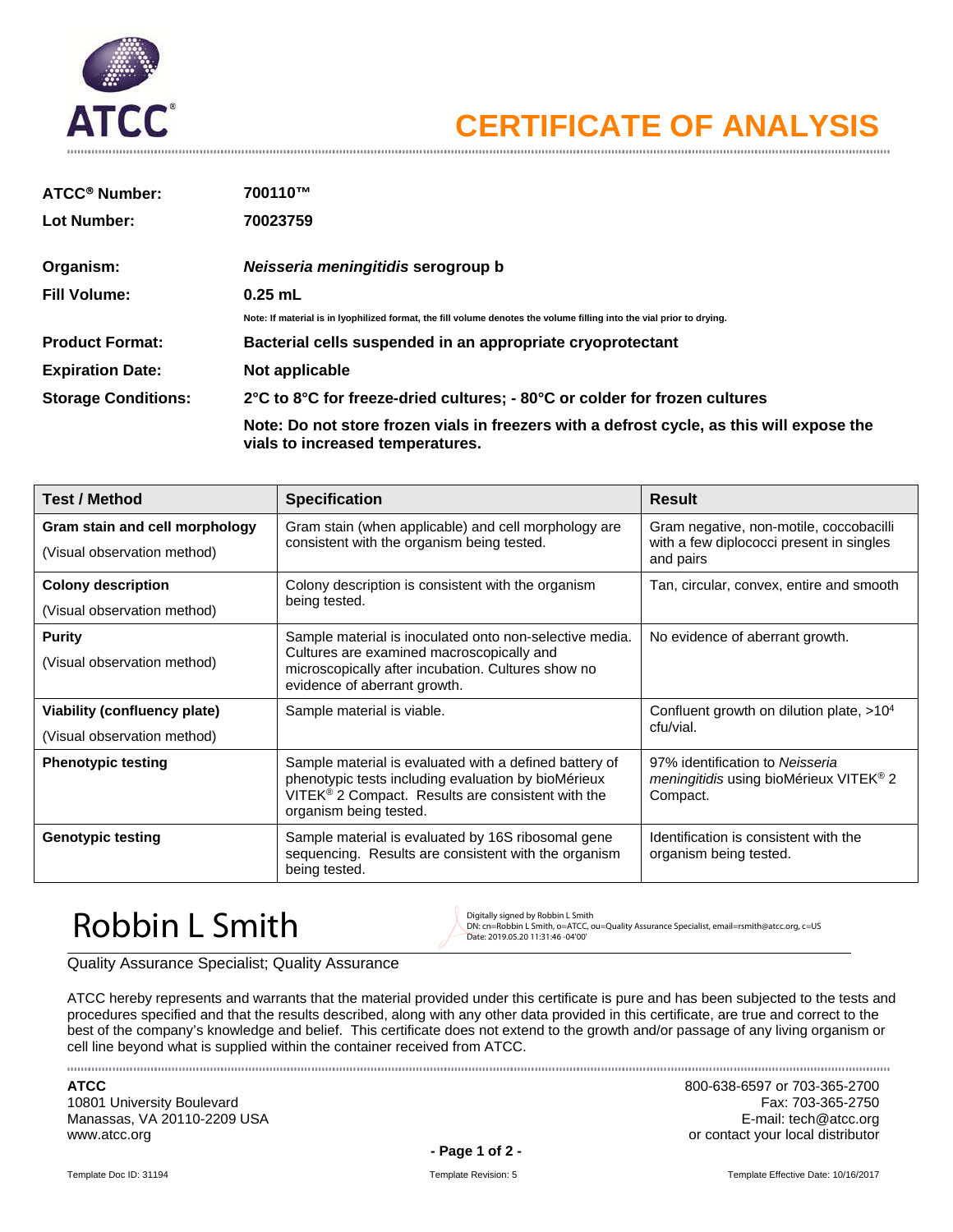

### **ATCC Number: 700110™**

### **Lot Number: 70023759**

This product is intended to be used for laboratory research use only. It is not intended for use in humans, animals, or for diagnostics. Appropriate Biosafety Level (BSL) practices should always be used with this material. Refer to the Product Information Sheet for instructions on the correct use of this product.

ATCC products may not be resold, modified for resale, used to provide commercial services, or to manufacture commercial products without prior written agreement from ATCC.

© 2017 ATCC. The ATCC trademark and trade name are owned by the American Type Culture Collection.

10801 University Boulevard Manassas, VA 20110-2209 USA E-mail: tech@atcc.org www.atcc.org **or contact your local distributor or contact your local distributor** 

**ATCC** 800-638-6597 or 703-365-2700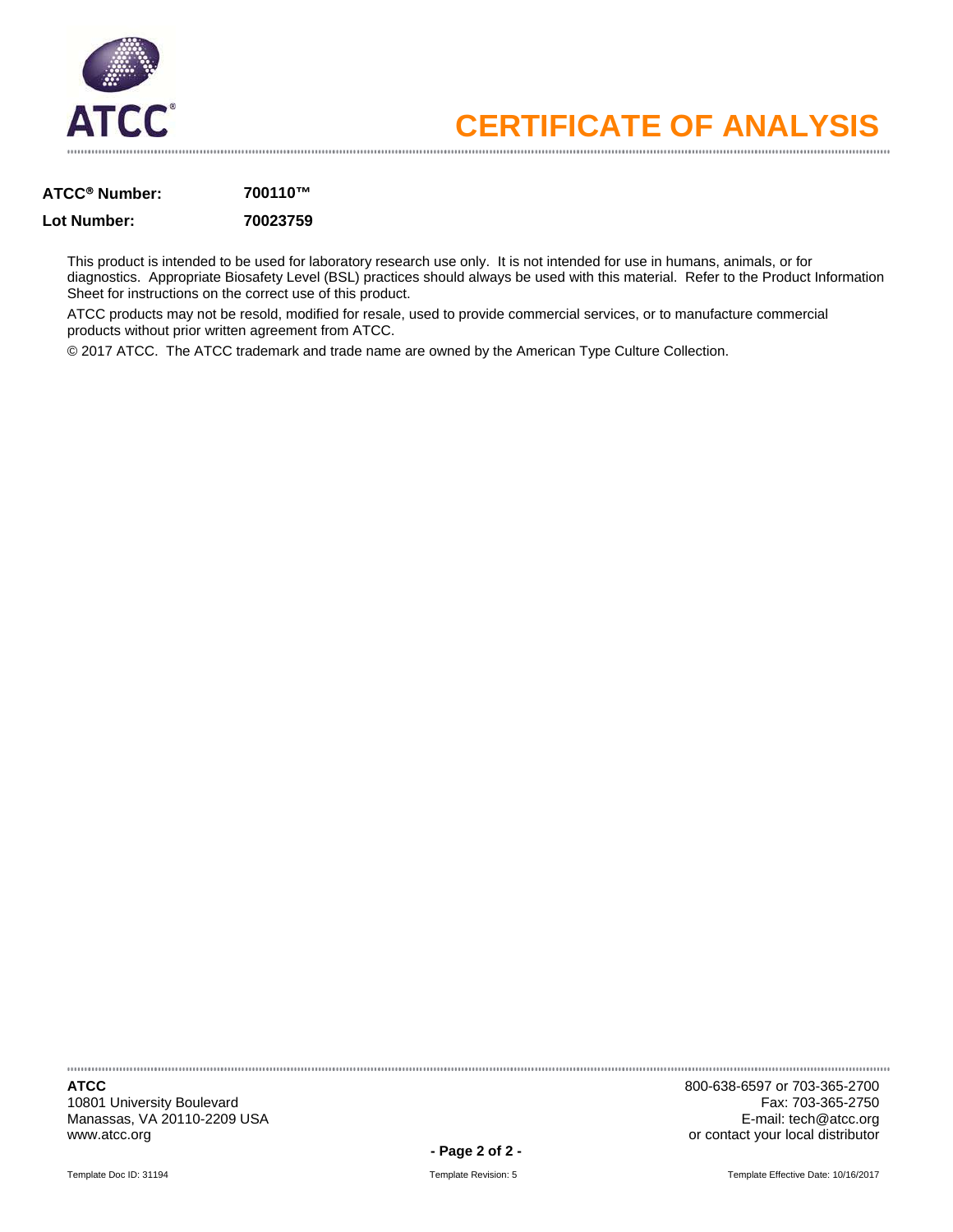

| <b>ATCC<sup>®</sup> Number:</b> | VR-284 ™                                                                                                                                                                               |
|---------------------------------|----------------------------------------------------------------------------------------------------------------------------------------------------------------------------------------|
| Lot Number:                     | 70023315                                                                                                                                                                               |
| <b>Classification:</b>          | Picornaviridae, Enterovirus, Rhinovirus B                                                                                                                                              |
| Agent:                          | Human rhinovirus 14                                                                                                                                                                    |
| Strain:                         | 1059                                                                                                                                                                                   |
| <b>Passage History:</b>         | Submission Laboratory: Human kidney (HK) (3), KB (HeLa contaminant) (7), Human<br>diploid (HD) (1), KB (HeLa contaminant) (7), HD (1), HeLa (3)<br>ATCC: H1 HeLa (ATCC® CRL-1958™) (8) |
| <b>Fill Volume:</b>             | $1.0$ mL                                                                                                                                                                               |
| <b>Product Format:</b>          | Fluid and cell lysate from infected cultures                                                                                                                                           |
| <b>Expiration Date:</b>         | Not applicable                                                                                                                                                                         |
| <b>Storage Conditions:</b>      | - 70°C or colder                                                                                                                                                                       |

Note: This product has undergone a reclassification or name change. The current product name is "Human rhinovirus 14", while the vial labels for this lot have the former name of "Rhinovirus B".

| <b>Test / Method</b>                                                                                       | <b>Specification</b>                                                                 | <b>Result</b>                  |
|------------------------------------------------------------------------------------------------------------|--------------------------------------------------------------------------------------|--------------------------------|
| Viability (Infectivity)*                                                                                   | PFU, IFU, TCID <sub>50</sub> or CEID <sub>50</sub> $\geq$ 5 x 10 <sup>3</sup> per mL | Pass                           |
| <b>Authentication**</b>                                                                                    | Virus identity verified by Immunofluorescence,<br>ELISA, and/or sequencing           | Pass                           |
| <b>Test for Mycoplasma Contamination</b>                                                                   |                                                                                      |                                |
| Broth and agar culture (direct method)<br>DNA detection by PCR of test article nucleic acid                | None detected<br>None detected                                                       | None detected<br>None detected |
| Sterility test (BacT/ALERT 3D)                                                                             |                                                                                      |                                |
| iAST bottle (aerobic) at 32.5°C, 14-day incubation<br>iNST bottle (anaerobic) at 32.5°C, 14-day incubation | No growth<br>No growth                                                               | No growth<br>No growth         |

**\*Titer notes:** 1.6 x 108 PFU/mL in 3 days on H1 HeLa cells (ATCC® CRL-1958™) at 33°C with 5% CO2 and humidity. Tested on 19Jun2019.

**\*\*Authentication notes:** Genomic authentication was performed by Next Generation Sequencing (NGS) and results meet requirements of ≥ 750 bp with ≥ 99% homology to NCBI number K02121.1 (Human rhinovirus type 14 (HRV14), complete genome).

 $\bigcup$  Salisbury Digitally signed by Jo Salisbury Digitally signed by Jo Salisbury Date: 2019.07.02 08:18:04 -04'00'

Quality Assurance Specialist; Quality Assurance

ATCC hereby represents and warrants that the material provided under this certificate is pure and has been subjected to the tests and procedures specified and that the results described, along with any other data provided in this certificate, are true and correct to the best of the company's knowledge and belief. This certificate does not extend to the growth and/or passage of any living organism or cell line beyond what is supplied within the container received from ATCC.

10801 University Boulevard Fax: 703-365-2750 Manassas, VA 20110-2209 USA<br>www.atcc.org

**ATCC** 800-638-6597 or 703-365-2700 or contact your local distributor

**- Page 1 of 2 -**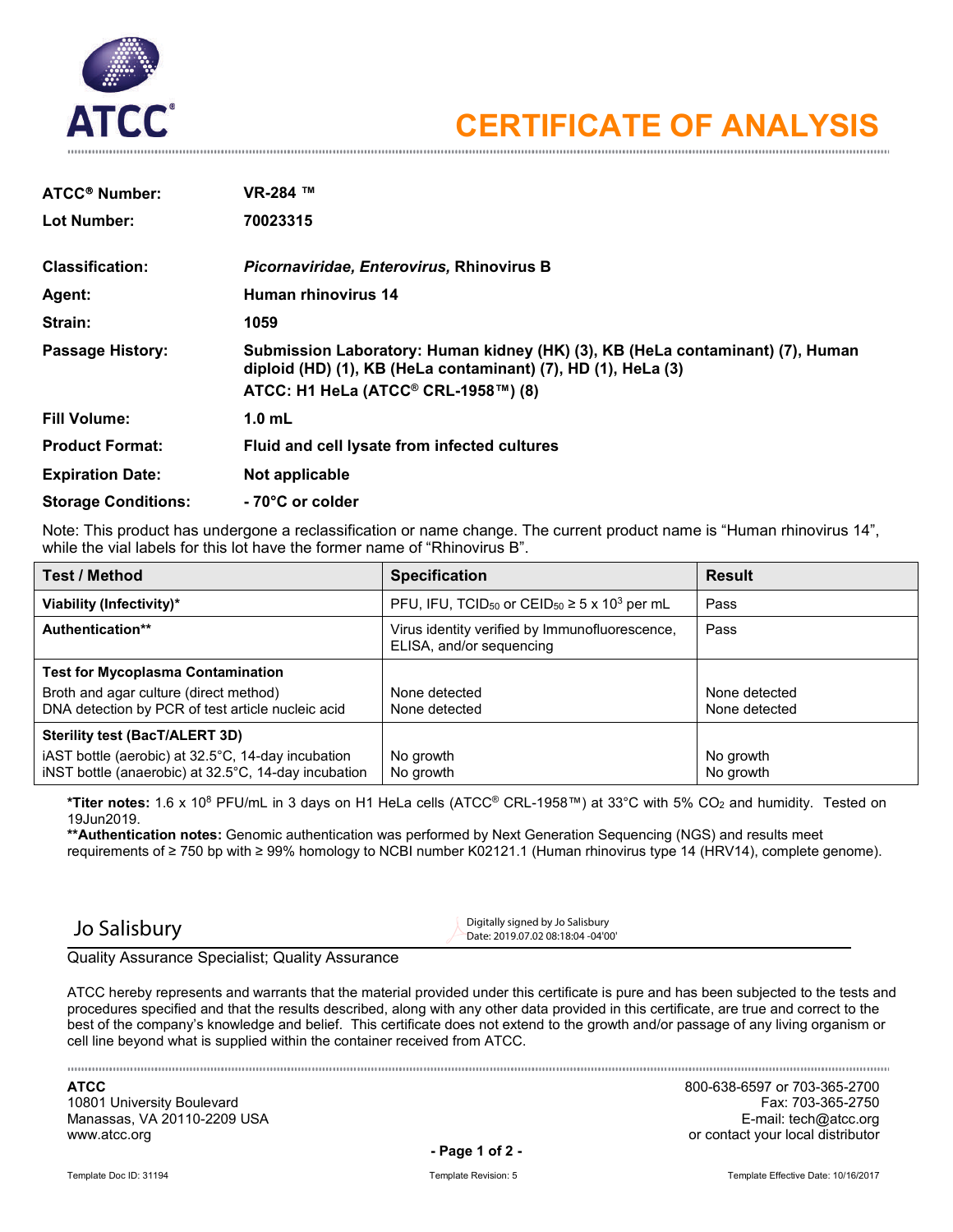

### **ATCC Number: VR-284 ™**

### **Lot Number: 70023315**

This product is intended to be used for laboratory research use only. It is not intended for use in humans, animals, or for diagnostics. Appropriate Biosafety Level (BSL) practices should always be used with this material. Refer to the Product Information Sheet for instructions on the correct use of this product.

ATCC products may not be resold, modified for resale, used to provide commercial services, or to manufacture commercial products without prior written agreement from ATCC.

© 2017 ATCC. The ATCC trademark and trade name are owned by the American Type Culture Collection.

10801 University Boulevard Fax: 703-365-2750 Manassas, VA 20110-2209 USA<br>www.atcc.org

**ATCC** 800-638-6597 or 703-365-2700 or contact your local distributor

**- Page 2 of 2 -**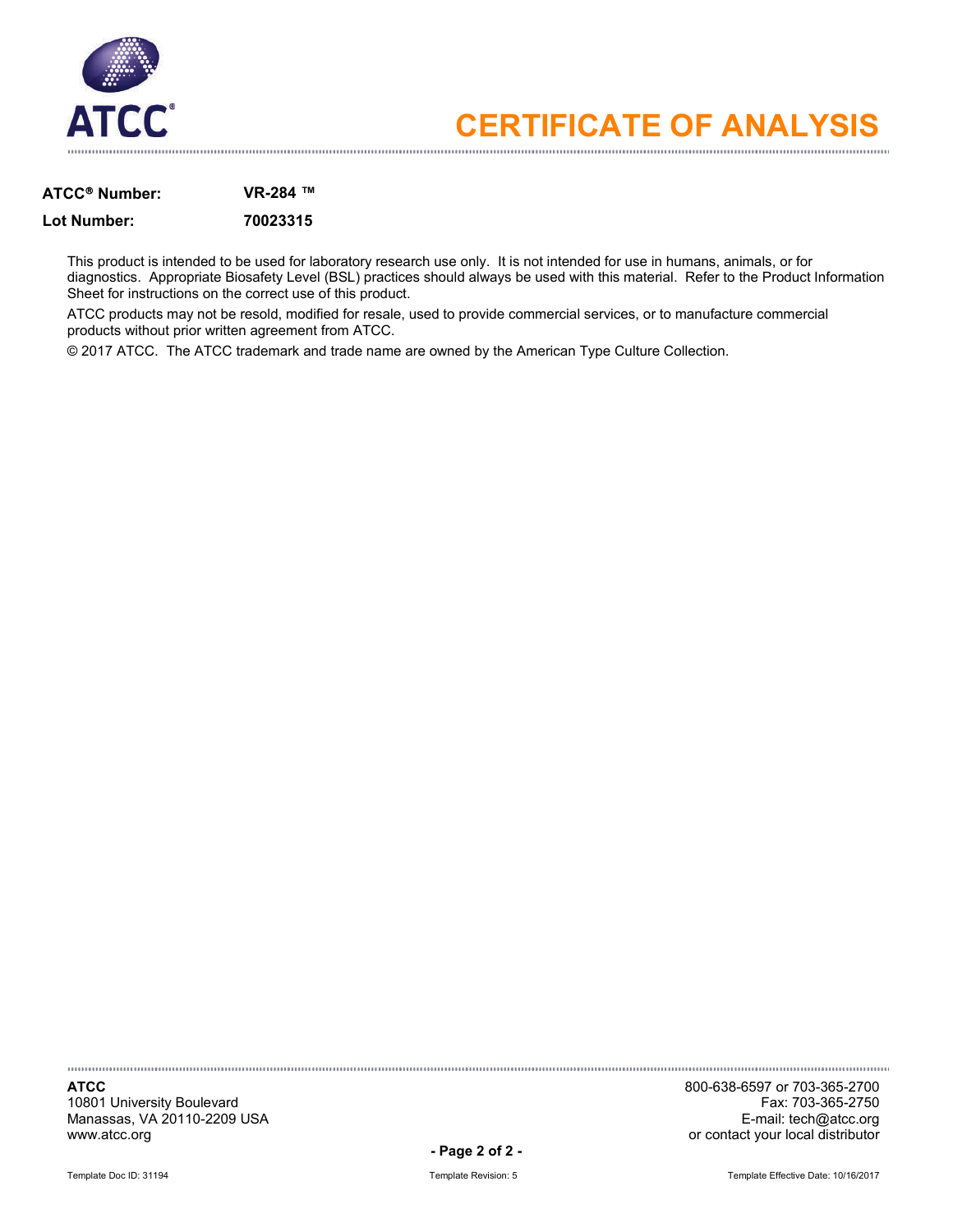

| <b>ATCC<sup>®</sup> Number:</b> | 39393™                                                                                                                                                                                                       |
|---------------------------------|--------------------------------------------------------------------------------------------------------------------------------------------------------------------------------------------------------------|
| Lot Number:                     | 99070 (reference 91-03)                                                                                                                                                                                      |
| Organism:                       | Propionibacterium freudenreichii                                                                                                                                                                             |
| <b>Product Format:</b>          | Bacterial cells suspended in an appropriate cryoprotectant                                                                                                                                                   |
| <b>Expiration Date:</b>         | Not applicable                                                                                                                                                                                               |
| <b>Storage Conditions:</b>      | 2°C to 8°C for freeze-dried cultures; - 80°C or colder for frozen cultures; Note: Do not<br>store frozen vials in freezers with a defrost cycle, as this will expose the vials to<br>increased temperatures. |

| <b>Test / Method</b>                         | <b>Specification</b>                                                                                                                                                                       | <b>Result</b>                  |
|----------------------------------------------|--------------------------------------------------------------------------------------------------------------------------------------------------------------------------------------------|--------------------------------|
| <b>Purity</b><br>(Visual observation method) | Sample material is inoculated onto non-selective media.<br>Cultures are examined macroscopically and<br>microscopically after incubation. Cultures show no<br>evidence of aberrant growth. | No evidence of aberrant growth |
| Viability (confluency plate)                 | Sample material is viable.                                                                                                                                                                 | Growth is observed.            |
| (Visual observation method)                  |                                                                                                                                                                                            |                                |

 $J$ o Salisbury Digitally signed by Jo Salisbury Digitally signed by Jo Salisbury Date: 2021.04.22 07:44:39 -04'00'

Quality Assurance Specialist; Quality Assurance

ATCC hereby represents and warrants that the material provided under this certificate is pure and has been subjected to the tests and procedures specified and that the results described, along with any other data provided in this certificate, are true and correct to the best of the company's knowledge and belief. This certificate does not extend to the growth and/or passage of any living organism or cell line beyond what is supplied within the container received from ATCC.

This product is intended to be used for laboratory research use only. It is not intended for use in humans, animals, or for diagnostics. Appropriate Biosafety Level (BSL) practices should always be used with this material. Refer to the Product Information Sheet for instructions on the correct use of this product.

ATCC products may not be resold, modified for resale, used to provide commercial services, or to manufacture commercial products without prior written agreement from ATCC.

© 2017 ATCC. The ATCC trademark and trade name are owned by the American Type Culture Collection.

10801 University Boulevard Fax: 703-365-2750 Manassas, VA 20110-2209 USA<br>www.atcc.org

**ATCC** 800-638-6597 or 703-365-2700 or contact your local distributor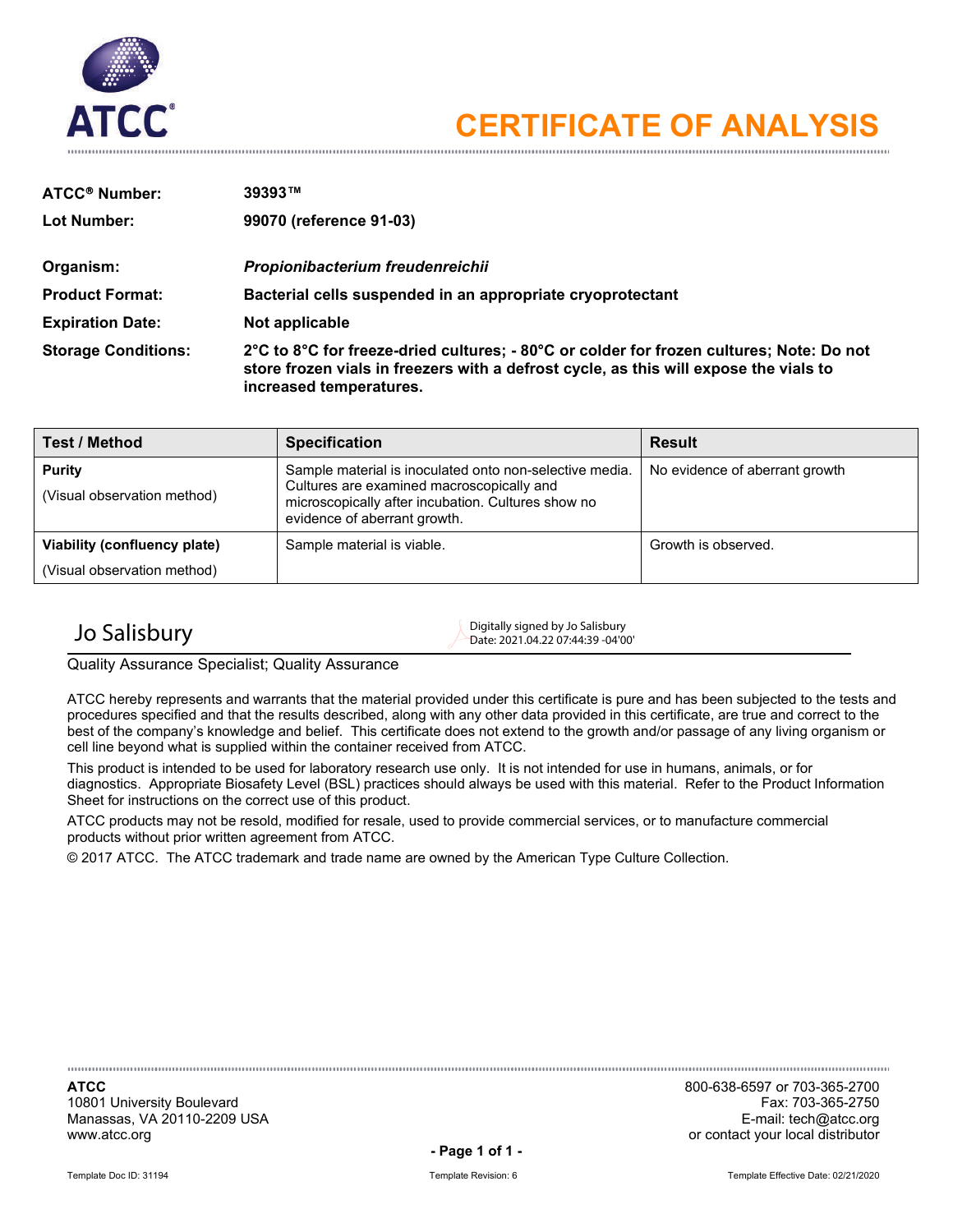

| <b>ATCC® Number:</b>       | 9797DQ™                                            |
|----------------------------|----------------------------------------------------|
| Lot Number:                | 70014398                                           |
| <b>Product Name:</b>       | Quantitative Genomic DNA from Bordetella pertussis |
| <b>Fill Volume:</b>        | 102 $\mu$ L                                        |
| <b>Product Format:</b>     | <b>Frozen microbial DNA</b>                        |
| <b>Expiration Date:</b>    | Not applicable                                     |
| <b>Storage Conditions:</b> | - 20°C or colder                                   |

| <b>Test / Method</b>                              | <b>Specification</b>               | <b>Result</b>                      |  |
|---------------------------------------------------|------------------------------------|------------------------------------|--|
| DNA copy number by ddPCR                          | Report results                     | 5.3 x $105$ genome copies/ $\mu$ L |  |
| Inactivation of source organism (BSL 2 or higher) | No viable source organism detected | Pass; Testing was completed on DNA |  |
| (Visual observation method)                       |                                    | prior to quantitation and vialing  |  |

### $\log_{10\text{m/s}^{\text{optimal}}}\left|\frac{\text{OPE}(\text{Js})}{\text{Date 2018.06.15} \cdot \text{DSE} \cdot \text{DSE} \cdot \text{DSE}}\right|$

DN: cn=Jo Salisbury, o=ATCC, ou=Quality Assurance, email=jsalisbury@atcc.org, c=US Date: 2018.06.15 10:30:59 -04'00'

Quality Assurance Specialist; Quality Assurance

ATCC hereby represents and warrants that the material provided under this certificate is pure and has been subjected to the tests and procedures specified and that the results described, along with any other data provided in this certificate, are true and correct to the best of the company's knowledge and belief. This certificate does not extend to the growth and/or passage of any living organism or cell line beyond what is supplied within the container received from ATCC.

This product is intended to be used for laboratory research use only. It is not intended for use in humans, animals, or for diagnostics. Appropriate Biosafety Level (BSL) practices should always be used with this material. Refer to the Product Information Sheet for instructions on the correct use of this product.

ATCC products may not be resold, modified for resale, used to provide commercial services, or to manufacture commercial products without prior written agreement from ATCC.

© 2017 ATCC. The ATCC trademark and trade name are owned by the American Type Culture Collection.

10801 University Boulevard Manassas, VA 20110-2209 USA E-mail: tech@atcc.org **E-mail: tech@atcc.org** E-mail: tech@atcc.org www.atcc.org **or contact your local distributor or contact your local distributor** 

**ATCC** 800-638-6597 or 703-365-2700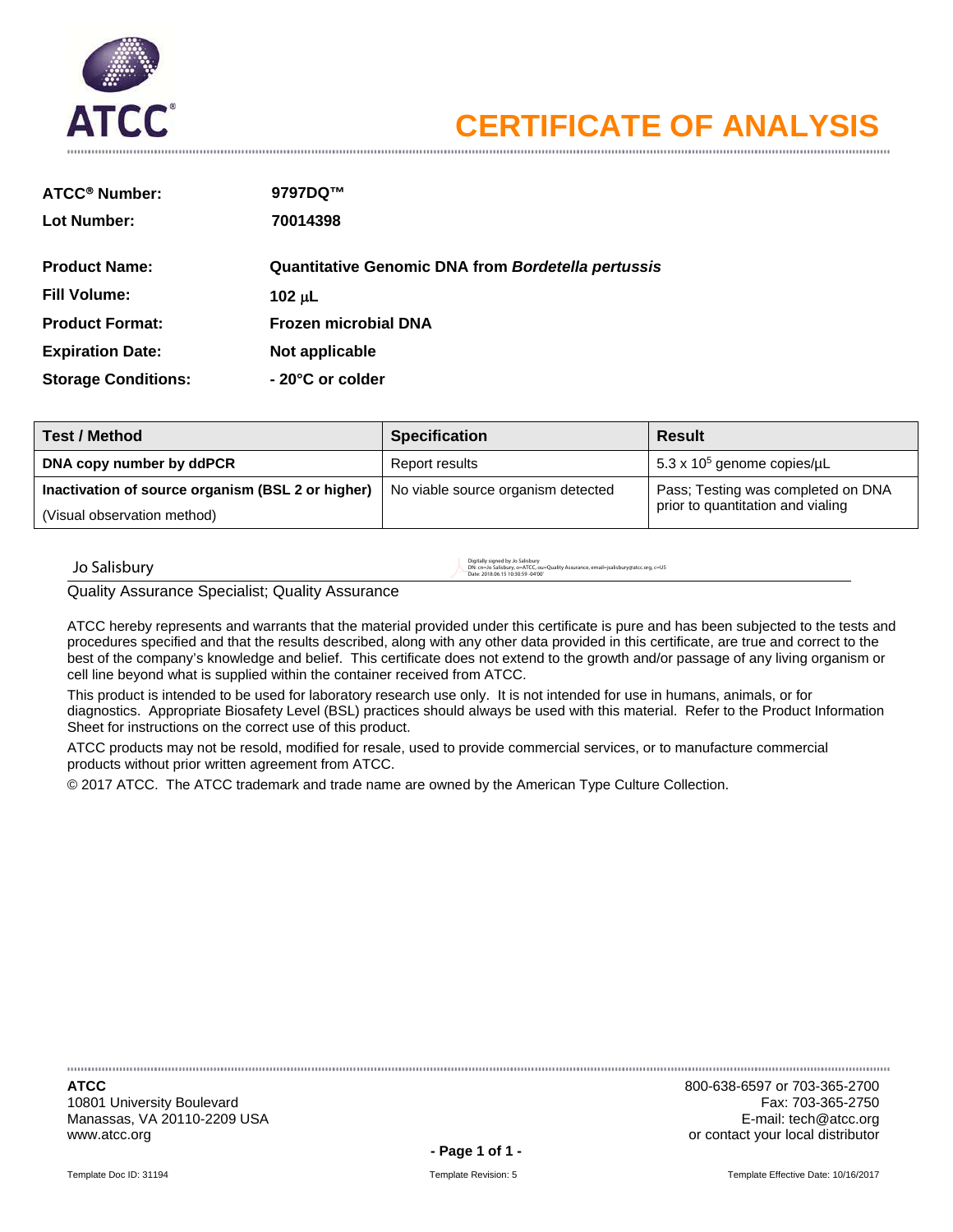

| <b>ATCC<sup>®</sup> Number:</b> | VR-1826DQ™                                                                                      |
|---------------------------------|-------------------------------------------------------------------------------------------------|
| <b>Lot Number:</b>              | 70027330                                                                                        |
| <b>Product Name:</b>            | <b>Quantitative Genomic RNA from Enterovirus 68 Strain: Fermon</b>                              |
| <b>Classification:</b>          | Picornaviridae, Enterovirus, Enterovirus D                                                      |
| Volume:                         | 100 $\mu$ L                                                                                     |
| <b>Product Format:</b>          | Total genomic material from a preparation of cell lysate and supernatant from infected<br>cells |
| <b>Expiration Date:</b>         | Not applicable                                                                                  |
| <b>Storage Conditions:</b>      | - 70°C or colder                                                                                |

| <b>Test / Method</b>                                             | <b>Specification</b>                                        | <b>Result</b>                                         |
|------------------------------------------------------------------|-------------------------------------------------------------|-------------------------------------------------------|
| RNA copy number by ddPCR                                         | Report results                                              | 7.6 x $105$ genome copies/ $\mu$ L                    |
| Authentication*                                                  | Sequence is consistent with that of infecting               | Pass                                                  |
|                                                                  | agent                                                       | Testing was completed on material<br>prior to vialing |
| Viral inactivation: $\geq 10\%$ of input seed is                 | No viable infecting agent detected by visual<br>observation | Pass                                                  |
| incubated with host cells under appropriate<br>growth conditions |                                                             | Testing was completed on material<br>prior to vialing |

**\*Authentication notes**: Genomic authentication was performed by Next Generation Sequencing (NGS) analyzing a ≥ 1000 bp region shown to have ≥ 99% homology to NCBI number AY426531.1 (Human enterovirus 68 strain Fermon, complete genome).

 $J$ o Salisbury Digitally signed by Jo Salisbury Digitally signed by Jo Salisbury Date: 2019.08.29 14:04:26 -04'00'

Quality Assurance Specialist; Quality Assurance

ATCC hereby represents and warrants that the material provided under this certificate is pure and has been subjected to the tests and procedures specified and that the results described, along with any other data provided in this certificate, are true and correct to the best of the company's knowledge and belief. This certificate does not extend to the growth and/or passage of any living organism or cell line beyond what is supplied within the container received from ATCC.

This product is intended to be used for laboratory research use only. It is not intended for use in humans, animals, or for diagnostics. Appropriate Biosafety Level (BSL) practices should always be used with this material. Refer to the Product Information Sheet for instructions on the correct use of this product.

ATCC products may not be resold, modified for resale, used to provide commercial services, or to manufacture commercial products without prior written agreement from ATCC.

© 2017 ATCC. The ATCC trademark and trade name are owned by the American Type Culture Collection.

10801 University Boulevard Fax: 703-365-2750 Manassas, VA 20110-2209 USA<br>www.atcc.org

**ATCC** 800-638-6597 or 703-365-2700 or contact your local distributor

**- Page 1 of 1 -**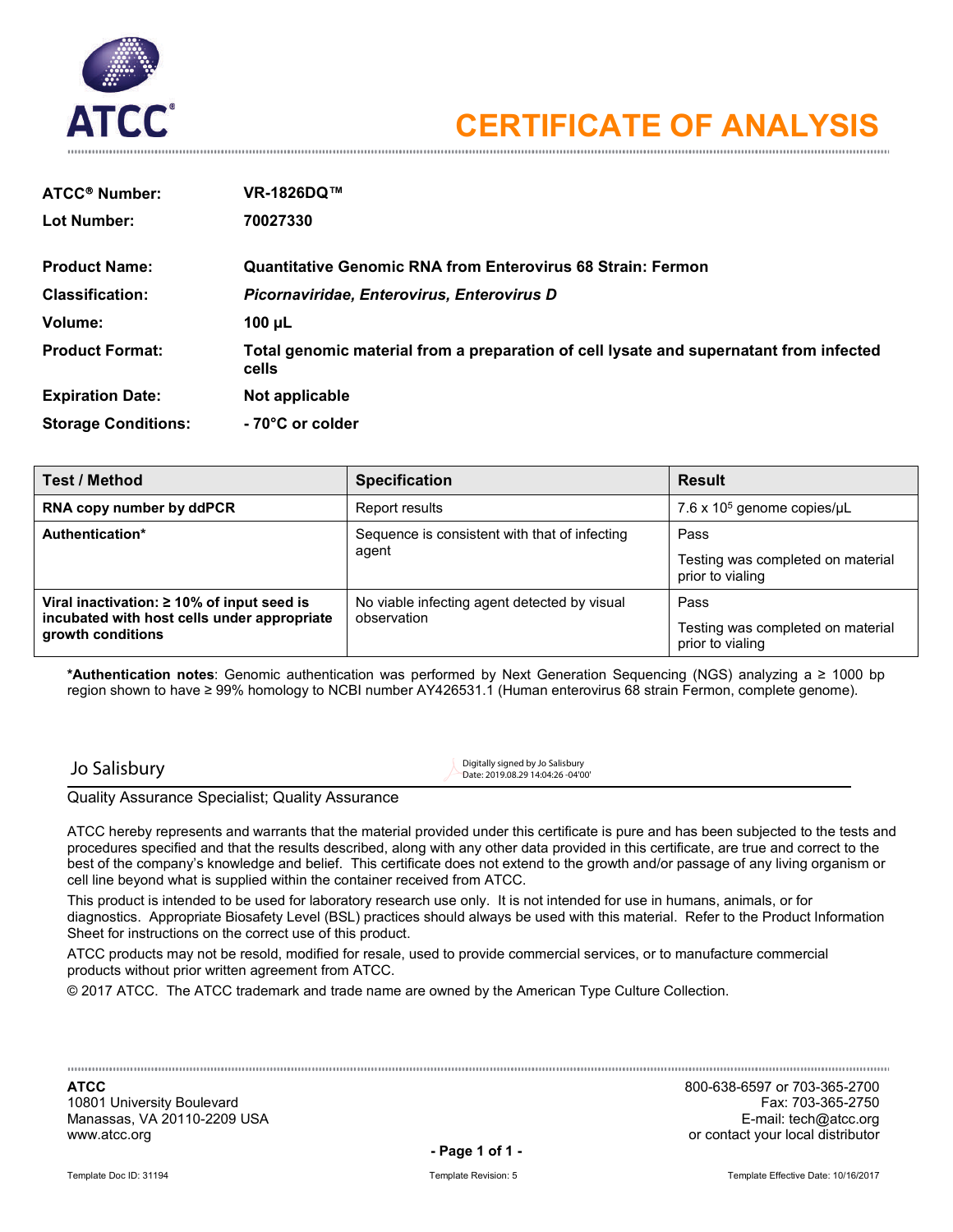

| <b>ATCC<sup>®</sup> Number:</b> | VR-3262SD ™                                              |
|---------------------------------|----------------------------------------------------------|
| <b>Lot Number:</b>              | 70037286                                                 |
|                                 |                                                          |
| <b>Product Name:</b>            | Quantitative Synthetic Human coronavirus Strain HKU1 RNA |
| <b>Product Format:</b>          | Frozen synthetic nucleic acid                            |
| <b>Expiration Date:</b>         | 20JUL2025                                                |
| <b>Storage Conditions:</b>      | $-70$ °C or colder                                       |

| <b>Test / Method</b>                                                                 | <b>Specification</b>                                                                                                            | <b>Result</b>                      |
|--------------------------------------------------------------------------------------|---------------------------------------------------------------------------------------------------------------------------------|------------------------------------|
| qPCR Functionality and Identity (qPCR with<br>construct-specific primers and probes) | PCR amplification plot with each Cq threshold value<br>separated by approximately 3.32 cycles, or visually<br>evenly spaced out | Pass                               |
| RNA copy number by ddPCR                                                             | 1 x 10 <sup>5</sup> to 1 x 10 <sup>6</sup> genome copies/uL with a target of 5<br>x 10 <sup>5</sup> genome copies/µL            | 5.5 x $105$ genome copies/ $\mu$ L |
| <b>Total volume (water and Biomatrica)</b>                                           | 90 to 110 µL/vial                                                                                                               | 103 µL/vial                        |

 $\bigcup$   $\bigcup$  Digitally signed by Jo Salisbury Digitally signed by Jo Salisbury Digitally signed by Jo Salisbury Date: 2020.08.06 10:55:32 -04'00'

Quality Assurance Specialist; Quality Assurance

ATCC hereby represents and warrants that the material provided under this certificate is pure and has been subjected to the tests and procedures specified and that the results described, along with any other data provided in this certificate, are true and correct to the best of the company's knowledge and belief. This certificate does not extend to the growth and/or passage of any living organism or cell line beyond what is supplied within the container received from ATCC.

This product is intended to be used for laboratory research use only. It is not intended for use in humans, animals, or for diagnostics. Appropriate Biosafety Level (BSL) practices should always be used with this material. Refer to the Product Information Sheet for instructions on the correct use of this product.

ATCC products may not be resold, modified for resale, used to provide commercial services, or to manufacture commercial products without prior written agreement from ATCC.

© 2017 ATCC. The ATCC trademark and trade name are owned by the American Type Culture Collection.

10801 University Boulevard Fax: 703-365-2750 Manassas, VA 20110-2209 USA<br>www.atcc.org

**ATCC** 800-638-6597 or 703-365-2700 or contact your local distributor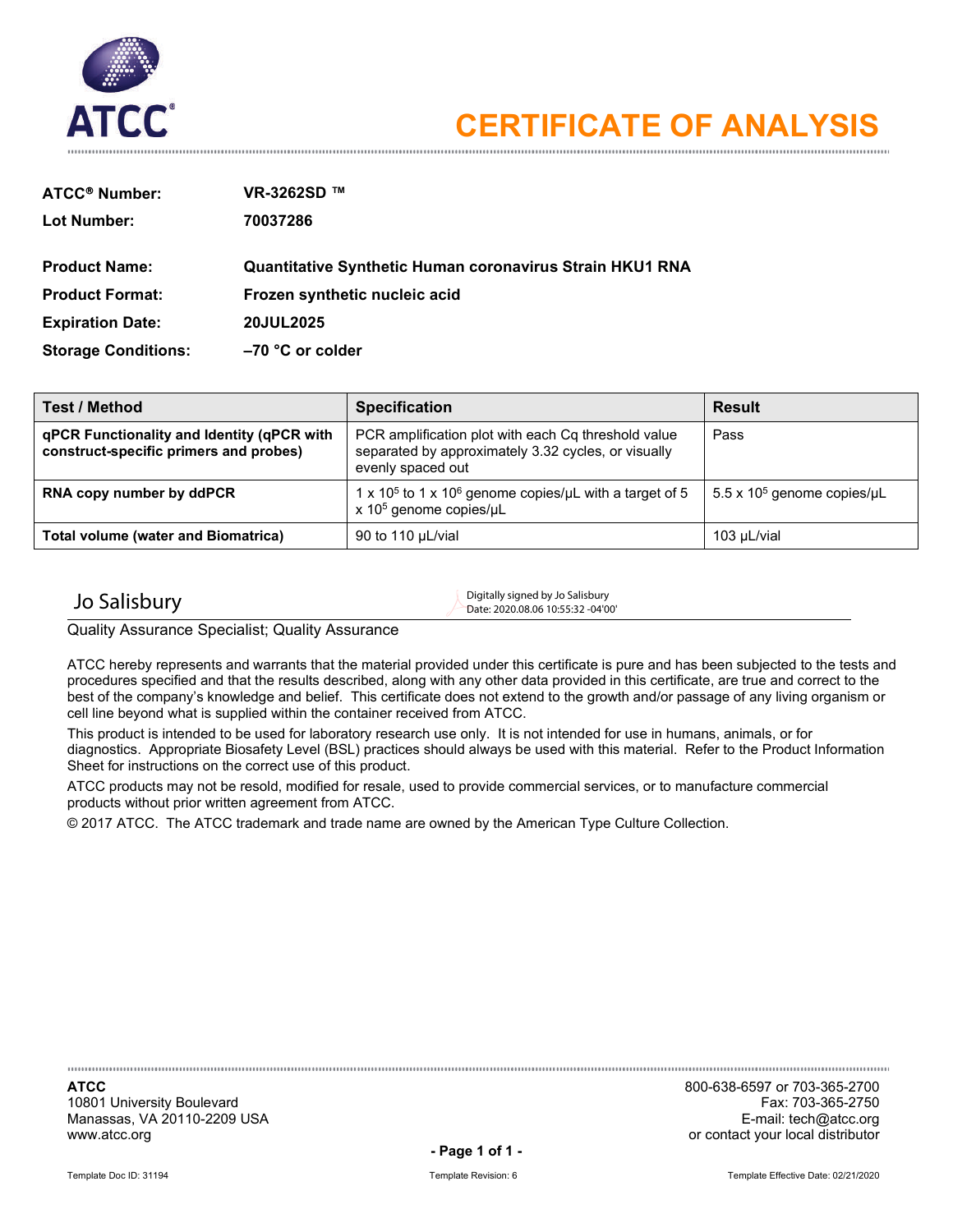

| <b>ATCC® Number:</b>       | VR-3263SD™                                                      |
|----------------------------|-----------------------------------------------------------------|
| <b>Lot Number:</b>         | 70034817                                                        |
|                            |                                                                 |
| <b>Product Name:</b>       | <b>Quantitative Synthetic Human coronavirus Strain NL63 RNA</b> |
| <b>Product Format:</b>     | Frozen synthetic nucleic acid                                   |
| <b>Expiration Date:</b>    | <b>17APR2025</b>                                                |
| <b>Storage Conditions:</b> | $-70^{\circ}$ C or colder                                       |

| <b>Test / Method</b>                                                                 | <b>Specification</b>                                                                                                                                                  | <b>Result</b> |
|--------------------------------------------------------------------------------------|-----------------------------------------------------------------------------------------------------------------------------------------------------------------------|---------------|
| qPCR Functionality and Identity (qPCR with<br>construct-specific primers and probes) | PCR amplification plot with each Cq threshold value<br>separated by approximately 3.32 cycles, or visually<br>evenly spaced out                                       | Pass          |
| RNA copy number by ddPCR                                                             | 1 x 10 <sup>5</sup> to 1 x 10 <sup>6</sup> genome copies/µL with a target of 5   1.5 x 10 <sup>5</sup> genome copies/µL<br>$x$ 10 <sup>5</sup> genome copies/ $\mu$ L |               |
| <b>Total volume (water and Biomatrica)</b>                                           | 90 to 110 µL/vial                                                                                                                                                     | 107 µL/vial   |

 $\sum_{\text{Digitally signed by Jo Salisbury}}$ Date: 2020.05.07 08:11:33 -04'00'

Quality Assurance Specialist; Quality Assurance

ATCC hereby represents and warrants that the material provided under this certificate is pure and has been subjected to the tests and procedures specified and that the results described, along with any other data provided in this certificate, are true and correct to the best of the company's knowledge and belief. This certificate does not extend to the growth and/or passage of any living organism or cell line beyond what is supplied within the container received from ATCC.

This product is intended to be used for laboratory research use only. It is not intended for use in humans, animals, or for diagnostics. Appropriate Biosafety Level (BSL) practices should always be used with this material. Refer to the Product Information Sheet for instructions on the correct use of this product.

ATCC products may not be resold, modified for resale, used to provide commercial services, or to manufacture commercial products without prior written agreement from ATCC.

© 2017 ATCC. The ATCC trademark and trade name are owned by the American Type Culture Collection.

10801 University Boulevard Fax: 703-365-2750 Manassas, VA 20110-2209 USA<br>www.atcc.org

**ATCC** 800-638-6597 or 703-365-2700 or contact your local distributor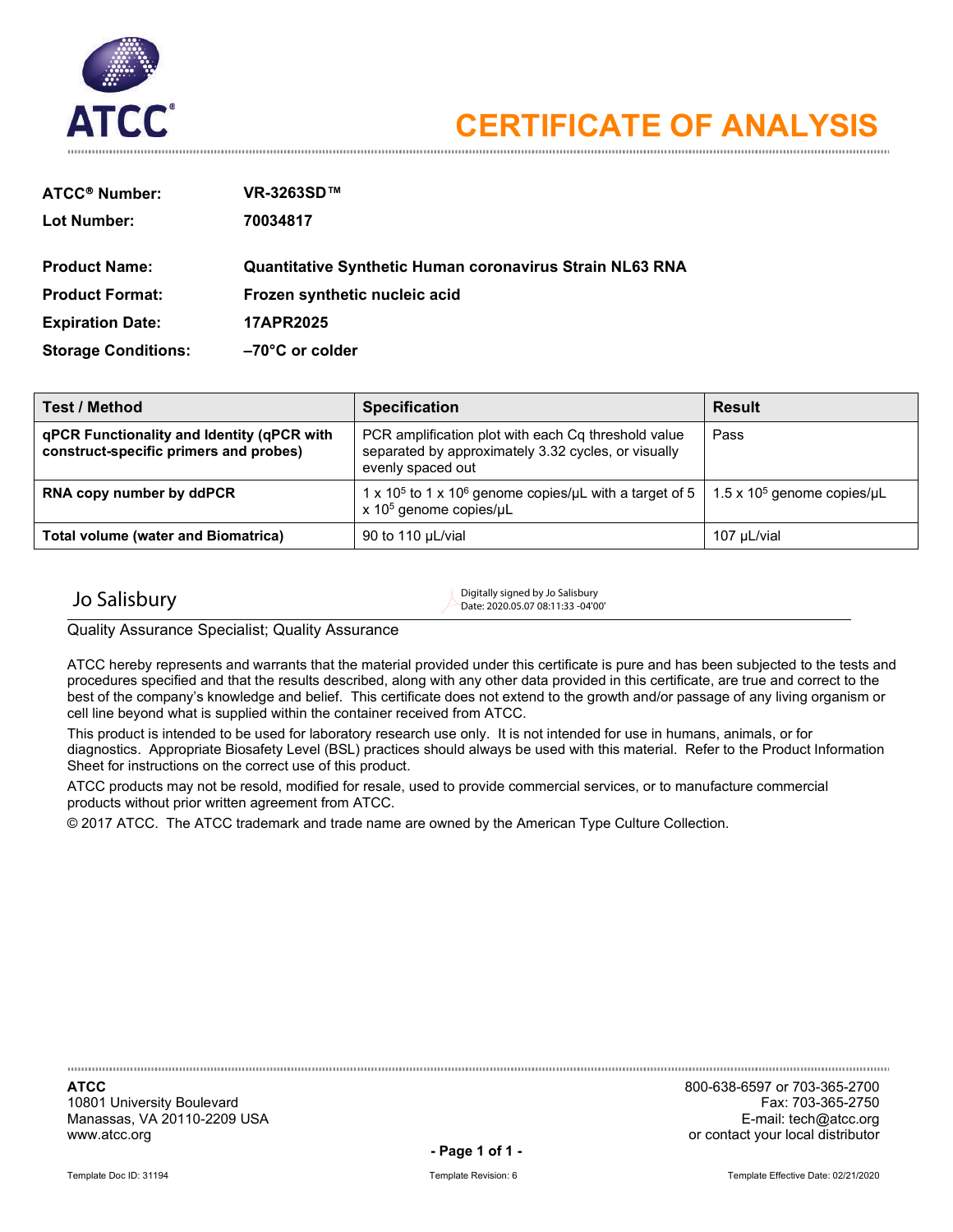

| <b>ATCC<sup>®</sup> Number:</b> | 12600™                                                                                                                |
|---------------------------------|-----------------------------------------------------------------------------------------------------------------------|
| Lot Number:                     | 70038915                                                                                                              |
| Organism:                       | Staphylococcus aureus subsp. aureus                                                                                   |
| <b>Fill Volume:</b>             | $0.25$ mL                                                                                                             |
|                                 | Note: If material is in Iyophilized format, the fill volume denotes the volume filling into the vial prior to drying. |
| <b>Product Format:</b>          | Bacterial cells suspended in an appropriate cryoprotectant                                                            |
| <b>Expiration Date:</b>         | 30SEP2025                                                                                                             |
| <b>Storage Conditions:</b>      | 2°C to 8°C for freeze-dried cultures                                                                                  |

| <b>Test / Method</b>           | <b>Specification</b>                                                                                                                                                                         | <b>Result</b>                                                                                   |  |
|--------------------------------|----------------------------------------------------------------------------------------------------------------------------------------------------------------------------------------------|-------------------------------------------------------------------------------------------------|--|
| Gram stain and cell morphology | Gram stain (when applicable) and cell morphology are                                                                                                                                         | Gram positive, non-motile cocci in<br>singles, pairs, and short chains                          |  |
| (Visual observation method)    | consistent with the organism being tested.                                                                                                                                                   |                                                                                                 |  |
| <b>Colony description</b>      | Colony description is consistent with the organism                                                                                                                                           | Circular, entire, smooth, yellow, opaque,                                                       |  |
| (Visual observation method)    | being tested.                                                                                                                                                                                | and convex                                                                                      |  |
| <b>Purity</b>                  | Sample material is inoculated onto non-selective media.                                                                                                                                      | No evidence of aberrant growth                                                                  |  |
| (Visual observation method)    | Cultures are examined macroscopically and<br>microscopically after incubation. Cultures show no<br>evidence of aberrant growth.                                                              |                                                                                                 |  |
| Viability (confluency plate)   | Sample material is viable.                                                                                                                                                                   | Confluent growth on dilution plate, >10 <sup>4</sup>                                            |  |
| (Visual observation method)    |                                                                                                                                                                                              | cfu/vial                                                                                        |  |
| Viability (titer)              | Sample material is checked for titer. Results are                                                                                                                                            | $3.3 \times 10^9$ cfu/vial:                                                                     |  |
| (Titer method)                 | reported.                                                                                                                                                                                    | Tested on 20Oct2020.                                                                            |  |
| <b>Phenotypic testing</b>      | Sample material is evaluated with a defined battery of<br>phenotypic tests including evaluation by bioMérieux<br>VITEK® 2 Compact. Results are consistent with the<br>organism being tested. | 99% identification to Staphylococcus<br>aureus using bioMérieux VITEK <sup>®</sup> 2<br>Compact |  |
| <b>Genotypic testing</b>       | Sample material is evaluated by 16S ribosomal gene<br>sequencing. Results are consistent with the organism<br>being tested.                                                                  | Matches GenBank accession MN652637                                                              |  |

 $\sum_{\text{Data: 2020.11.30 99:37:51 - 0570}}$ Date: 2020.11.30 09:37:51 -05'00'

Quality Assurance Specialist; Quality Assurance

ATCC hereby represents and warrants that the material provided under this certificate is pure and has been subjected to the tests and procedures specified and that the results described, along with any other data provided in this certificate, are true and correct to the best of the company's knowledge and belief. This certificate does not extend to the growth and/or passage of any living organism or cell line beyond what is supplied within the container received from ATCC.

10801 University Boulevard Fax: 703-365-2750 Manassas, VA 20110-2209 USA<br>www.atcc.org

**ATCC** 800-638-6597 or 703-365-2700 or contact your local distributor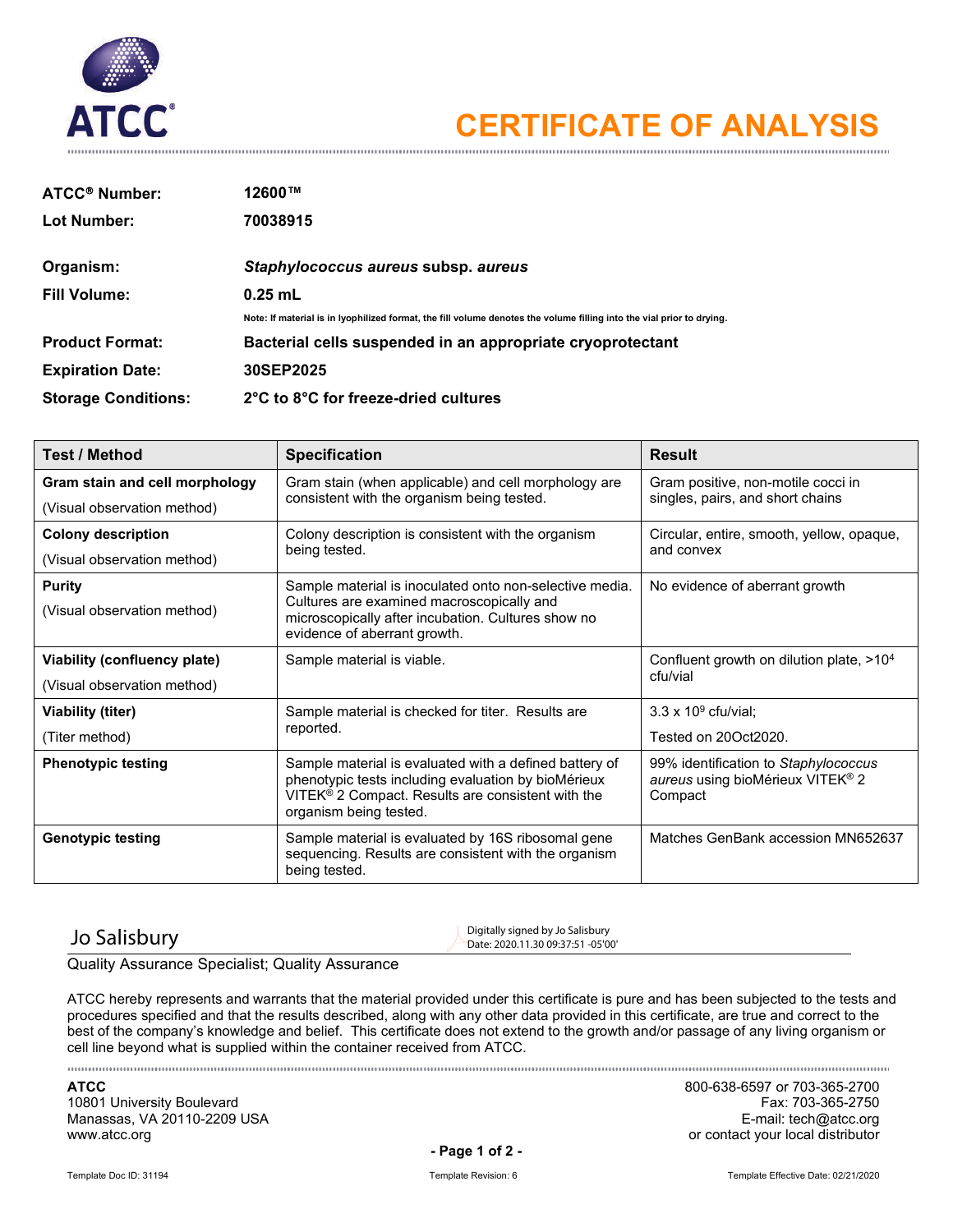

### **ATCC Number: 12600™**

### **Lot Number: 70038915**

This product is intended to be used for laboratory research use only. It is not intended for use in humans, animals, or for diagnostics. Appropriate Biosafety Level (BSL) practices should always be used with this material. Refer to the Product Information Sheet for instructions on the correct use of this product.

ATCC products may not be resold, modified for resale, used to provide commercial services, or to manufacture commercial products without prior written agreement from ATCC.

© 2017 ATCC. The ATCC trademark and trade name are owned by the American Type Culture Collection.

10801 University Boulevard Fax: 703-365-2750 Manassas, VA 20110-2209 USA<br>www.atcc.org

**ATCC** 800-638-6597 or 703-365-2700 or contact your local distributor

**- Page 2 of 2 -**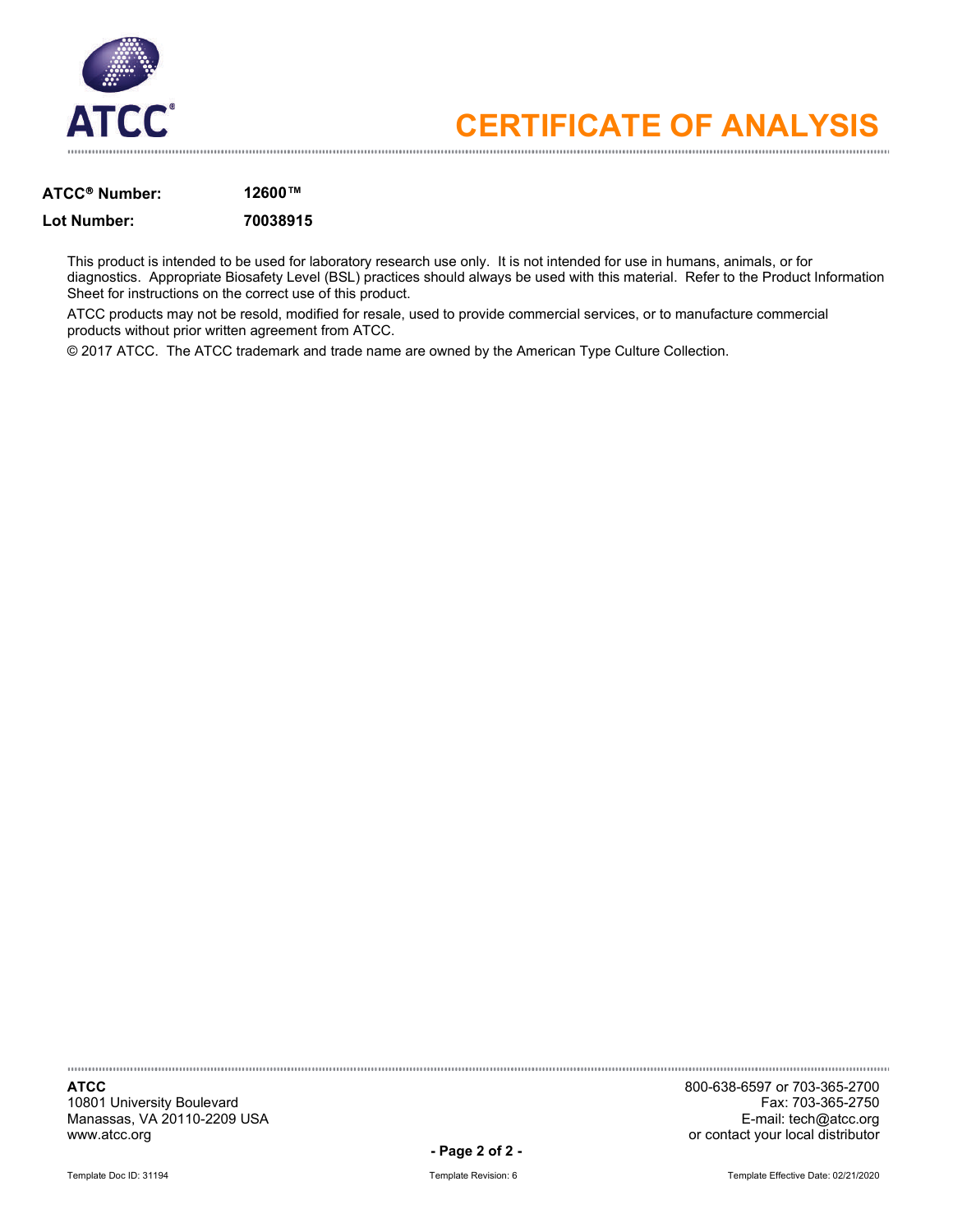

| <b>ATCC<sup>®</sup> Number:</b>     | 12228D-5™                              |
|-------------------------------------|----------------------------------------|
| Lot Number:                         | 70006950                               |
| Designation:                        | Staphylococcus epidermidis genomic DNA |
| <b>Fill Volume Prior to Drying:</b> | 80 µL                                  |
| <b>Product Format:</b>              | Dried microbial DNA                    |
| <b>Expiration Date:</b>             | Not applicable                         |
| <b>Storage Conditions:</b>          | $2^{\circ}$ C to $8^{\circ}$ C         |

| <b>Test / Method</b>                       | <b>Specification</b>                                     | <b>Result</b>                                            |
|--------------------------------------------|----------------------------------------------------------|----------------------------------------------------------|
| OD <sub>260</sub> /OD <sub>280</sub> ratio | 1.6 to 2.1                                               | 1.8                                                      |
| (Spectrophotometer method)                 |                                                          |                                                          |
| <b>Total amount of DNA</b>                 | $\geq$ 5 µg per vial                                     | 6 µg/vial                                                |
| (PicoGreen <sup>®</sup> measurement)       |                                                          |                                                          |
| Agarose gel electrophoresis                | High molecular weight chromosomal<br>DNA: No visible RNA | High molecular weight chromosomal<br>DNA: No visible RNA |
|                                            |                                                          | See photograph below                                     |
| <b>PCR Functionality</b>                   | Successful PCR amplification of<br>selected gene(s)      | Successful PCR amplification of<br>selected gene(s)      |
| Sequencing of selected gene(s)             | Consistent with source organism                          | Consistent with source organism                          |



Lane 1 Invitrogen™ TrackIt™ 1 Kb Plus DNA Ladder Lane 2: 12228D-5™

 Jo Salisbury Digitally signed by Jo Salisbury DN: cn=Jo Salisbury, o=ATCC, ou=Quality Assurance, email=jsalisbury@atcc.org, c=US Date: 2017.09.13 14:40:12 -04'00'

Quality Assurance Specialist; Quality Assurance

ATCC hereby represents and warrants that the material provided under this certificate is pure and has been subjected to the tests and procedures specified and that the results described, along with any other data provided in this certificate, are true and correct to the 

10801 University Boulevard Manassas, VA 20110-2209 USA E-mail: tech@atcc.org www.atcc.org **or contact your local distributor or contact your local distributor** 

**ATCC** 800-638-6597 or 703-365-2700

**- Page 1 of 2 -**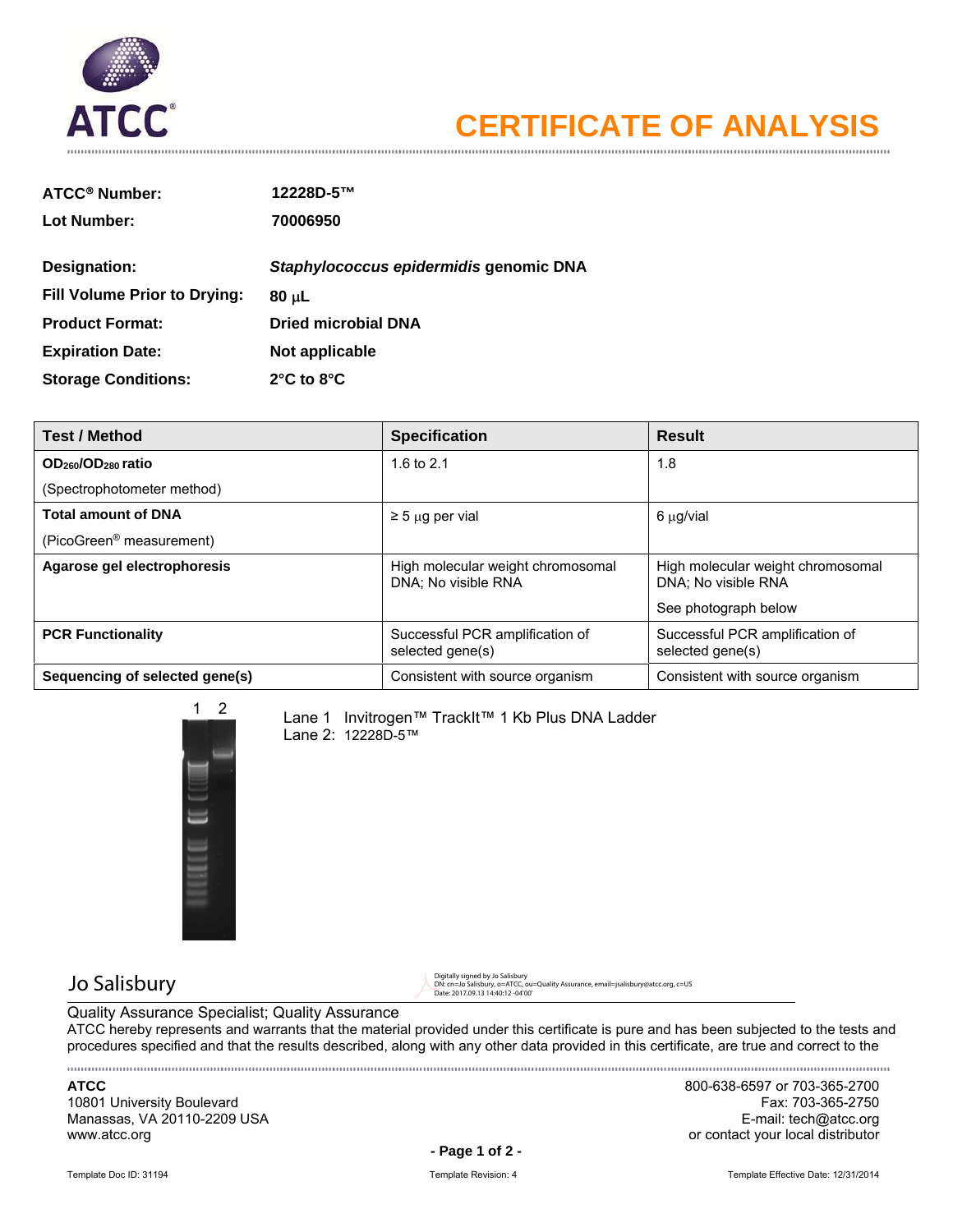

### **ATCC Number: 12228D-5™**

### **Lot Number: 70006950**

best of the company's knowledge and belief. This certificate does not extend to the growth and/or passage of any living organism or cell line beyond what is supplied within the container received from ATCC.

This product is intended to be used for laboratory research use only. It is not intended for use in humans, animals, or for diagnostics. Appropriate Biosafety Level (BSL) practices should always be used with this material. Refer to the Product Information Sheet for instructions on the correct use of this product.

ATCC products may not be resold, modified for resale, used to provide commercial services, or to manufacture commercial products without prior written agreement from ATCC.

© 2014 American Type Culture Collection. The ATCC trademark and trade name are owned by the American Type Culture Collection.

10801 University Boulevard Manassas, VA 20110-2209 USA E-mail: tech@atcc.org www.atcc.org **or contact your local distributor**  $\sim$ 

**ATCC** 800-638-6597 or 703-365-2700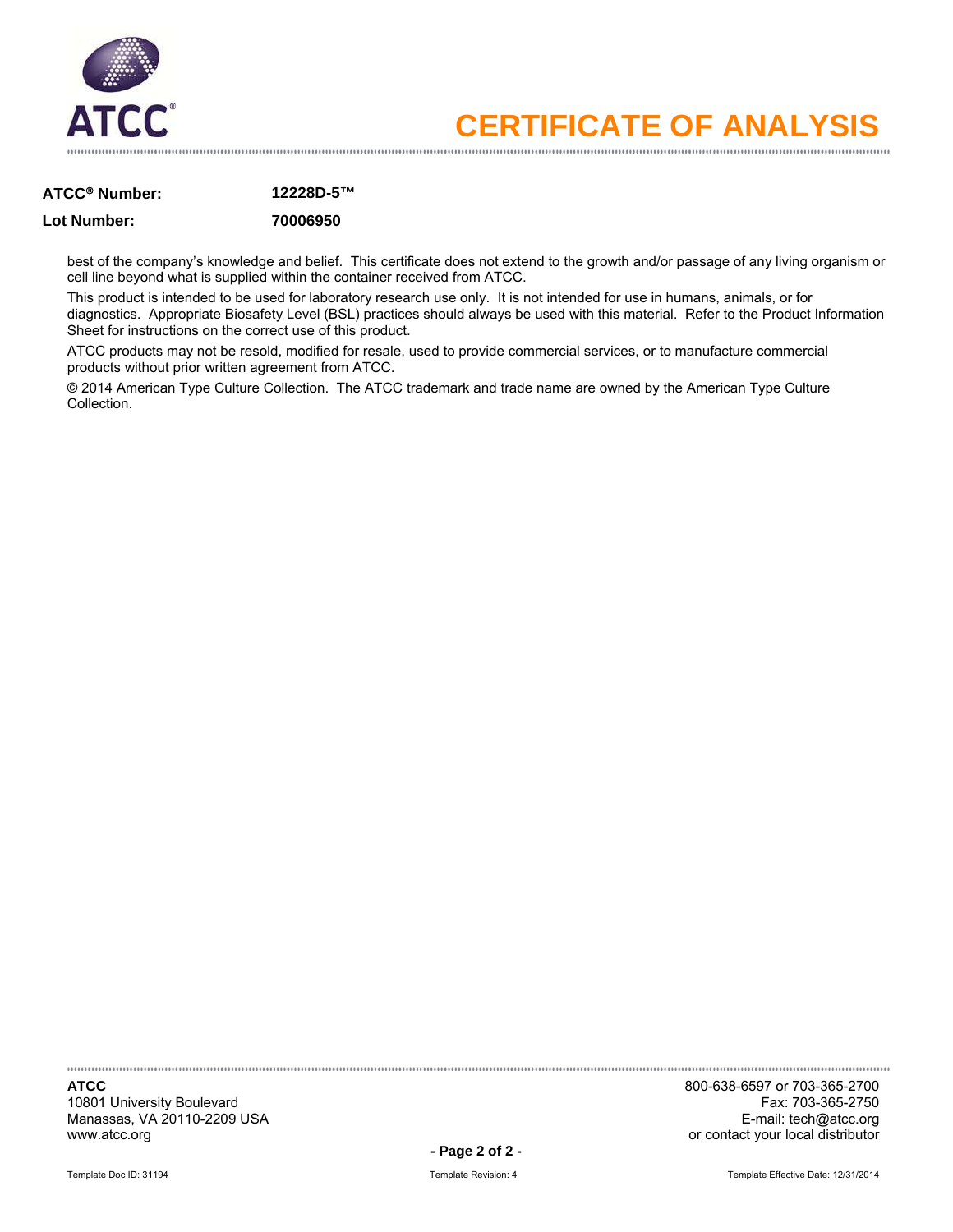

| <b>ATCC<sup>®</sup> Number:</b> | 33400™                                                                                                                |
|---------------------------------|-----------------------------------------------------------------------------------------------------------------------|
| Lot Number:                     | 70037946                                                                                                              |
| Organism:                       | Streptococcus pneumoniae Strain NCTC 7465                                                                             |
| <b>Fill Volume:</b>             | $0.25$ mL                                                                                                             |
|                                 | Note: If material is in Iyophilized format, the fill volume denotes the volume filling into the vial prior to drying. |
| <b>Product Format:</b>          | Bacterial cells suspended in an appropriate cryoprotectant                                                            |
| <b>Expiration Date:</b>         | 31AUG2025                                                                                                             |
| <b>Storage Conditions:</b>      | 2°C to 8°C for freeze-dried cultures                                                                                  |

| <b>Test / Method</b>           | <b>Specification</b>                                                                                                                                                                                     | <b>Result</b>                                                                                      |  |
|--------------------------------|----------------------------------------------------------------------------------------------------------------------------------------------------------------------------------------------------------|----------------------------------------------------------------------------------------------------|--|
| Gram stain and cell morphology | Gram stain (when applicable) and cell morphology are                                                                                                                                                     | Gram-positive, non-motile cocci in<br>singles, pairs, and short chains                             |  |
| (Visual observation method)    | consistent with the organism being tested.                                                                                                                                                               |                                                                                                    |  |
| <b>Colony description</b>      | Colony description is consistent with the organism                                                                                                                                                       | Circular, entire, convex, smooth, and                                                              |  |
| (Visual observation method)    | being tested.                                                                                                                                                                                            | cream                                                                                              |  |
| <b>Purity</b>                  | Sample material is inoculated onto non-selective media.                                                                                                                                                  | No evidence of aberrant growth                                                                     |  |
| (Visual observation method)    | Cultures are examined macroscopically and<br>microscopically after incubation. Cultures show no<br>evidence of aberrant growth.                                                                          |                                                                                                    |  |
| Viability (confluency plate)   | Sample material is viable.                                                                                                                                                                               | Confluent growth on dilution plate, >10 <sup>4</sup>                                               |  |
| (Visual observation method)    |                                                                                                                                                                                                          | cfu/vial                                                                                           |  |
| Viability (titer)              | Sample material is checked for titer. Results are                                                                                                                                                        | $1.4 \times 10^6$ cfu/vial                                                                         |  |
| (Titer method)                 | reported.                                                                                                                                                                                                | Tested on 29SEP2020                                                                                |  |
| <b>Phenotypic testing</b>      | Sample material is evaluated with a defined battery of<br>phenotypic tests including evaluation by bioMérieux<br>VITEK <sup>®</sup> 2 Compact. Results are consistent with the<br>organism being tested. | 99% identification to Streptococcus<br>pneumoniae using bioMérieux VITEK <sup>®</sup> 2<br>Compact |  |
| <b>Genotypic testing</b>       | Sample material is evaluated by 16S ribosomal gene<br>sequencing. Results are consistent with the organism<br>being tested.                                                                              | Matches GenBank accession AJ001247                                                                 |  |

 $\text{Hiral Bhalani}$  Digitally signed by Hiral Bhalani Date: 2020.10.26 16:11:43 -04'00'

Quality Assurance Specialist; Quality Assurance

ATCC hereby represents and warrants that the material provided under this certificate is pure and has been subjected to the tests and procedures specified and that the results described, along with any other data provided in this certificate, are true and correct to the best of the company's knowledge and belief. This certificate does not extend to the growth and/or passage of any living organism or cell line beyond what is supplied within the container received from ATCC.

10801 University Boulevard Fax: 703-365-2750 Manassas, VA 20110-2209 USA<br>www.atcc.org

**ATCC** 800-638-6597 or 703-365-2700 or contact your local distributor

**- Page 1 of 2 -**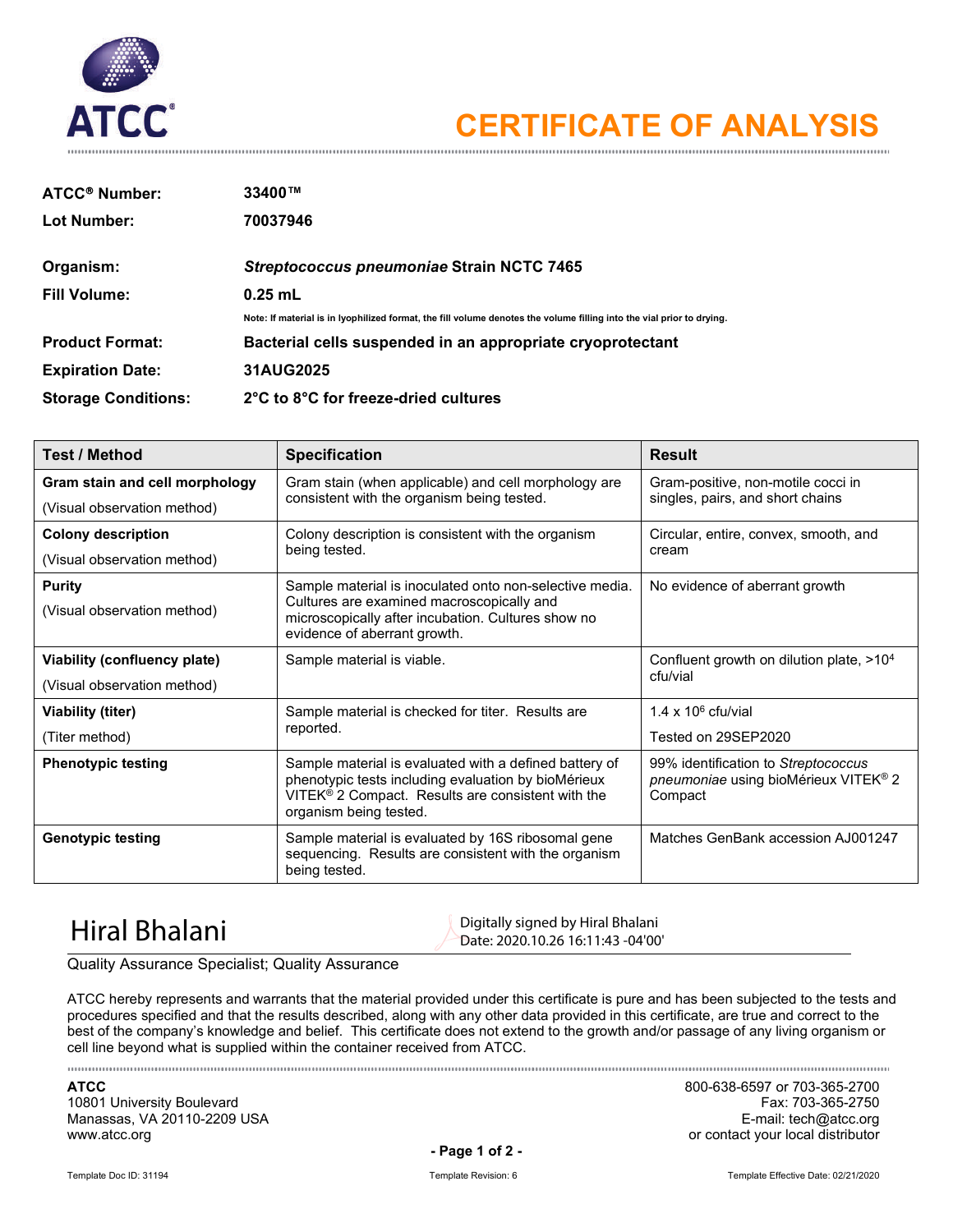

### **ATCC Number: 33400™**

### **Lot Number: 70037946**

This product is intended to be used for laboratory research use only. It is not intended for use in humans, animals, or for diagnostics. Appropriate Biosafety Level (BSL) practices should always be used with this material. Refer to the Product Information Sheet for instructions on the correct use of this product.

ATCC products may not be resold, modified for resale, used to provide commercial services, or to manufacture commercial products without prior written agreement from ATCC.

© 2017 ATCC. The ATCC trademark and trade name are owned by the American Type Culture Collection.

10801 University Boulevard Fax: 703-365-2750 Manassas, VA 20110-2209 USA<br>www.atcc.org

**ATCC** 800-638-6597 or 703-365-2700 or contact your local distributor

**- Page 2 of 2 -**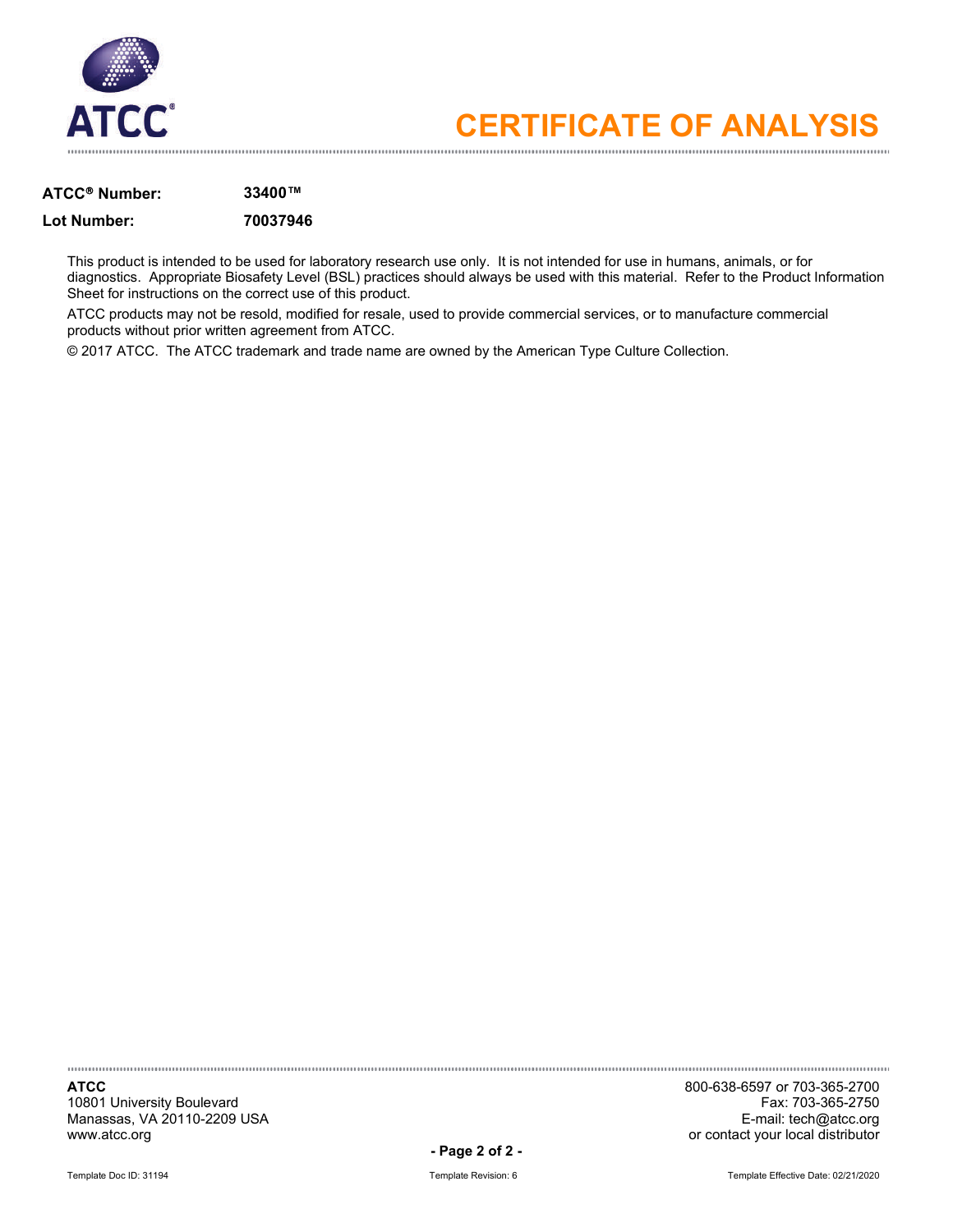

**ATCC**® **Number: 12344D-5™ Lot Number: 58267330** 

**Designation:** *Streptococcus pyogenes* **T1 genomic DNA** 

| <b>Test</b>                                          | <b>Specifications</b>                                                        | <b>Results</b>                                                                                        |
|------------------------------------------------------|------------------------------------------------------------------------------|-------------------------------------------------------------------------------------------------------|
| $OD260/OD280$ ratio                                  | 1.6 to $2.0$                                                                 | 1.9                                                                                                   |
| <b>Concentration by PicoGreen®</b><br>measurement    | $\geq$ 5 µg per vial                                                         | $6 \mu g$ /vial                                                                                       |
| <b>Functionality</b>                                 | Amplification of PCR product between<br>0.3 and 3 kb in length               | <b>Pass</b>                                                                                           |
| Agarose gel electrophoresis                          | High molecular weight chromosomal DNA;<br>No visible RNA in any of the lanes | High molecular weight chromosomal DNA;<br>No visible RNA in any of the lanes; See<br>photograph below |
| Sequencing of 16S ribosomal                          | Consistent with source organism                                              | Consistent with source organism                                                                       |
| RNA gene (~500 bp)                                   |                                                                              | Streptococcus pyogenes                                                                                |
| Inactivation of source organism<br>(BSL 2 or higher) | BSL 1 – Not applicable                                                       | BSL 2 - No viable source organism                                                                     |
|                                                      | BSL 2 - No viable source organism<br>detected                                | detected                                                                                              |



Lane 1: Invitrogen™ TrackIt™ 1 Kb Plus DNA Ladder Lane 2: 12344D-5

Kim Ellis

02 September 2008

Kim Ellis Date Date of the Control of the Control of the Control of the Control of the Date Date Date of the D Quality Control Manager; Quality, Compliance and Biosafety

ATCC hereby represents and warrants that the material provided under this certificate has been subjected to the tests and procedures specified and that the results described, along with any other data provided in this certificate, are true and correct to the best of the company's knowledge and belief.

This product is intended to be used for laboratory research use only. It is not intended for use in humans, animals, or for diagnostics.

ATCC products may not be resold, modified for resale, used to provide commercial services, or to manufacture commercial products without prior written agreement from ATCC.

The ATCC trademark and trade name and any and all ATCC catalog numbers are trademarks of the American Type Culture Collection.

© 2008 ATCC. All rights reserved.

**ATCC (American Type Culture Collection)** 800-638-6597 or 703-365-2700 P.O. Box 1549 Fax: 703-365-2750 Manassas, VA 20108 USA E-mail: tech@atcc.org in the state of the state of the state of the state of the state of the state of the state of the state of the state of the state of the state of the state of the state of the s www.atcc.org contact your local distributor.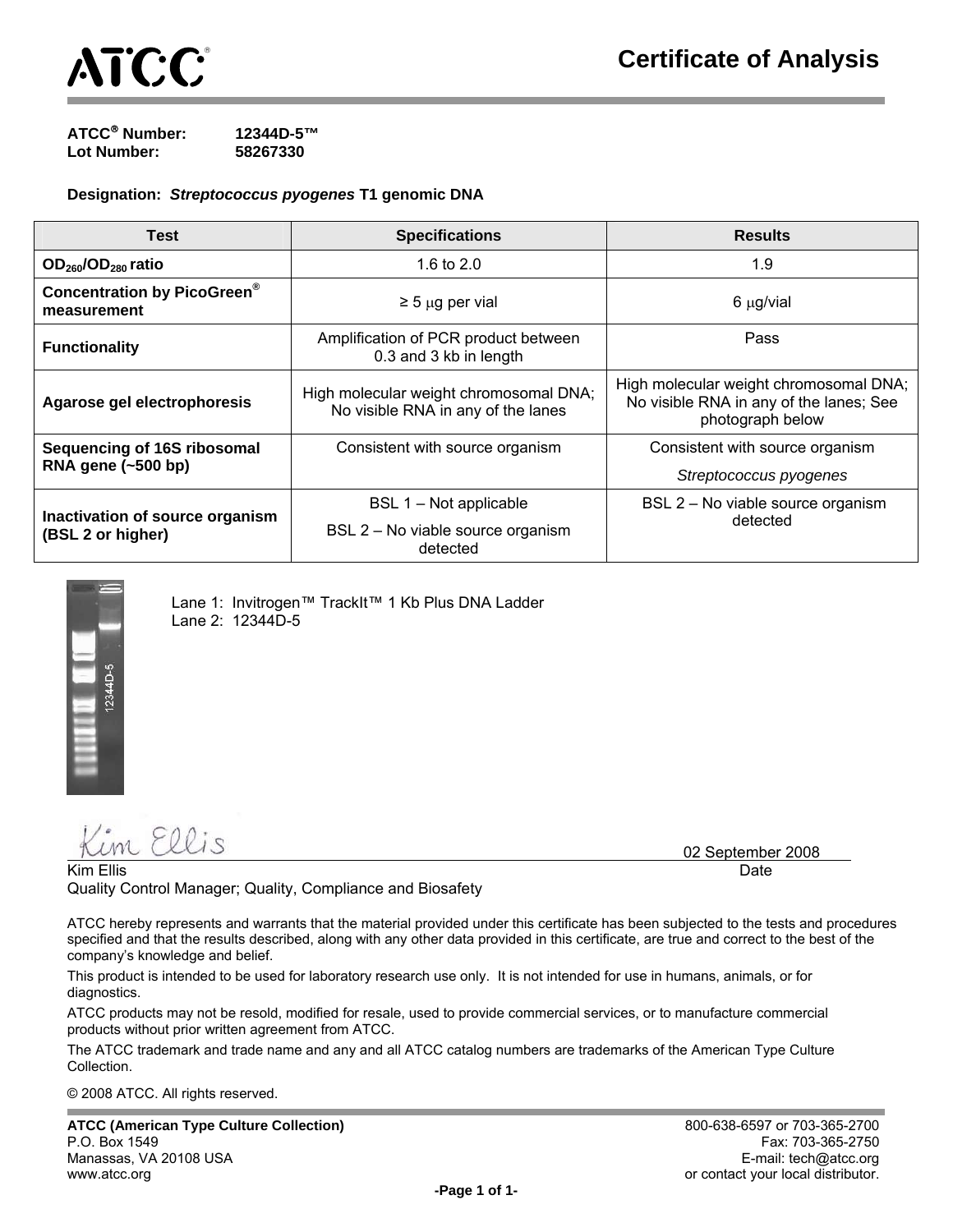

| <b>ATCC® Number:</b>       | VR-3250SD™                                 |
|----------------------------|--------------------------------------------|
| Lot Number:                | 70037986                                   |
|                            |                                            |
| <b>Product Name:</b>       | <b>Synthetic Human metapneumovirus RNA</b> |
| <b>Product Format:</b>     | Frozen synthetic nucleic acid              |
| <b>Expiration Date:</b>    | <b>26AUG2025</b>                           |
| <b>Storage Conditions:</b> | $-70$ °C or colder                         |

| <b>Test / Method</b>                                                                 | <b>Specification</b>                                                                                                            | <b>Result</b>                      |
|--------------------------------------------------------------------------------------|---------------------------------------------------------------------------------------------------------------------------------|------------------------------------|
| qPCR Functionality and Identity (qPCR with<br>construct-specific primers and probes) | PCR amplification plot with each Cq threshold value<br>separated by approximately 3.32 cycles, or visually<br>evenly spaced out | Pass                               |
| RNA copy number by ddPCR                                                             | 1 x 10 <sup>5</sup> to 1 x 10 <sup>6</sup> genome copies/uL with a target of<br>5 x 10 <sup>5</sup> genome copies/uL            | $3.3 \times 10^5$ genome copies/µL |
| <b>Total volume (water and Biomatrica)</b>                                           | 90 to 110 µL/vial                                                                                                               | 98 uL/vial                         |

 $J$ o Salisbury Digitally signed by Jo Salisbury Digitally signed by Jo Salisbury Date: 2020.09.09 06:36:27 -04'00'

Quality Assurance Specialist; Quality Assurance

ATCC hereby represents and warrants that the material provided under this certificate is pure and has been subjected to the tests and procedures specified and that the results described, along with any other data provided in this certificate, are true and correct to the best of the company's knowledge and belief. This certificate does not extend to the growth and/or passage of any living organism or cell line beyond what is supplied within the container received from ATCC.

This product is intended to be used for laboratory research use only. It is not intended for use in humans, animals, or for diagnostics. Appropriate Biosafety Level (BSL) practices should always be used with this material. Refer to the Product Information Sheet for instructions on the correct use of this product.

ATCC products may not be resold, modified for resale, used to provide commercial services, or to manufacture commercial products without prior written agreement from ATCC.

© 2017 ATCC. The ATCC trademark and trade name are owned by the American Type Culture Collection.

10801 University Boulevard Fax: 703-365-2750 Manassas, VA 20110-2209 USA<br>www.atcc.org

**ATCC** 800-638-6597 or 703-365-2700 or contact your local distributor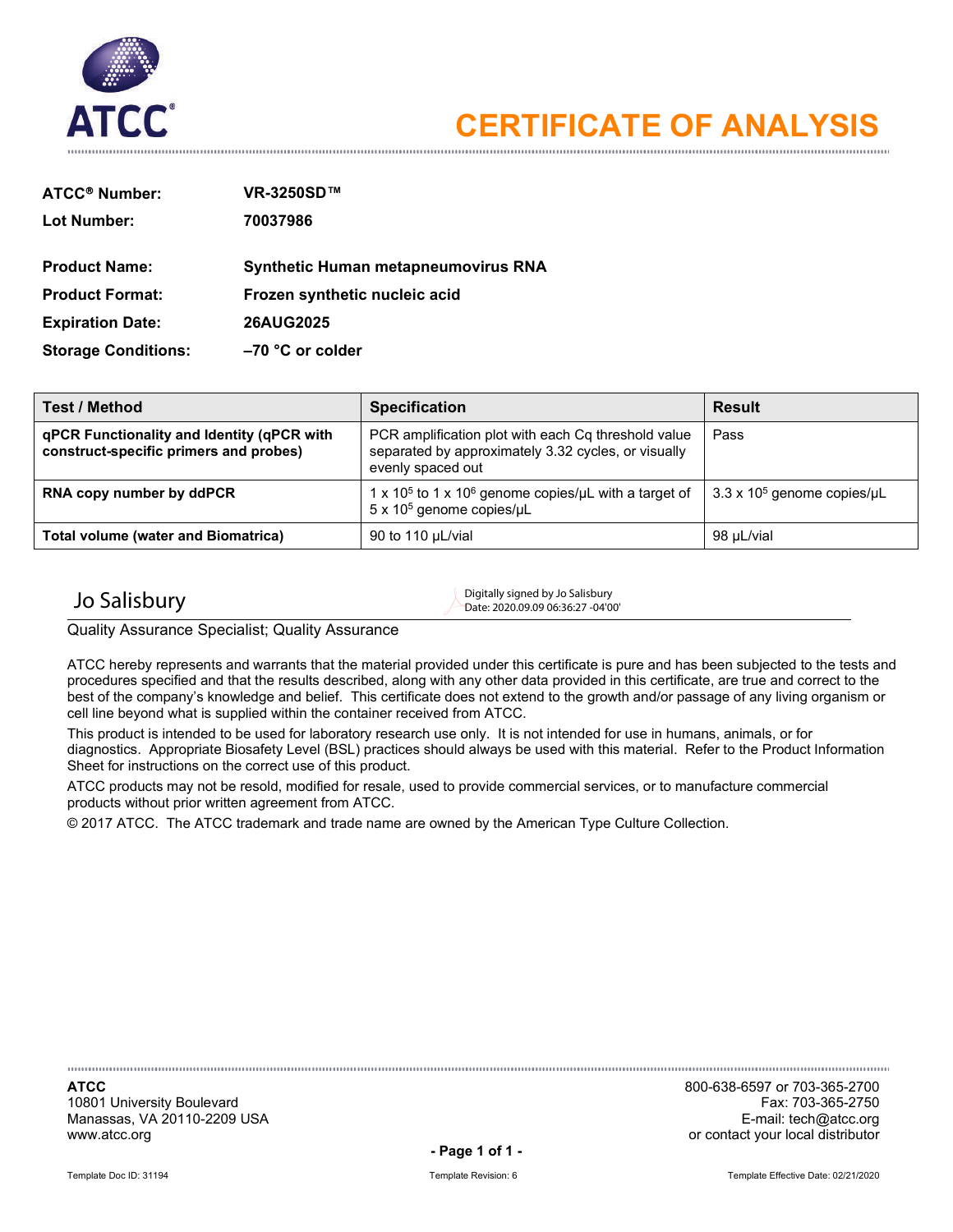

| ATCC <sup>®</sup> Number:  | VR-1558™                                     |
|----------------------------|----------------------------------------------|
| <b>Lot Number:</b>         | 70036255                                     |
|                            |                                              |
| <b>Classification:</b>     | Coronaviridae, Betacoronavirus               |
| Agent:                     | Betacoronavirus 1 (Human coronavirus OC43)   |
| Strain:                    | OC43                                         |
| <b>Passage History:</b>    | Submission laboratories: Unknown, HRT-18 (7) |
|                            | ATCC: HCT-8 (ATCC CCL-244™) (4)              |
| <b>Fill Volume:</b>        | 1 mL                                         |
| <b>Product Format:</b>     | Fluid and cell lysate from infected cultures |
| <b>Expiration Date:</b>    | Not applicable                               |
| <b>Storage Conditions:</b> | - 70°C or colder                             |

| <b>Test / Method</b>                                                                                       | <b>Specification</b>                                                                 | <b>Result</b>                  |
|------------------------------------------------------------------------------------------------------------|--------------------------------------------------------------------------------------|--------------------------------|
| Viability (Infectivity)*                                                                                   | PFU, IFU, TCID <sub>50</sub> or CEID <sub>50</sub> $\geq$ 5 x 10 <sup>3</sup> per mL | Pass                           |
| <b>Authentication**</b>                                                                                    | Virus identity verified by Immunofluorescence,<br>ELISA, and/or sequencing           | Pass                           |
| <b>Test for Mycoplasma Contamination</b>                                                                   |                                                                                      |                                |
| Broth and agar culture (direct method)<br>DNA detection by PCR of test article nucleic acid                | None detected<br>None detected                                                       | None detected<br>None detected |
| Sterility test (BacT/ALERT 3D)                                                                             |                                                                                      |                                |
| iAST bottle (aerobic) at 32.5°C, 14-day incubation<br>iNST bottle (anaerobic) at 32.5°C, 14-day incubation | No growth<br>No growth                                                               | No growth<br>No growth         |

**\*Titer notes:** 1.6 x 106 TCID50/mL in 11 days on HCT-8 cells (ATCC® CCL-244™) at 33°C with 5% CO2 and humidity. Tested on 05Jul2020.

**\*\*Authentication notes:** Genomic authentication was performed by Next Generation Sequencing (NGS) and results meet requirements of ≥ 1000 bp with ≥ 98% homology to NCBI number AY585228.1 (Human coronavirus OC43 strain ATCC VR-759, complete genome).

 $\sum_{\text{Digitally signed by Jo Salisbury}}$ Date: 2020.08.04 12:03:37 -04'00'

Quality Assurance Specialist; Quality Assurance

ATCC hereby represents and warrants that the material provided under this certificate is pure and has been subjected to the tests and procedures specified and that the results described, along with any other data provided in this certificate, are true and correct to the best of the company's knowledge and belief. This certificate does not extend to the growth and/or passage of any living organism or cell line beyond what is supplied within the container received from ATCC.

10801 University Boulevard و 10801 University Boulevard بين المستخدم المستخدم المستخدم المستخدم المستخدم المستخ<br>Manassas, VA 20110-2209 USA Manassas, VA 20110-2209 USA<br>www.atcc.org

**ATCC** 800-638-6597 or 703-365-2700 or contact your local distributor